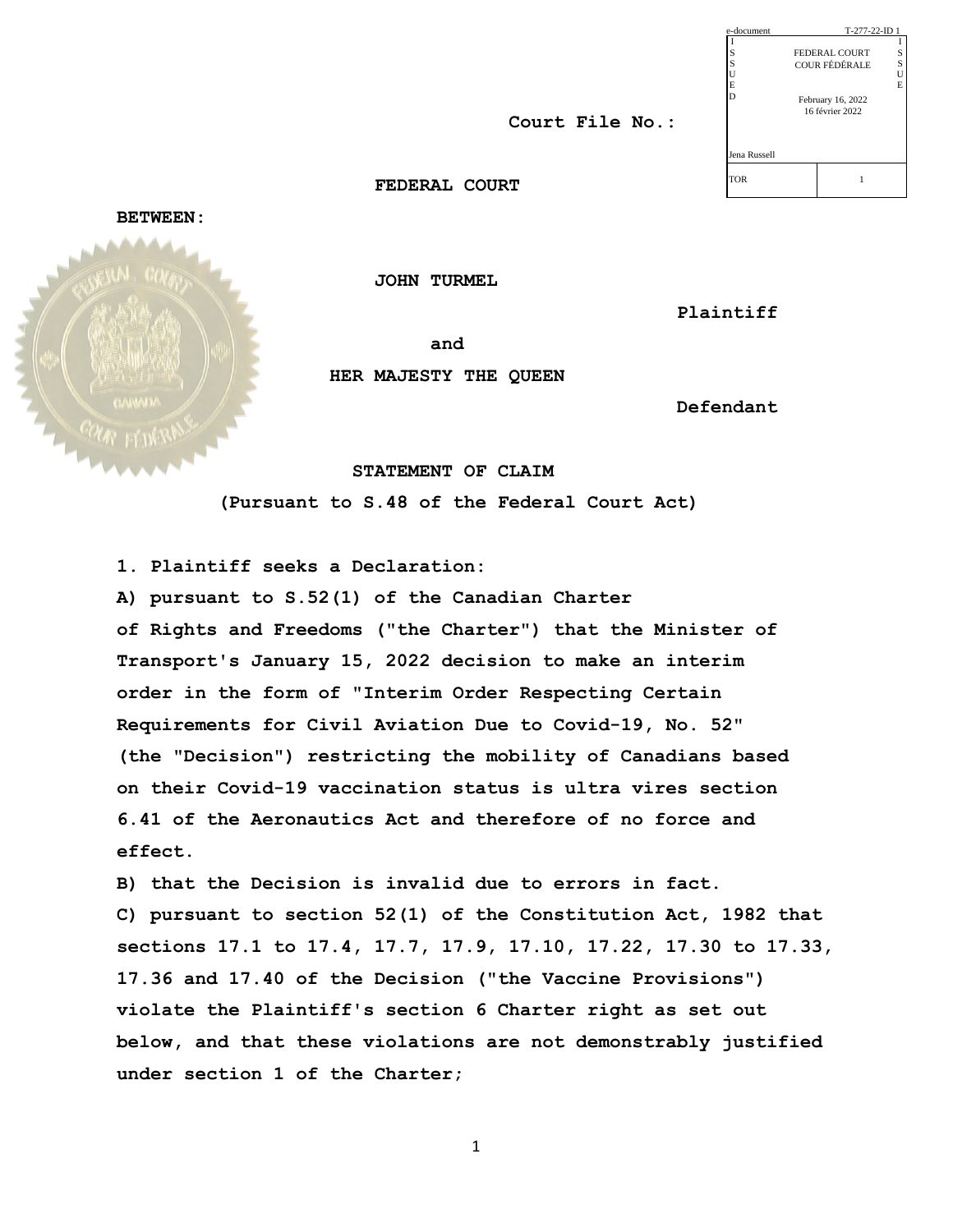**D) In the alternative, pursuant to section 24(1) of the Charter that the Vaccine Provisions of the Decision unreasonably and unjustifiably infringe Section 6 of the Charter;** 

**2. The Decision implements restrictions on Canadians that are not related to a "significant risk, direct or indirect, to aviation safety or the safety of the public" and are ultra vires the authority of the Aeronautics Act. The Decision, with limited exceptions, effectively bans Canadians who have chosen not to receive an experimental medical treatment from domestic and international travel by airplane. The result is discrimination and a gross violation of the constitutionally protected rights of Canadians, as guaranteed by the Canadian Charter of Rights and Freedoms (the "Charter").**

**3. This action is a constitutional challenge to the Decision in respect of the Constitution Act, 1982, and the Canadian Charter of Rights and Freedoms, and on the basis that the Decision breaches the Right to Mobility afforded to the Plaintiff by section 6 of the Charter; and**

**4. This Action seeks, inter alia,**

**a. An order of certiorari quashing and setting aside the Decision; and**

**b. A Declaration that said Decision is ultra vires the Aeronautics Act and an unconstitutional breach of the Plaintiff's Charter rights not in accordance with the principles of fundamental justice and not saved by s.1 of the Charter.**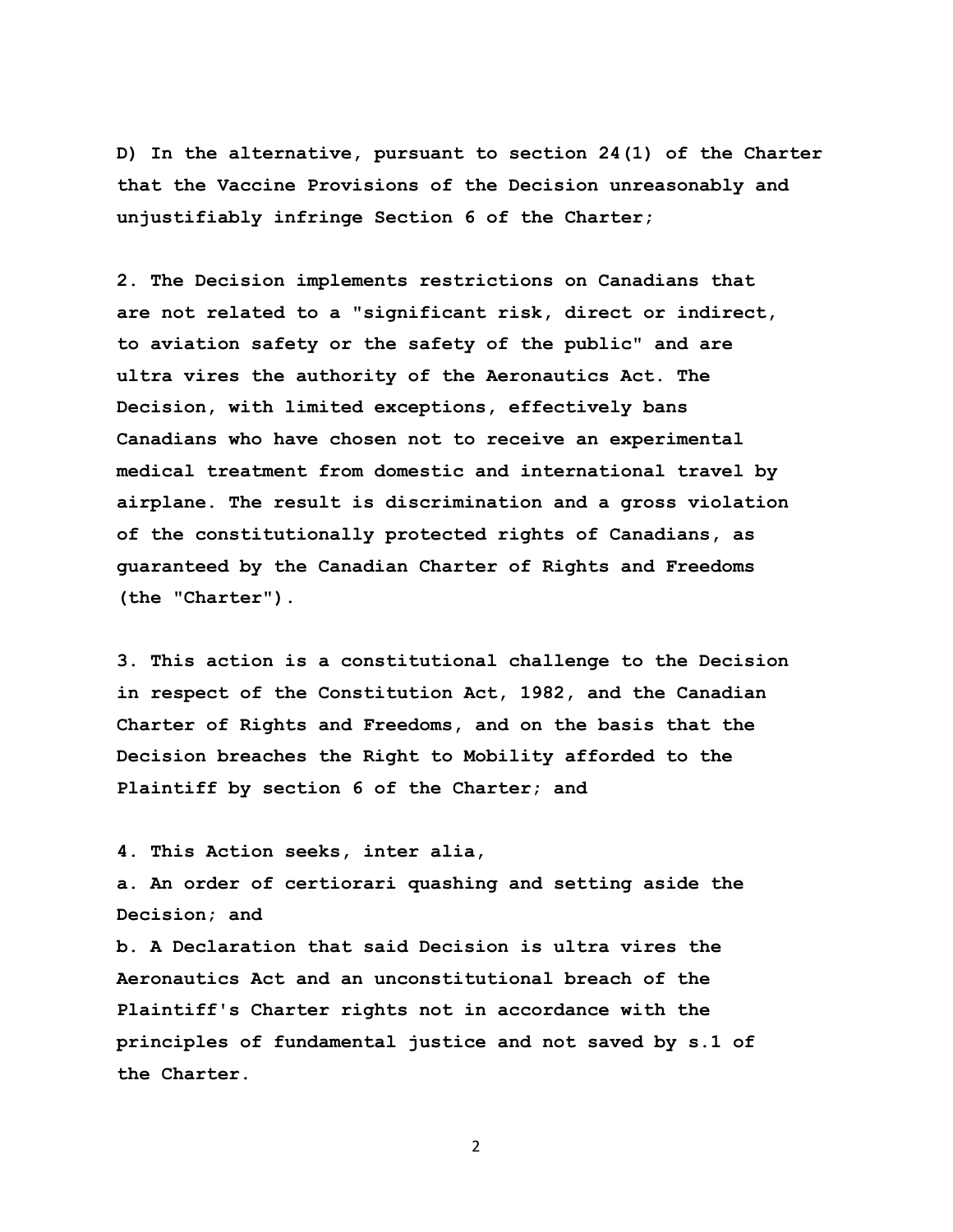**5. The Grounds of the Application are that:** 

**1) WHO's comparing the Covid 3.4% "Case Fatality Rate" CFR "Apple" not to Flu's known 10% CFR "Apple" but to the Flu's 100-times smaller 0.1% "Infection Fatality Rate" IFR "Orange" exaggerated the threat of Covid mortality by a hundredfold;**

**2) WHO's finding no documented asymptomatic transmission and Wuhan's finding zero transmission by 300 asymptomatics in 10 million tested shows the "Theory of Asymptomatic Transmission" behind masked social distanced lockdowns does not agree with experiment.** 

**3) Canada's 10,947 Covid deaths by Nov 15 2020 had 10,781 in Long-Term-Care and only 166 not in Long-Term-Care died; only 1 in 230,000 Canadians.** 

**4) restriction on air travel to mitigate a false alarm over a virus with mortality hyped a hundredfold is an arbitrary, grossly disproportional, conscience-shocking violation of Charter right.** 

#### **BACKGROUND**

## **5. The Parties**

**A) The Plaintiff John C. Turmel is a 70-year-old man residing in the City of Brantford Ontario. He is a Canadian citizen, engineer, politician with the Right of Mobility guaranteed by S.6 of the Canadian Charter of Rights.**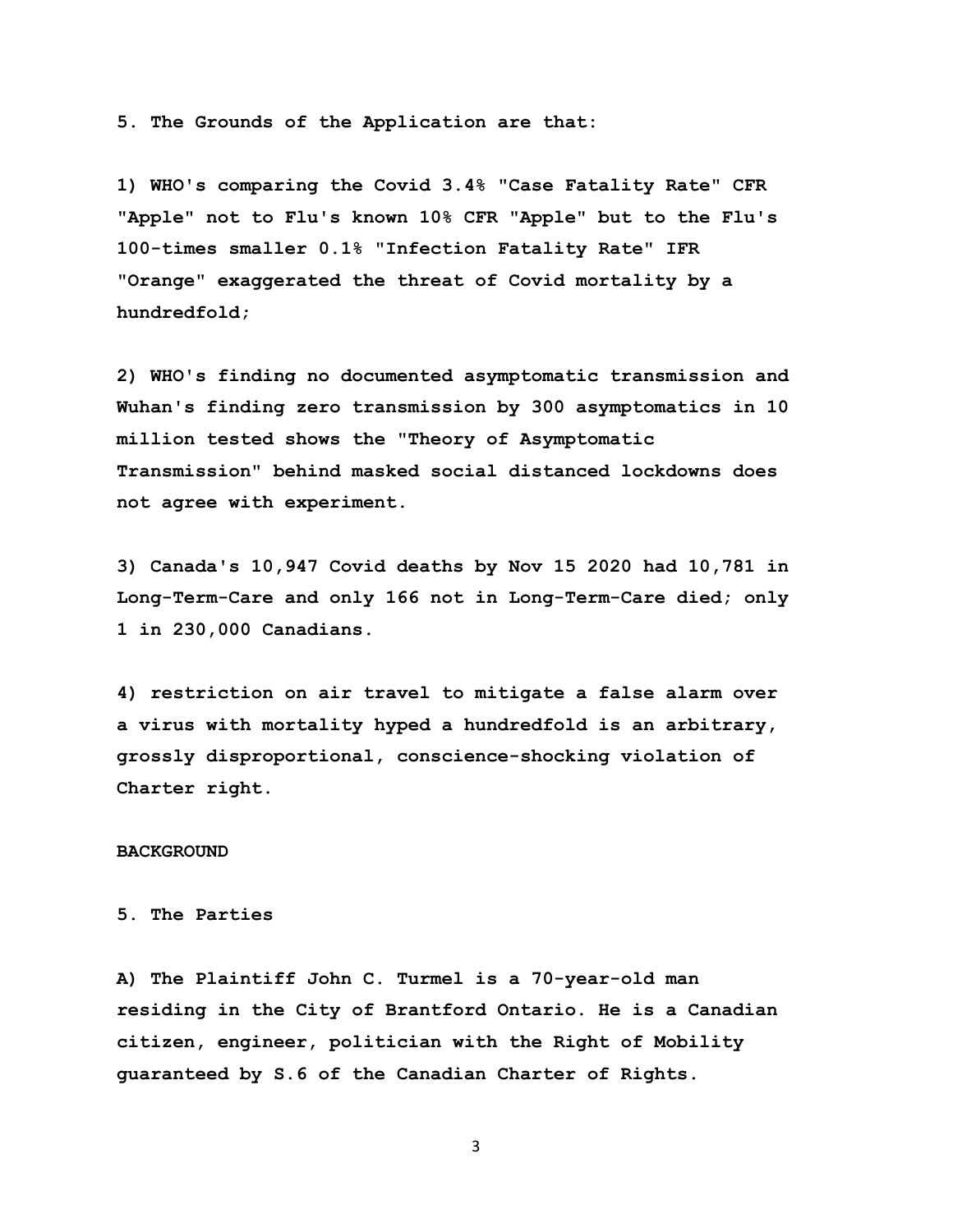**B) The Defendant, Her Majesty the Queen in Right of Canada, as represented by the Attorney General of Canada on behalf of the Governor General in Council ("GIC"); b. The Honourable Omar Alghabra, Minister of Transport, responsible for the Ministry of Transport and certain aspects of the Covid-Mitigation legislation; and c. Transport Canada.**

**6. All computations were done in Basic Language by John "The Engineer" Turmel, B. Eng., 4-year Teaching Assistant of Canada's only Mathematics of Gambling course at Carleton University, "Great Canadian Gambler" "TajProfessor" http://SmartestMan.Ca/gambler accredited as an Expert Witness in the Mathematics of Gambling by the Federal Tax Court of Canada. http://SmartestMan.Ca/credits** 

#### **FACTS**

**1) WHO EXAGGERATED COVID THREAT BY A HUNDREDFOLD**

 **"WHO said the latest mortality rate for the virus is 3.4%. This is well above the seasonal flu, which has a mortality rate of under 0.1%." (Mar 4 2020)**

**7. The following definitions are used:** 

# **F: Fatalities**

## **R: Rate**

**C: Cases, with best hospital treatment CFR: Case Fatality Rate: F / C Percent.**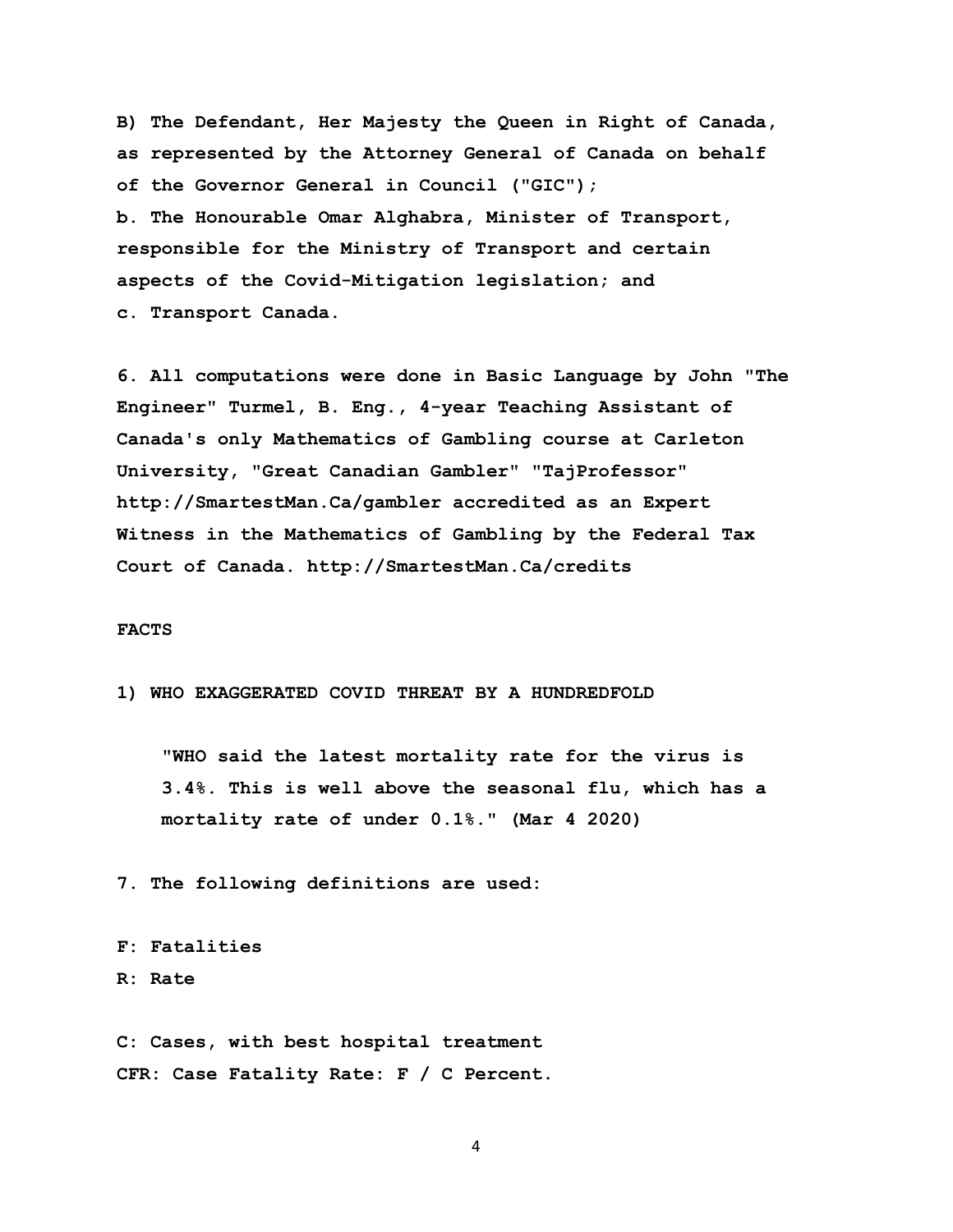**I: Infections, estimated total IFR: Infection Fatality Rate: F / I Percent**

**P: Population total PFR: Population Fatality Rate, F / P Percent** 

**MR: Mortality Rate: Fatalities per 100,000** 

**8. While Case Fatality Rate and Infection Fatality Rate remain consistent, Population Fatality Rate PFR and Mortality Rate MR depend on the seasonal size of the Infected Population. If 1/5th or 1/10th of the total Population are Infected, PFR is a fifth or tenth of the IFR.** 

**9. PFR percent is not yet used in analysis because decimals in percentages have been found to be confusing. Instead, Mortality Rate per-hundred-thousand is used. Just multiply the PFR by 1,000! A PFR = .02 per hundred is an MR = 20 per hundred thousand. Mortality Rate is almost never used unless to mislabel the CFR or IFR!** 

 **MR = PFR \* 1,000 or PFR = MR / 1,000** 

**FLU IFR = "0.1%"** 

**10. On Mar 2 2020, Flu Mortality = "0.1%"** 

 **Christopher Mores, a global health professor at George Washington University, calculated the average, 10-year mortality rate for flu using CDC data and found it was "0.1%." That "0.1%" rate is frequently cited among experts, including Dr. Anthony Fauci.**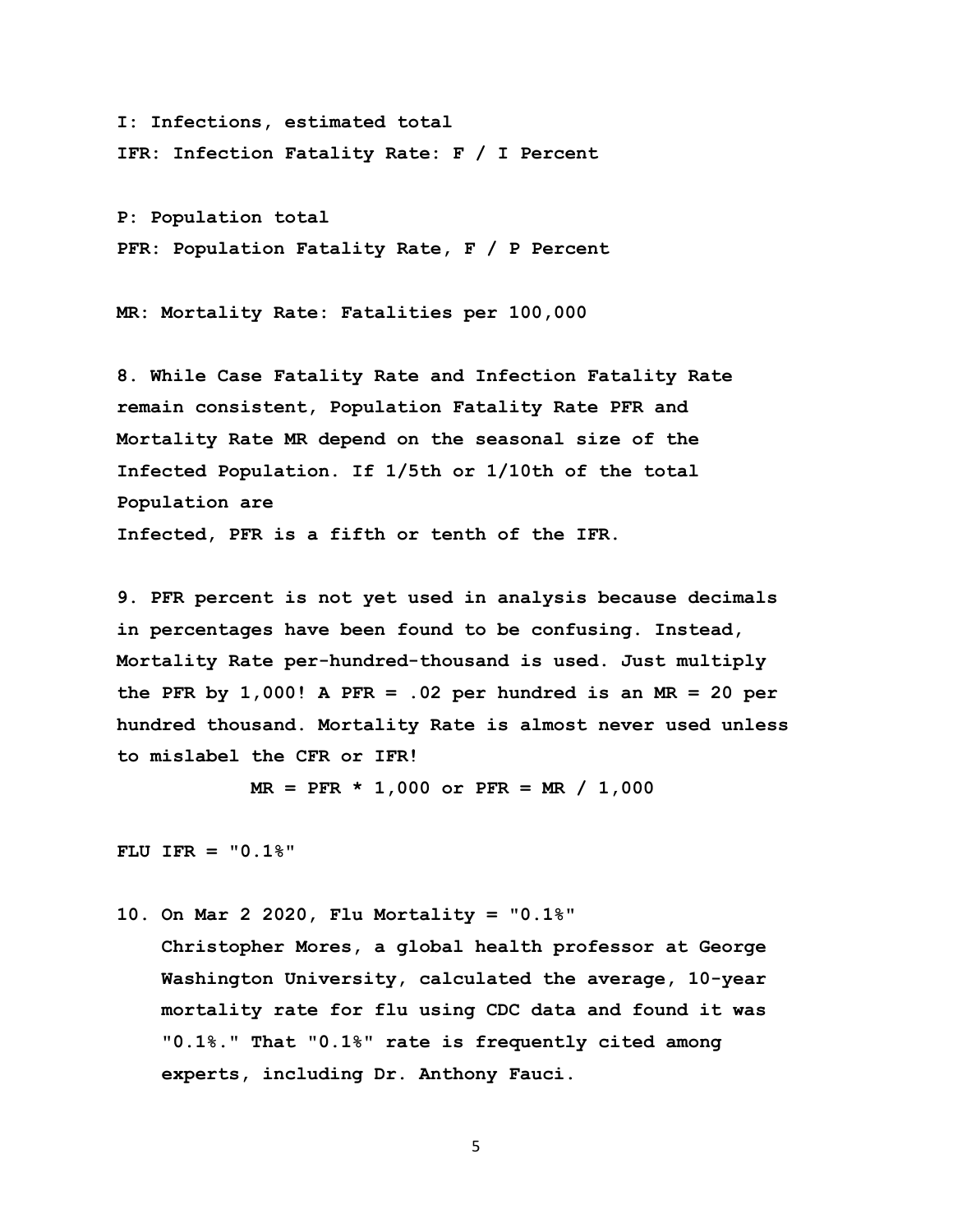**https://khn.org/news/fact-check-coronavirus-homeland-securitychief-flu-mortality-rate/** 

**11. Professor Mores refers to Flu's well-known Infection Fatality Rate IFR cited by experts as a tenth per hundred infections, one thousandth, Mortality Rate is per 100,000, not per 100, for which yearly data for size of infection is lacking.** 

**12. Mislabelling known percentages like the IFR or CFR as annual "Mortality Rate" takes away little from the point that Flu's reputed "death rate" is always represented to be the well-known "0.1%," whether it is the rightly labeled Infection Fatality Rate IFR per-hundred, or the wrongly labeled Case Fatality Rate CFR per-hundred, or the wrongly labeled Mortality Rate MR per-hundred-thousand. It does show expert confusion on those metrics, at best.** 

**NIH - NIAID: FLU CFR "0.1%"** 

**13. On Feb 29 2020, Dr. Anthony S. Fauci, M.D., H. Clifford Lane, M.D., and Robert R. Redfield, M.D. wrote:** 

 **severe seasonal influenza (which has a Case Fatality Rate of approximately 0.1%) https://www.nejm.org/doi/full/10.1056/NEJMe2002387** 

**14. NIH and NIAID have substituted Flu's known 0.1% IFR for its unknown CFR! It is commonly known that "0.1%" is the** 

**Flu's Infection Fatality Rate, not its Case Fatality Rate.**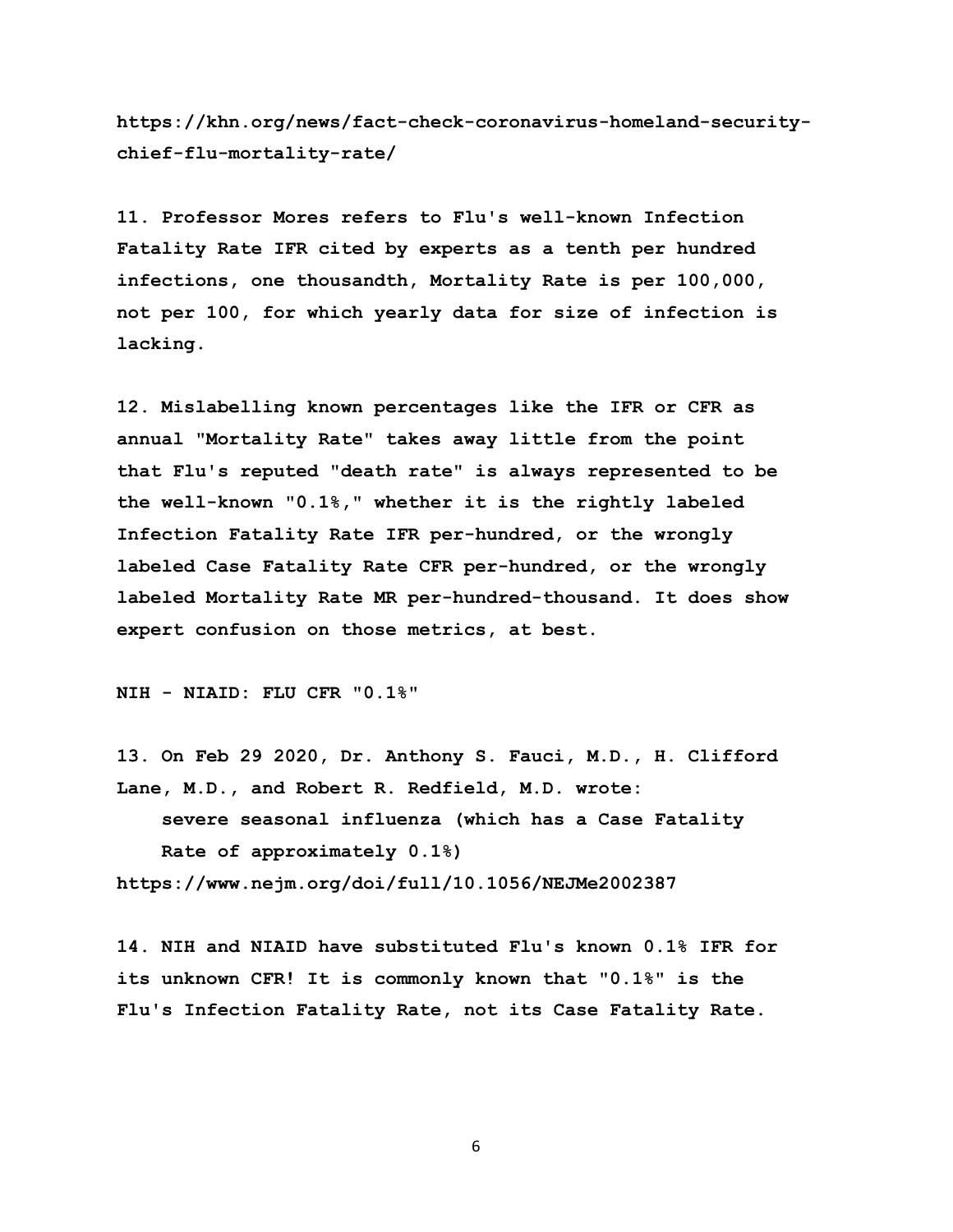**15. The Flu's well-known 0.1% IFR has been mis-attributed as CFR so** 

**regularly that most don't know the Flu's actual CFR. On Nov 1 2014, National Institute of Health wrote:** 

 **Case Fatality Risk[A] of influenza A(H1N1pdm09): We identified very substantial heterogeneity in published estimates, ranging from less than 1 to more than 10,000 deaths per 100,000[B] cases or infections [C]. The choice of case definition in the denominator accounted for substantial heterogeneity, with the higher estimates based on laboratory-confirmed cases (point estimates = 1-13,500 per 100,000 cases)[D] compared with symptomatic cases (point estimates = 1-1,200 per 100,000 cases) or infections (point estimates = 1-10 per 100,000 infections)[E].**

**https://www.ncbi.nlm.nih.gov/pmc/articles/PMC3809029/** 

**16. [A] CFR Case Fatality "Rate" has been changed to CFR Case Fatality "Risk" which would obfuscate searches. [B] 10,000 deaths per 100,000 is a Mortality Rate, not a CFR percentage. "More than 10,000 per 100,000" is CFR more than 10%!** 

**[C] "Cases or Infections" shows the NIH conflates the IFR and CFR metrics. More than 10,000 of 100,000 of Cases may die but only 100 of 100,000 Infections may die. Only 0.1%, not 10%.**

**[D] 13,500/100,000 of lab-confirmed Cases is CFR = 13.5%! [E] 1-10 per 100,000 infections is an IFR of 0.001%-0.01%, not the expected 0.1%! Off by a factor of 10 to 100?**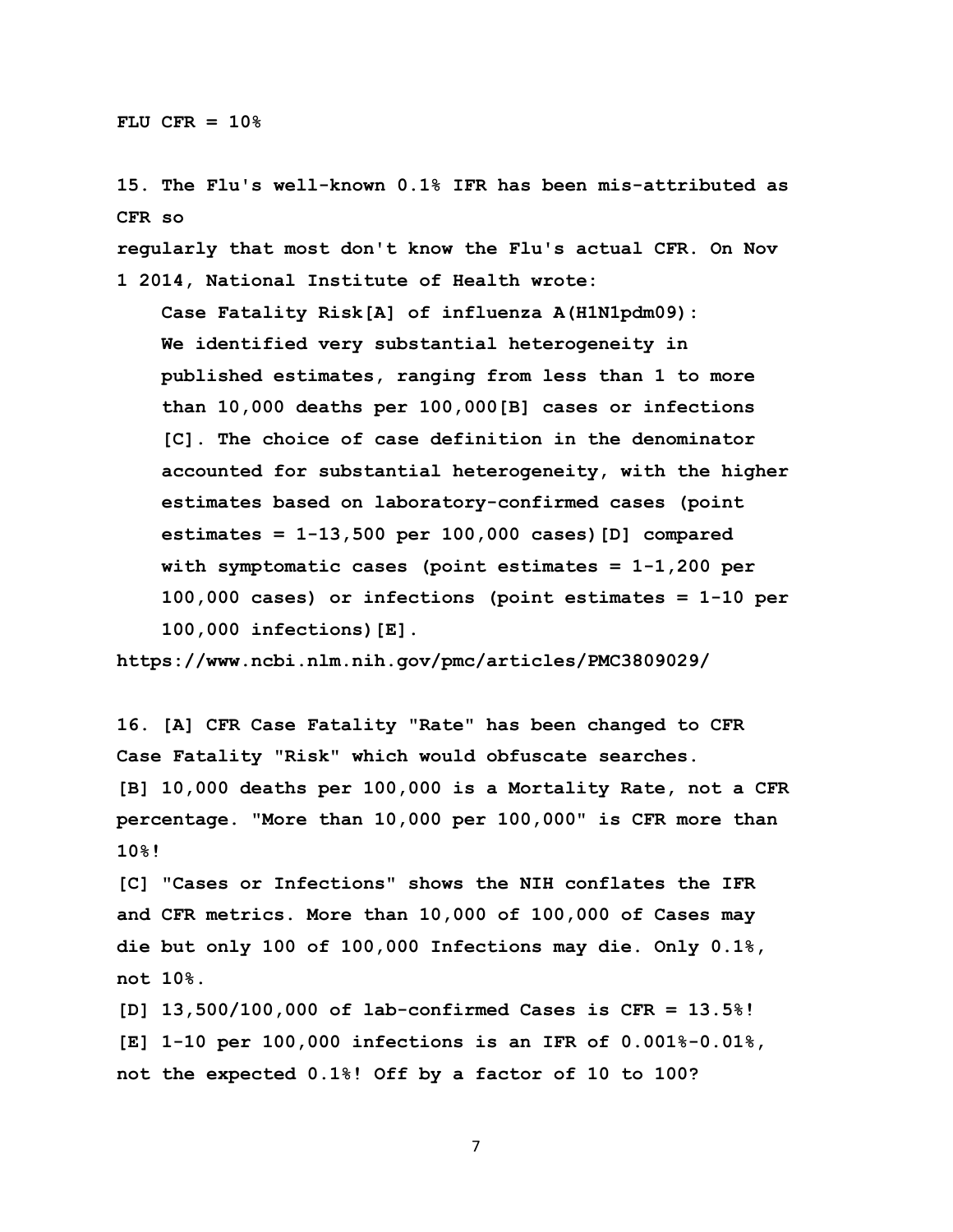**17. Such confusion with decimals in percents even for "experts" only exists since most were not taught all the Inverts of Unity. Everyone knows how many pennies in a Dollar (1\*100); how many two-pence (2\*50) and how many half dollars (50\*2); how many quarters (25\*4) and how many 4 pence (4\*25); how many fifths (5\*20) and how many twentieths (20\*5); even how many 3-pence (3\*33.3) and how many third dollars (3.33\*3). Other invert pairs are not taught, how many ninths (9\*11) or elevenths (11\*9) = 99% (1% error); how many eighths (8\*12) or twelfths (12\*8) = 96% (4% error); how many sevenths (7\*14) and how many fourteenths (14\*7) = 98% (2% error); how many sixths (6\*17) and how many seventeenths (17\*6) = 102 (2% error). TajProfessor's Inverts of Unity, the Missing Dimension in Math completes the schooling on fractions and decimal percentages: .rm250 http://SmartestMan.Ca/inverts** 

**18. On Mar 17 2020, under the best of medical care: even some so-called mild or common-cold-type coronaviruses that have been known for decades can have case fatality rates as high as 8% when they infect elderly people in nursing homes.** 

**https://www.statnews.com/2020/03/17/a-fiasco-in-the-making-asthe-coronavirus-pandemic-takes-hold-we-are-making-decisionswithout-reliable-data/** 

**19. With CFR = 8% for a lousy cold and up to CFR = 13.5% for a bad Flu, the data indicates CFR = 10% a workable estimate!** 

**20. On Jan 8 2020, CDC published 2018-2019 data: CDC estimates that influenza was associated with more than 35.5 million illnesses.. 490,600 hospitalizations,**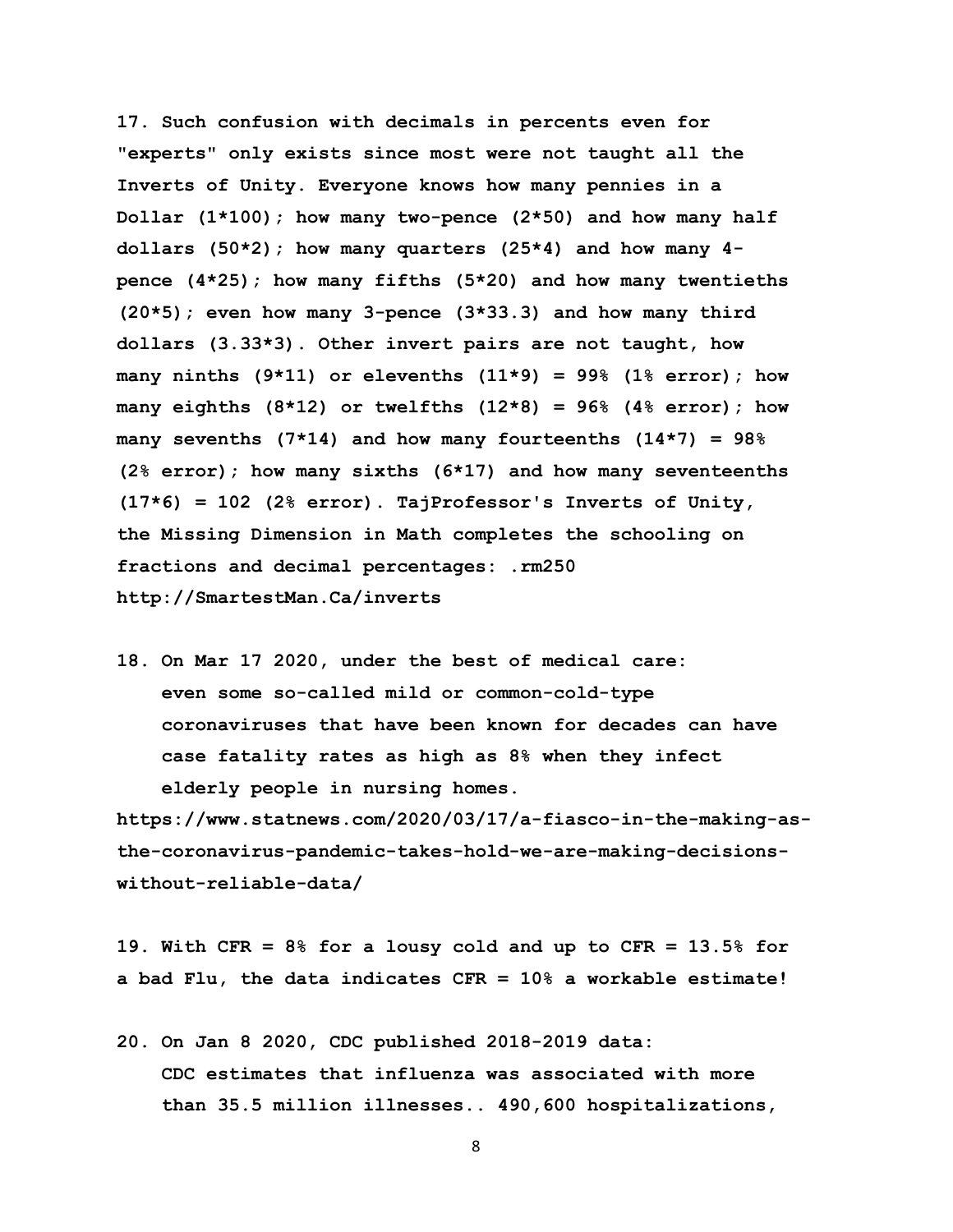**and 34,200 deaths during the 2018-2019 influenza season, similar to the 2012-2013 influenza season. https://www.cdc.gov/flu/about/burden/2018-2019.html** 

**21. IFR, F / I = 34K/35.5M = 0.097%, close to 0.10% CFR, F / C = 34K/500K = 7%, still not far from 10%.**

**22. On Mar 17 2020, IFR data:**

 **so far this season, the estimated number of influenza like illnesses is between 36,000,000 and 51,000,000, with an estimated 22,000 to 55,000 flu deaths. https://www.statnews.com/2020/03/17/a-fiasco-in-the-making-asthe-coronavirus-pandemic-takes-hold-we-are-making-decisionswithout-reliable-data/** 

**23. IFR = F / I = 55K/51M = 0.107%, close to 0.1%** 

**24. In early 2020, the CDC 2019-2020 numbers showed the Flu season had 222,552 confirmed Cases from testing and an estimated 22,000 deaths. https://www.cdc.gov/flu/weekly/weeklyarchives2019- 2020/Week10.htm**

**25. F = 22K, C = 222K; CFR = 9.9%!** 

**26. On Aug 25 2020, New York Times data On average, seasonal flu strains kill about 0.1 percent of people who become infected. In the current season, there have been at least 34 million cases of flu in the United States, 350,000 hospitalizations..**

**https://www.nytimes.com/article/coronavirus-vs-flu.html**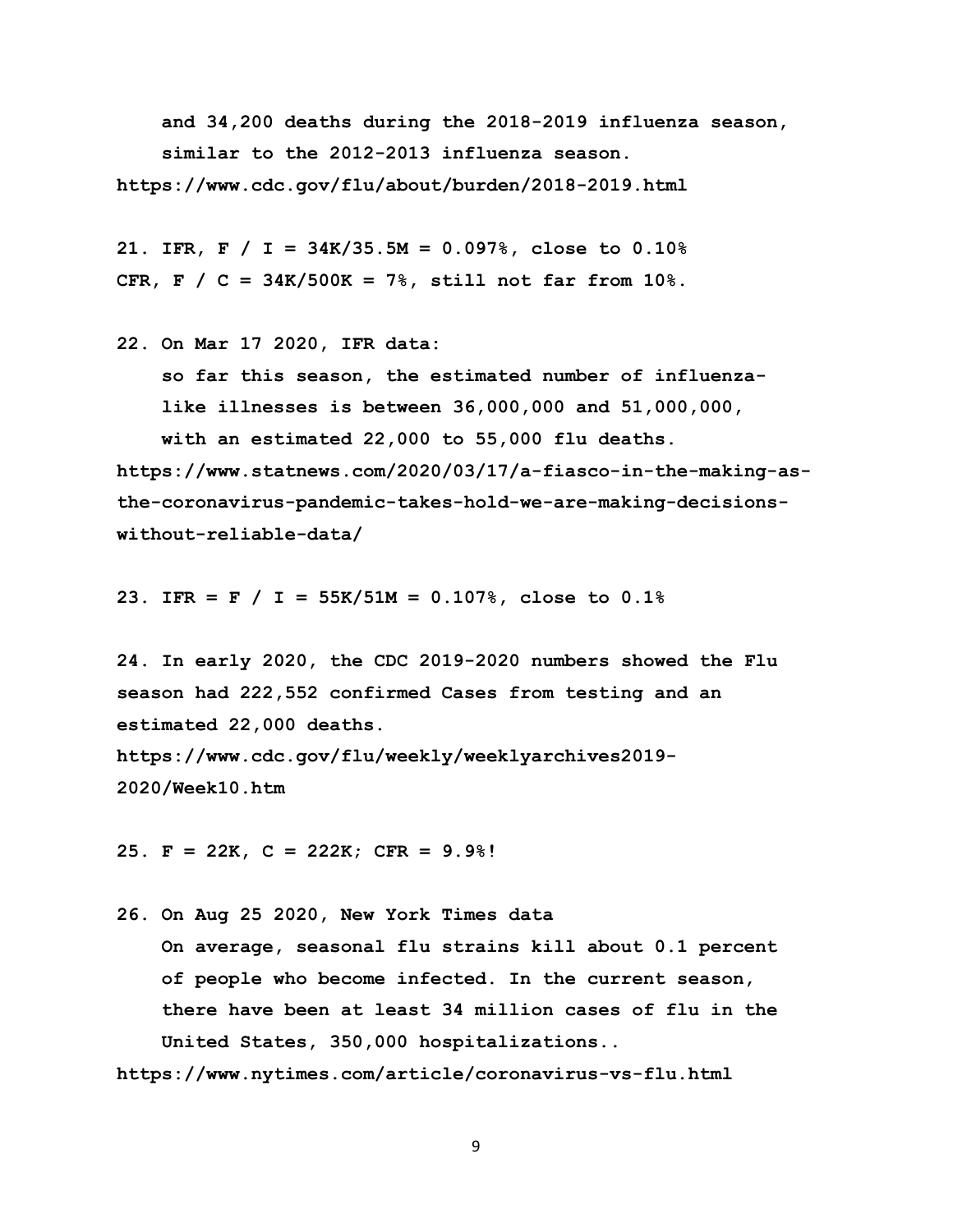**27. I / C = 34M/350K = 97, close to 100. C / I = 350K/34M = 1.03%, very close to 1%.** 

**28. It's so consistent that 1/1,000, 0.1%, of Infected die that the corollary that Fatalities result from 1,000 times more Infections is also true. It works both ways.** 

 $F = I / 1,000$  or  $I = F * 1,000$ 

**29. It is also consistent that CFR ia about 1/10, 10%, of Hospitalized Intensive Care Unit ICU Cases die and that Fatalities result from 10 times more hospitalized Cases is also true. It works both ways too.** 

 $F = C / 10$  or  $C = F * 10$ 

**30. The Flu Rule of Thumb:** 

**Fatalities are a thousandth of Infected; F = I / 1,000 Fatalities are a tenth of Cases; F = C / 10 Cases are a hundredth of Infected; C = I / 100** 

**Infected are a thousand times Fatalities; I = F \* 1000 Cases are ten times Fatalities; C = F \* 10 Infected are a hundred times Cases; I = C \* 100**

**31. One Fatality per Ten Cases per Thousand Infections make Flu analysis serendipitously simple:** 

 **The Case Fatality Rate (CFR) who die of Flu, Is "10%" in hospitals, a tenth don't make it through. While (IFR) Infection Rate Fatality of all Is Tenth of One Percent, Point One, a Thousandth, very small.**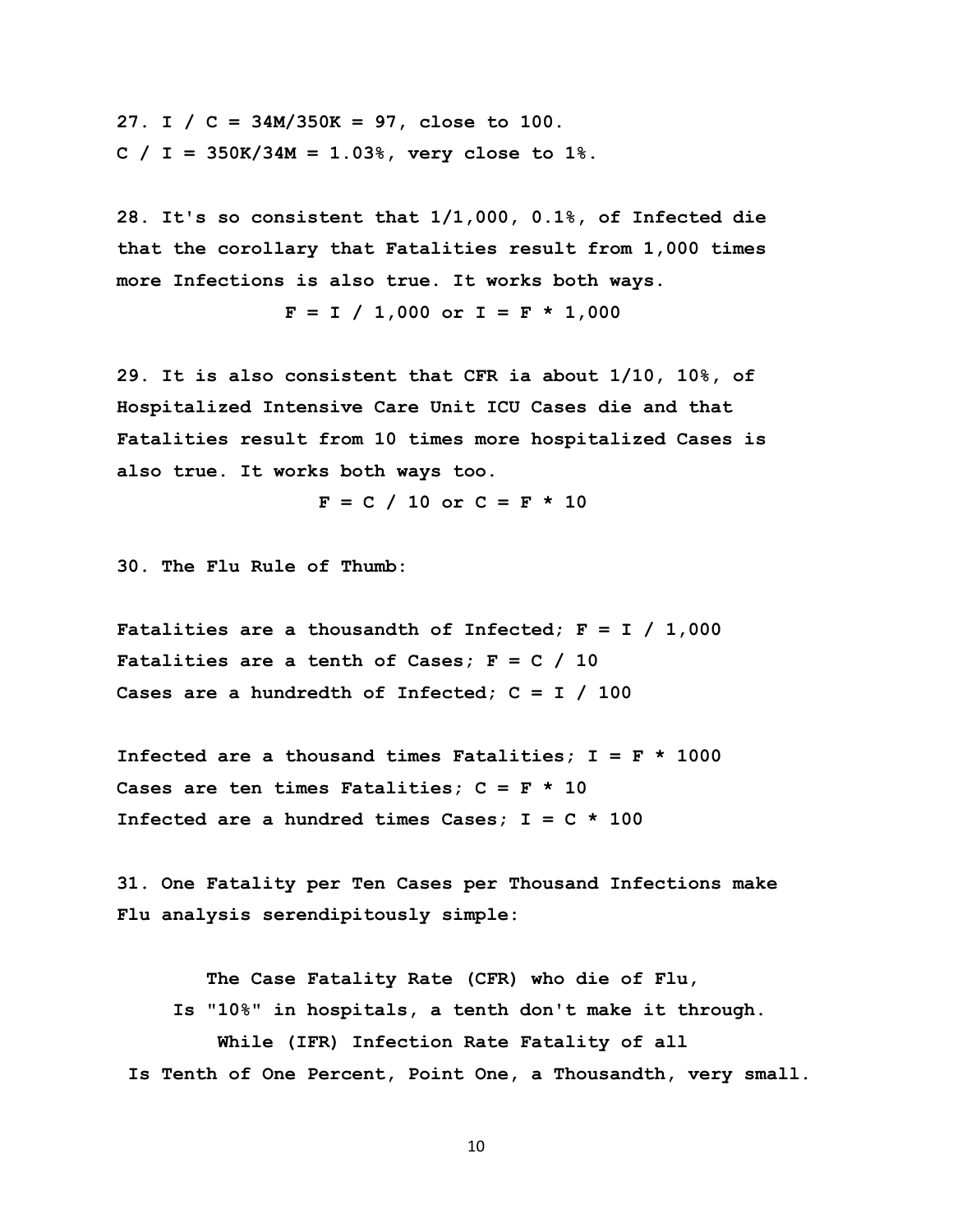**WHO COMPARED COVID 3.4% CFR APPLE TO FLU 0.1% IFR ORANGE**

**32. On Mar 4 2020 WHO Apple-Oranged the metrics: WHO said the latest mortality rate for the virus is 3.4%. This is well above the seasonal flu, which has a mortality rate of under 0.1%.**

**https://www.thestar.com/news/gta/2020/03/11/the-novelcoronavirus-outbreak-is-threatening-to-turn-into-a-globalpandemic-heres-everything-we-know-about-covid-19.html** 

**33. Though WHO mislabeled the Covid 3.4/100 CFR and the Flu's 0.1/100 IFR as MR Mortality Rate per 100,000, WHO is still comparing Covid's 3.4% Apple to Flu's 0.1% Orange making the Covid threat look 34 times deadlier than the Flu's.** 

**34. On Mar 6 2020, WHO said:** 

 **Mortality for COVID-19 appears higher than for influenza, especially seasonal influenza.[A] the crude mortality ratio[B] (reported deaths divided by reported Cases) is between 3-4%[C], the infection mortality rate[D] (reported deaths divided by the number of infections) will be lower. For seasonal influenza, mortality is usually well below 0.1%[E].** 

**https://www.who.int/docs/default-source/coronaviruse/situationreports/20200306-sitrep-46-covid-19.pdf?sfvrsn=96b04adf\_4** 

**35. [A] Covid's 3.4% CFR is only a third of Flu's 10% CFR so Covid's Mortality should not appear higher; [B] "Crude Mortality Ratio!" CMR: A new metric which avoids the old CFR "Case Fatality Rate?"**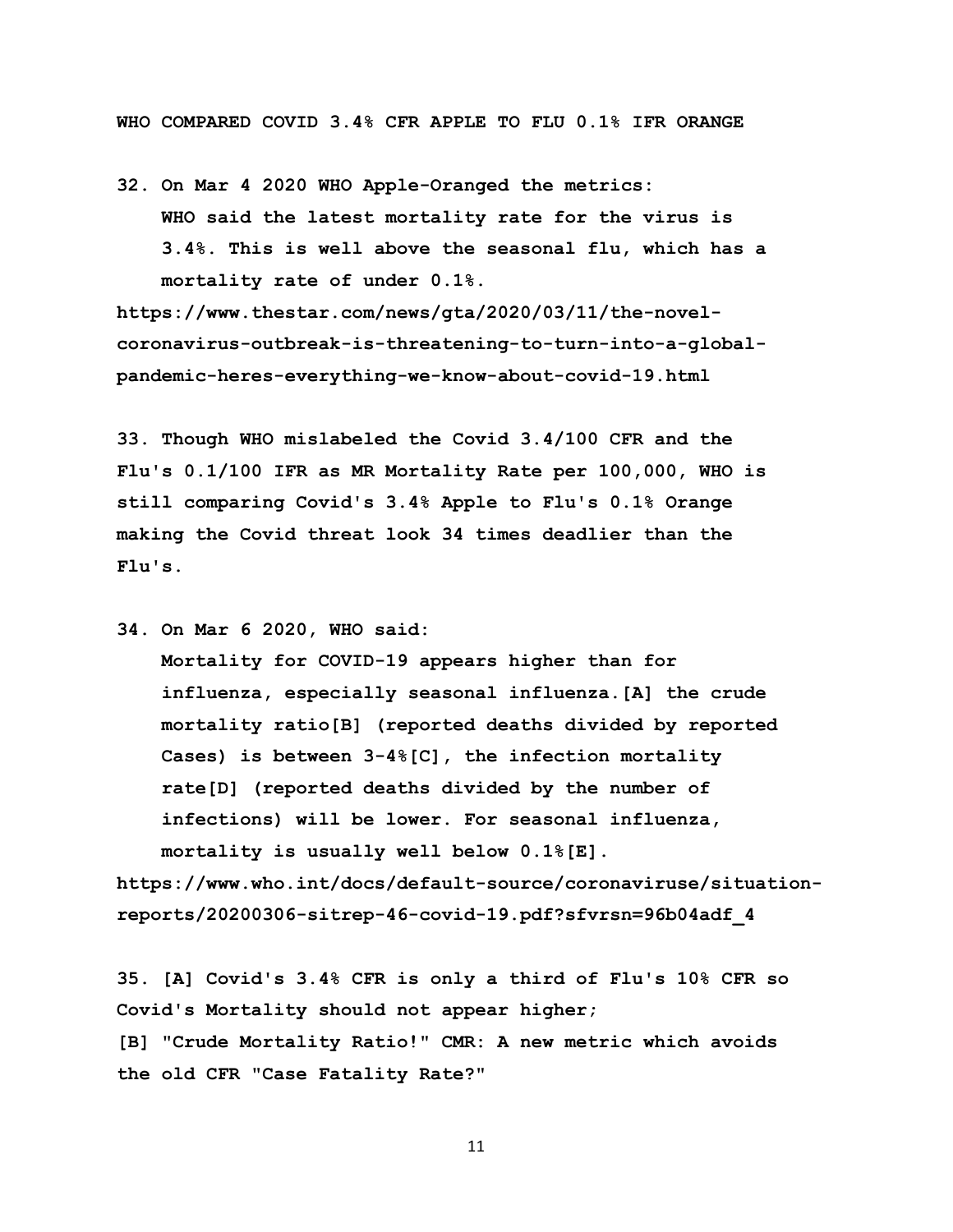**[C] Mortality Rate is 3-4%. Mortality Rate should be 3,000- 4,000 out of 100,000, not a percentage? [D] "Infection Mortality Rate" IMR, not IFR "Infection Fatality Rate" is another new metric. [E] Flu's "mortality" is always below its IFR once the** 

**uninfected population are counted in too, conflating IFR and MR.** 

**36. On Mar 18 2020, Gateway Pundit was the only news source that noted WHO had not compared Covid's 3.4% CFR Apple to Flu's 10% CFR Apple but to Flu's hundredfold too small 0.1% IFR Orange! Grape? and remains alone to this day: HELLO WORLD! Before Economy Totally Disintegrates - Will Anyone Else Notice WHO Director Made BASIC MATH ERROR in Causing Global Coronavirus Panic?**

> **WHO: Globally, about 3.4% of reported COVID-19 cases have died. By comparison, seasonal flu generally kills far fewer than 1% of those infected.**

 **This statement led to the greatest panic in world history as the global elite media shared and repeated that the coronavirus was many, many times more deadly than the common flu. The problem is his statement is false.**

**https://www.thegatewaypundit.com/2020/03/hello-world-beforeeconomy-totally-disintegrates-will-anyone-else-notice-whodirector-made-basic-math-error-in-causing-global-coronaviruspanic/** 

**37. That the Covid 3.4% CFR was 34 times worse than an average 60K Flu season justified the panic over 2.2 million predicted fatalities. Projecting that 2 million can die is 34 times a 60K Flu. When compared to the Flu's 10% Apple,**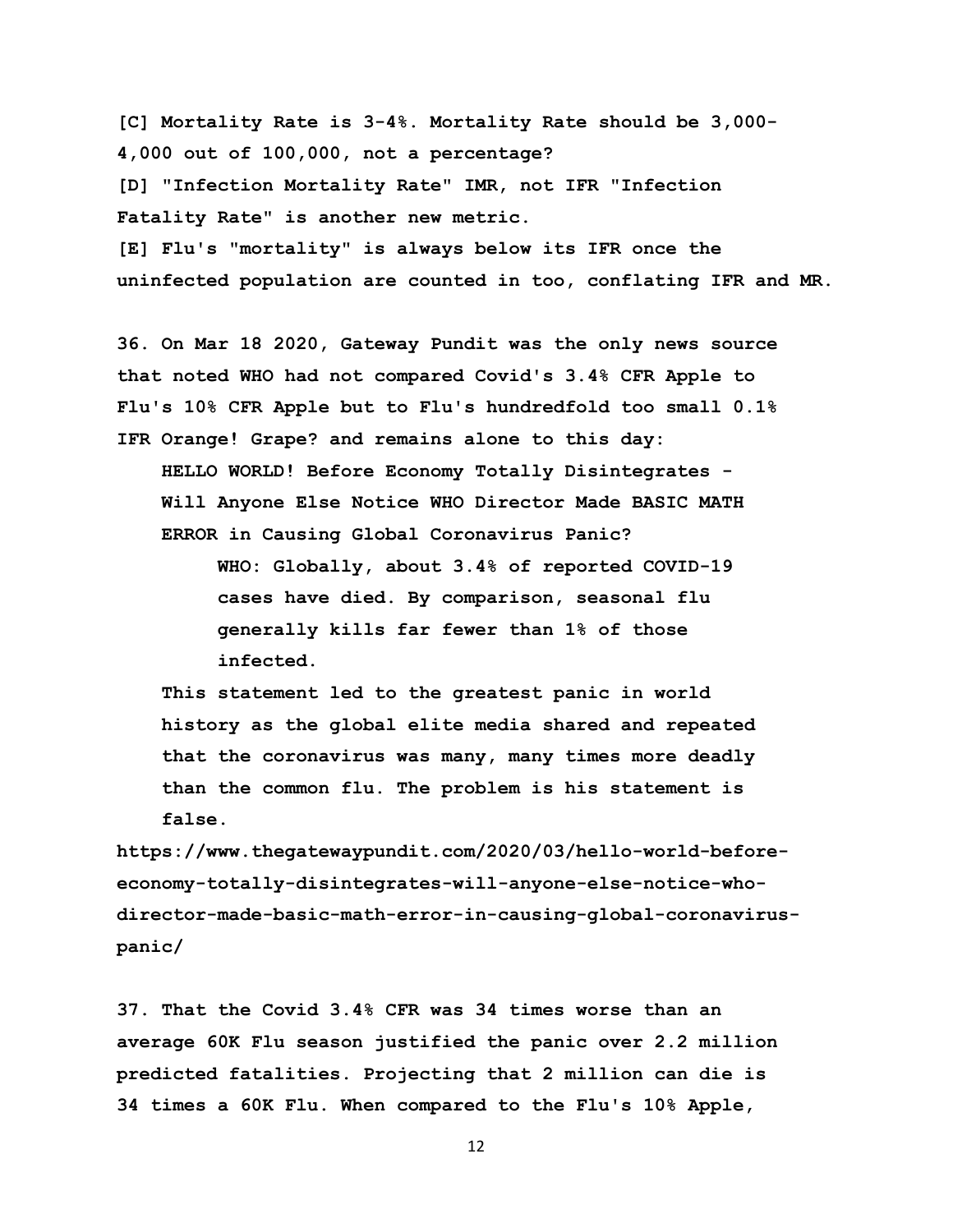**it's not 34 times worse but 3 times better. A factor of a hundred. But if the Coronavirus has similar CFR to IFR ratio as the Flu, then IFR may be the 3.4% CFR divided by 100, Covid IFR = 0.034%, a third of the Flu's tenth of a percent. Comparing to the Flu's actual 10% CFR, Covid is only a third which does allay concern. Covid's 3.4% CFR compared to Flu's 0.1% IFR amplified the panic a hundredfold:** 

**When Fauci said Corona death rate: "thirty times the Flu," Would you've hit panic button sounding the alarm bell too? Had Fauci told the truth, it's really only third as bad, Would you've hit panic button sounding the alarm so sad?**

 **Can't blame the Chief Executives for sounding the alarm, It's not their job to check if expert models do more harm. But a Chief Engineer must check the model blueprint out, To find out Fauci fudged the metrics. "False alarm!" to shout.**

 **When heard the Covid CFR was three point four percent! One-third the 10% of Flu, Good News was heaven sent. But Fauci Apple-Oranged Three Point Four to Flu's Point One Fear Factor amplified a hundredfold when the scam begun.** 

**Hear Gateway Pundit "apples not to apples" first complain, When checked twas found an Apple to an Orange was the stain. How will a world of scientists admit to being fooled, By ruse most elementary in which we thought them schooled. -**

 **It's easier into a scam the simpletons to coax, Than to convince them that they have been taken by a hoax.**

 **Delay to cancel Fauci False Alarm is costing lives! The nation quickest back to normal's nation that survives.**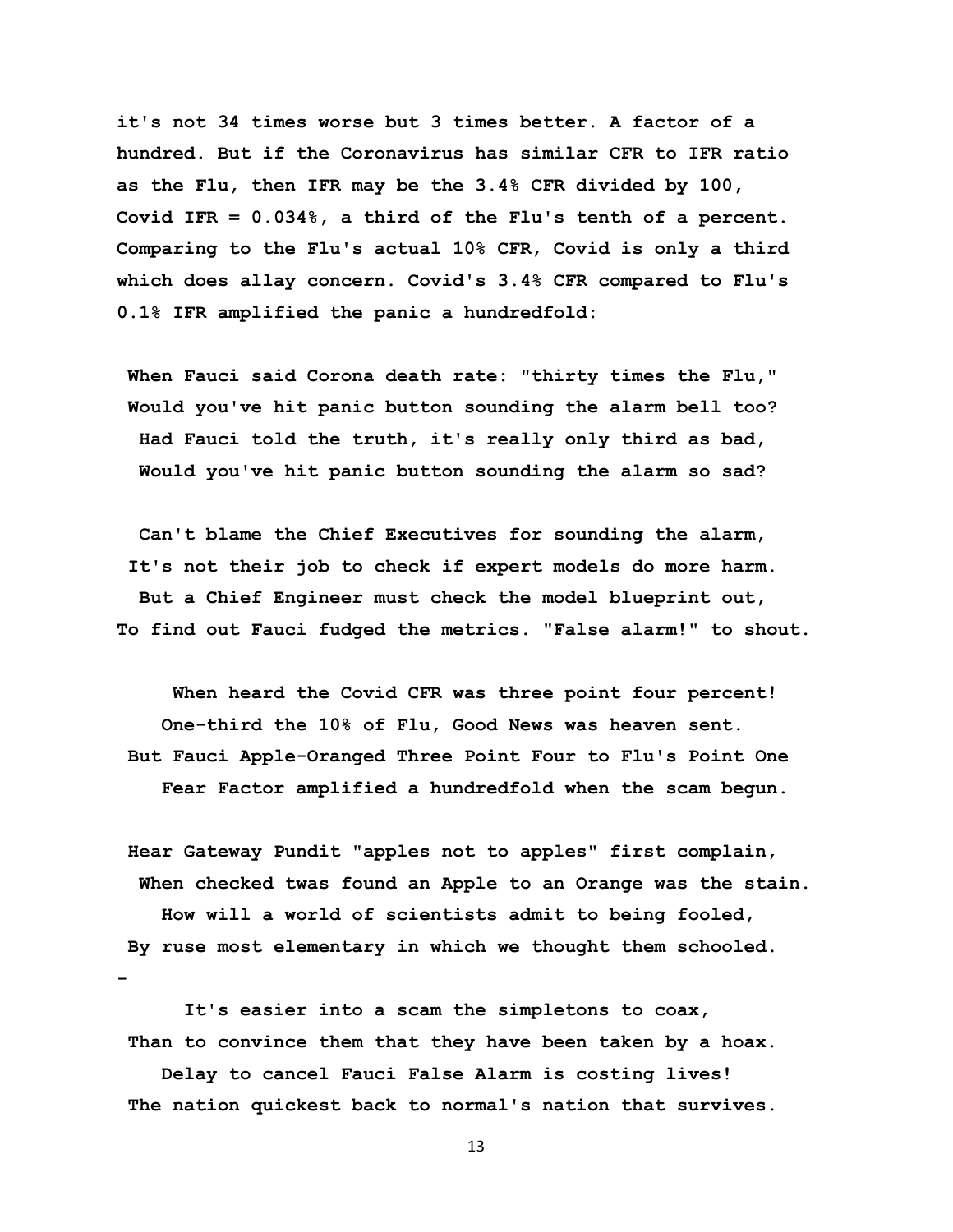**It feels like we escaped a plague that came so very near. A panic justifiable; now hard to break the fear. Admit it's "not so bad" to end imaginary Hell, We must shake hands and hug again to break pandemic spell http://SmartestMan.Ca/fauci** 

**COVID 3.4% CFR NOW 1% CFR LIGHT** 

**38. On Nov 1 1974 NIH Case Fatality RISK Definitions! The case fatality RISK[A] for a population is estimated as the number of H1N1pdm09-associated deaths divided by the number of H1N1pdm09 cases in that population... The denominator could be counts or estimates of the number of laboratory-confirmed H1N1pdm09 cases, the number of symptomatic H1N1pdm09 cases, or the number of infections.[B]** 

**https://www.ncbi.nlm.nih.gov/pmc/articles/PMC3809029/** 

**39. [A] Case Fatality "Rate" defined as Case Fatality "Risk" can can only detract from searches;** 

**B] The denominator of the NIC Case Fatality "Risk" can include Infections, not just Cases! CFR Light! Mislabelling the Flu's IFR as its CFR to then compare to the Covid CFR is comparing a CFR Apple to an IFR Orange disguised as an CFR Apple. The Apple-Orange comparison is the most elementary scam in statistics.**

**40. On Feb 29 2020, Dr. Anthony S. Fauci, M.D., H. Clifford Lane, M.D., and Robert R. Redfield, M.D. wrote:** 

 **If one assumes that the number of asymptomatic or minimally symptomatic cases[A] is several times as high**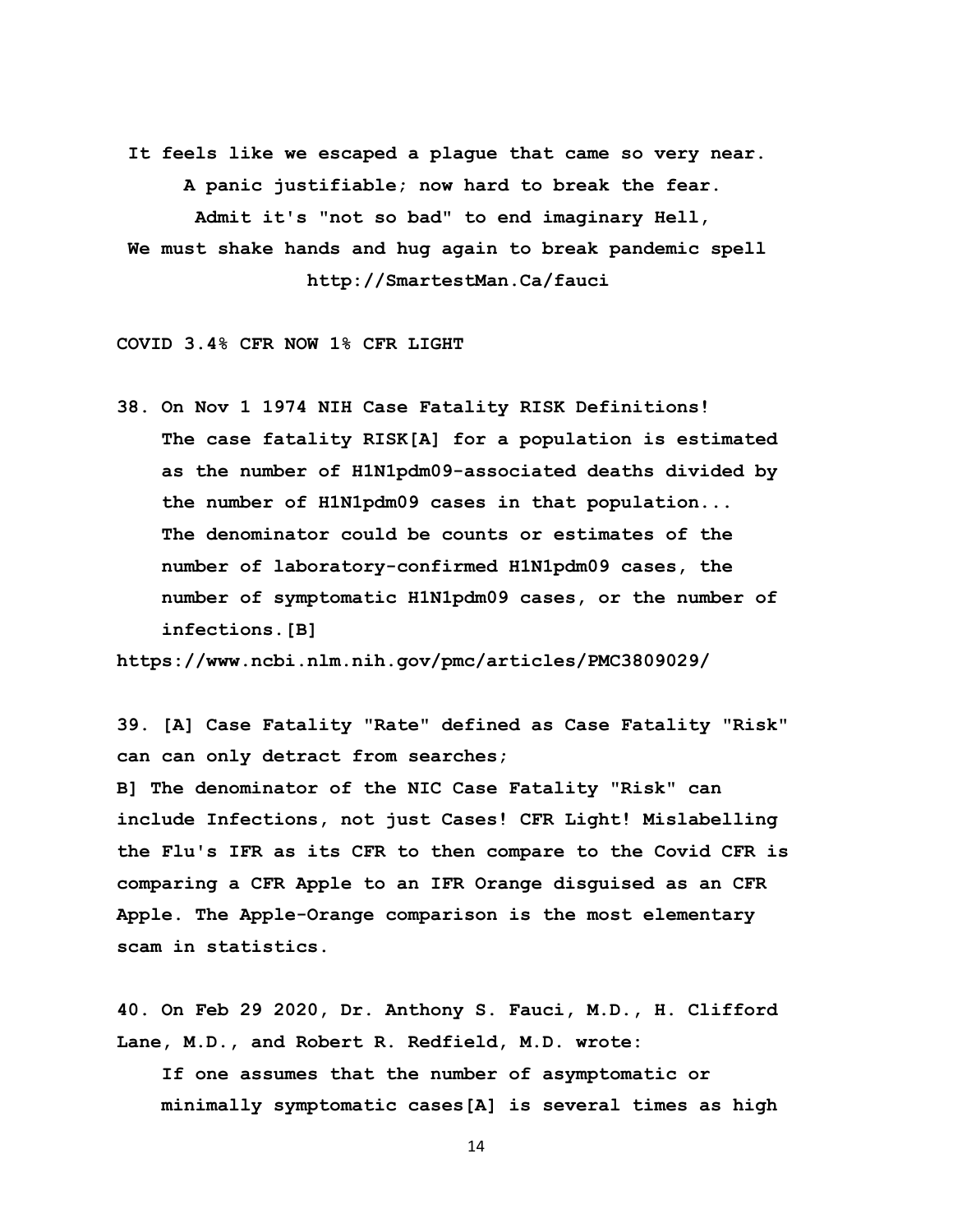**as the number of reported cases, the case fatality rate may be considerably less than 1%.[B] https://www.nejm.org/doi/full/10.1056/NEJMe2002387** 

**41. [A] "Asymptomatic or minimally symptomatic" are not Cases, they're Infections. Counting "asymptomatic or minimally symptomatic" patients as Cases isn't a Case Fatality Rate any more, it's a CFR Light. Their CFR depends on how many Infections they mislabel as Cases. Add Infections with Cases, get CFR Lighter. B] Covid does not have a case fatality rate of less than 1%, that's counting Infections. It has a claimed 3.4% CFR.** 

**42. On Mar 26 2020, Dr. Fauci said:** 

 **"The flu has a mortality of 0.1 percent, this has a mortality of 10-times that.**

**https://www.wcnc.com/article/news/health/coronavirus/data-cdcestimates-covid-19-mortality-rate/275-fc43f37f-6764-45e3-b615- 123459f0082b** 

**43. Though Dr. Fauci again wrongly uses the Mortality metric, the Covid threat is now only tenfold as deadly and not the 34 times as deadly as previously advertised. Walking back their 3.4% over-estimate? Compared to Flu's 0.1% IFR, Covid 3.4% CFR sounded 34 times deadlier. But reduced to 1% by counting Infections, CFR Light is only tenfold as deadly as previously feared. But always mis-compared to Flu's 0.1% IFR and never to its true 10% CFR. But when compared to the Flu's real 10% comparable rate, Covid is a now a tenth the danger of the CFR of the Flu, no longer a third!**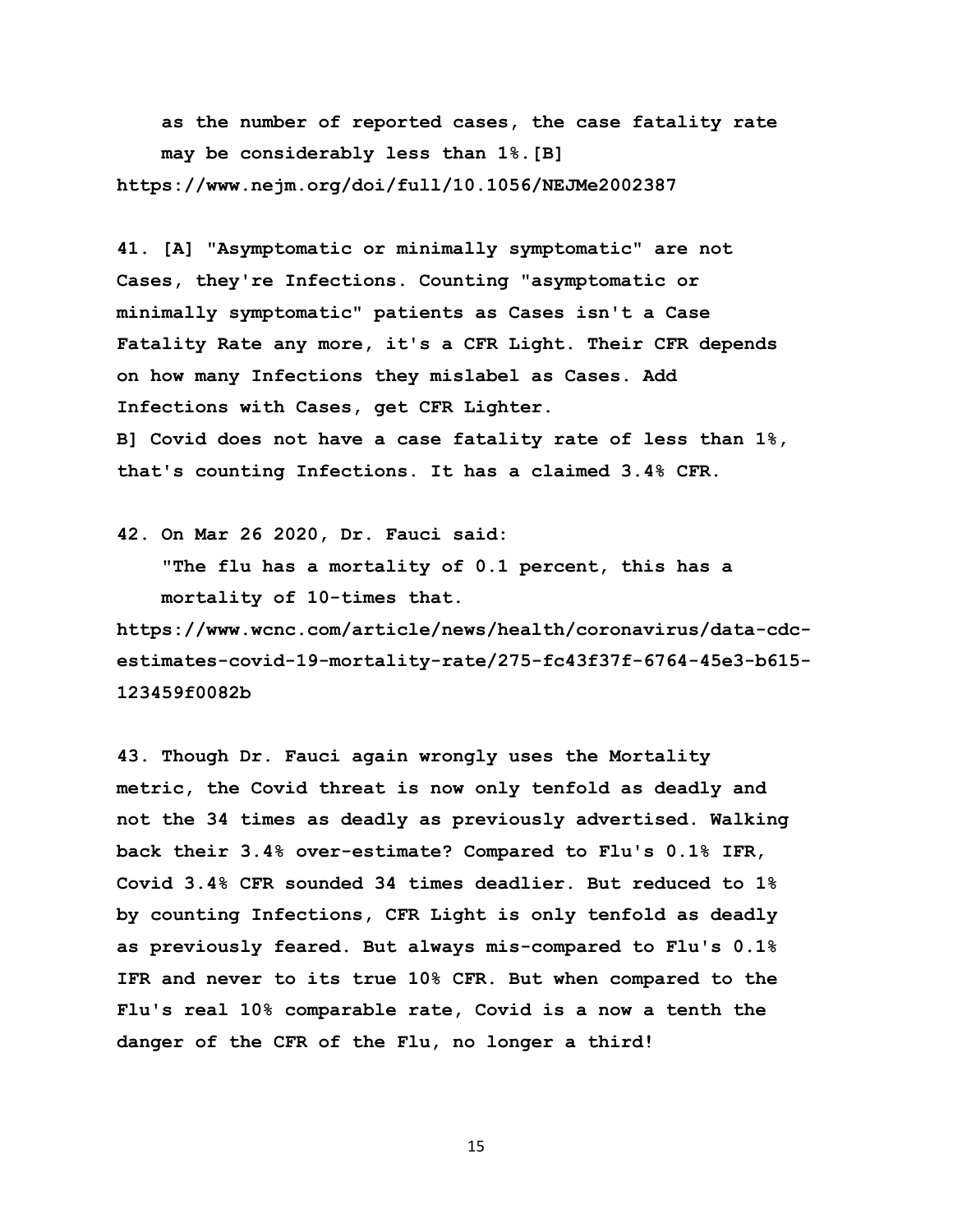**44. Dr. Ronald B. Brown at University of Waterloo wrote: Public health lessons learned from biases in coronavirus mortality overestimation, The WHO got it right in that influenza has an IFR of 0.1% or lower, not a CFR of 0.1%. Dr. Fauci reported that Covid-19 has a mortality rate of 1%, which he said had fallen from 2-3% after taking into account asymptomatic infections.[A] And Dr. Fauci probably meant to say that Covid-19 has an IFR of 1% (not CFR of 1%)[B] after having considered asymptomatic infections.[C]** 

**https://www.cambridge.org/core/services/aop-cambridgecore/content/view/7ACD87D8FD2237285EB667BB28DCC6E9/S193578932000 2980a.pdf/public\_health\_lessons\_learned\_from\_biases\_in\_coronavir us\_mortality\_overestimation.pdf** 

**45. [A] Professor Brown noted that had Dr. Fauci not lowered the Covid CFR to CFR Light, the threat would have been 20, 30 times the now lighter 10 times the danger of Flu. [B] Dr. Fauci could not have probably meant to say Covid has an IFR of 1%, he was talking about reducing its CFR from 3.4% to CFR Light 1%.** 

**[C] Professor Brown also mentioned the CDC had no definition for IFR at their web site and only in July of this year was IFR uploaded as a "new" metric!!! Maybe Dr. Fauci had really never heard of the IFR and CFR Light was all he knew?** 

**46. On Oct 3 2020, Joe Hoft proudly crowed about Gateway Pundit being proven right on not being Apple-Oranged: WHO Finally Agrees Our March Analysis was Correct: The WHO's Early Coronavirus Mortality Rate Was Irresponsibly Overstated and We Called Them Out with The**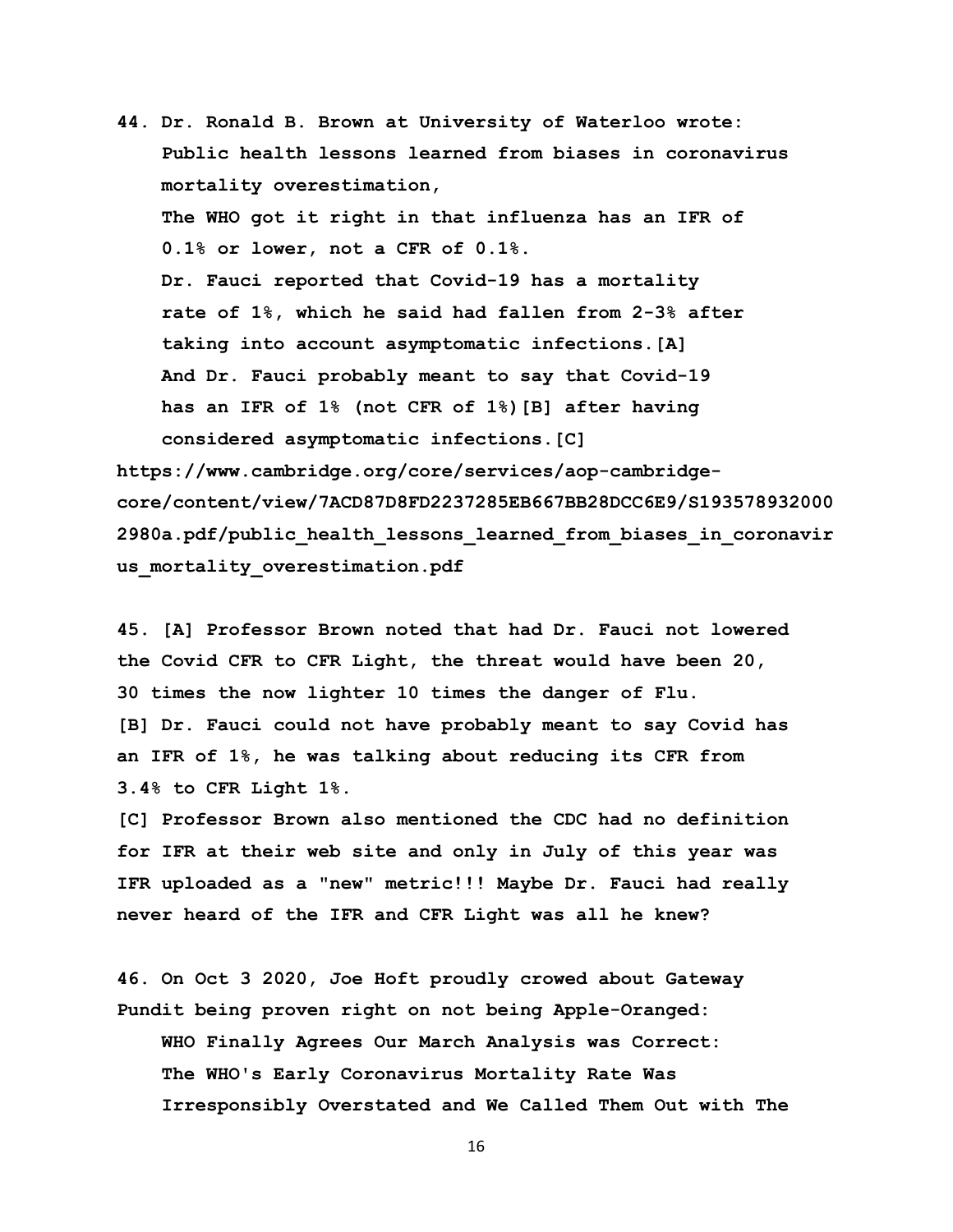## **CORRECT NUMBERS!**

 **On March 17, 2020 The Gateway Pundit first reported on the controversial Ethiopian politician and Director General of the World Health Organization (WHO), Tedros Adhanom Ghebreyesus, and his irresponsible and completely inaccurate fear mongering.**

 **Tedros claimed in a press conference in early March that the fatality rate for the coronavirus was 3.4% - many multiples that of the fatality rate of the common flu which is estimated to be around 0.1%. This egregiously false premise[A] led to the greatest global pandemic panic in world history.**

 **The Director General of the WHO spoke on March 3, 2020 and shared this related to the coronavirus:** 

 **Globally, about 3.4% of reported COVID-19 cases Have died. By comparison, seasonal flu generally kills far fewer than 1% of those infected.**

 **The WHO did not compare "apples to apples". We reviewed the WHO's data and statements and determined that the fatality rate for the China coronavirus does not include those who had the coronavirus but were not sick enough to seek medical attention or be tested[B]. This is why the flu fatality rate is 0.1% and the coronavirus fatality rate was reported at 3.4%! The two rates are like comparing apples to oranges. By doing so, the coronavirus fatality rate was overstated when compared to the flu[C]. The WHO and liberal media created a worldwide crisis and panic by falsely comparing the two numbers!**

 **The Gateway Pundit writers Jim and Joe Hoft.. attacked for our reporting and ridiculed by the far-left for "downplaying the danger of the spread of [the]**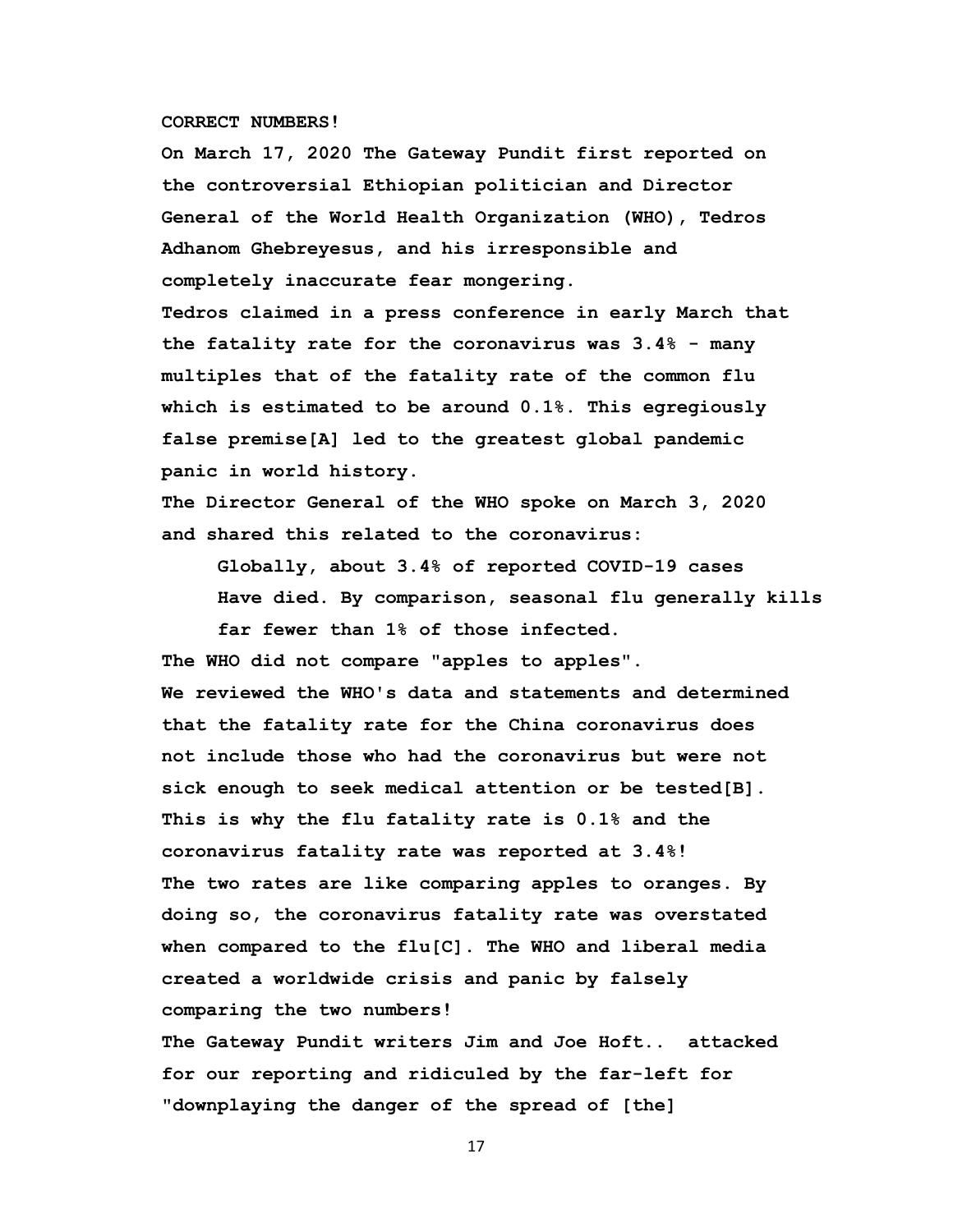**coronavirus in the US."[D] On Friday time proved us right. A couple of days ago the CDC came out with updated numbers indicating as we noted in March that the China coronavirus is much like the flu: China, the WHO and the medical elites in the US created this global economic meltdown based on fraudulent numbers and bogus models. We knew it and we pointed it out and we were attacked. We were the first and only to point this out. We did so because we figured out the lies. And now the WHO finally admitted that our initial numbers were correct![E]**

**https://www.thegatewaypundit.com/2020/10/right-march-providedevidence-coronavirus-mortality-rate-grossly-overstated-todayfinally-came-conclusion/** 

**47. [A] It is not a mere false premise. It is an Apple to Orange Mis-comparison.** 

**[B] China does not count Infections in its CFR!** 

**[C] Over stated by a hundredfold is more precise.** 

**[D] Those denying the threat face the accusation of causing deaths if wrong while those hyping the threat face no more than "Oops, sorry for wasting your time and money." It is a far greater risk to deny a medical hoax than perpetrate one. [E] It is nice to be proven right and still alone.** 

**48. On Dec 29, a Google search finds current Covid CFR: Canada: F = 15K; C = 557K; CFR = 15K/557K = 2.7%. World: F = 1.8M; C = 81M; CFR = 1.8M/81M2 = 2.2%. Both rates are below the original 3.4% CFR predicted but higher than the 1% CFR Light also predicted.**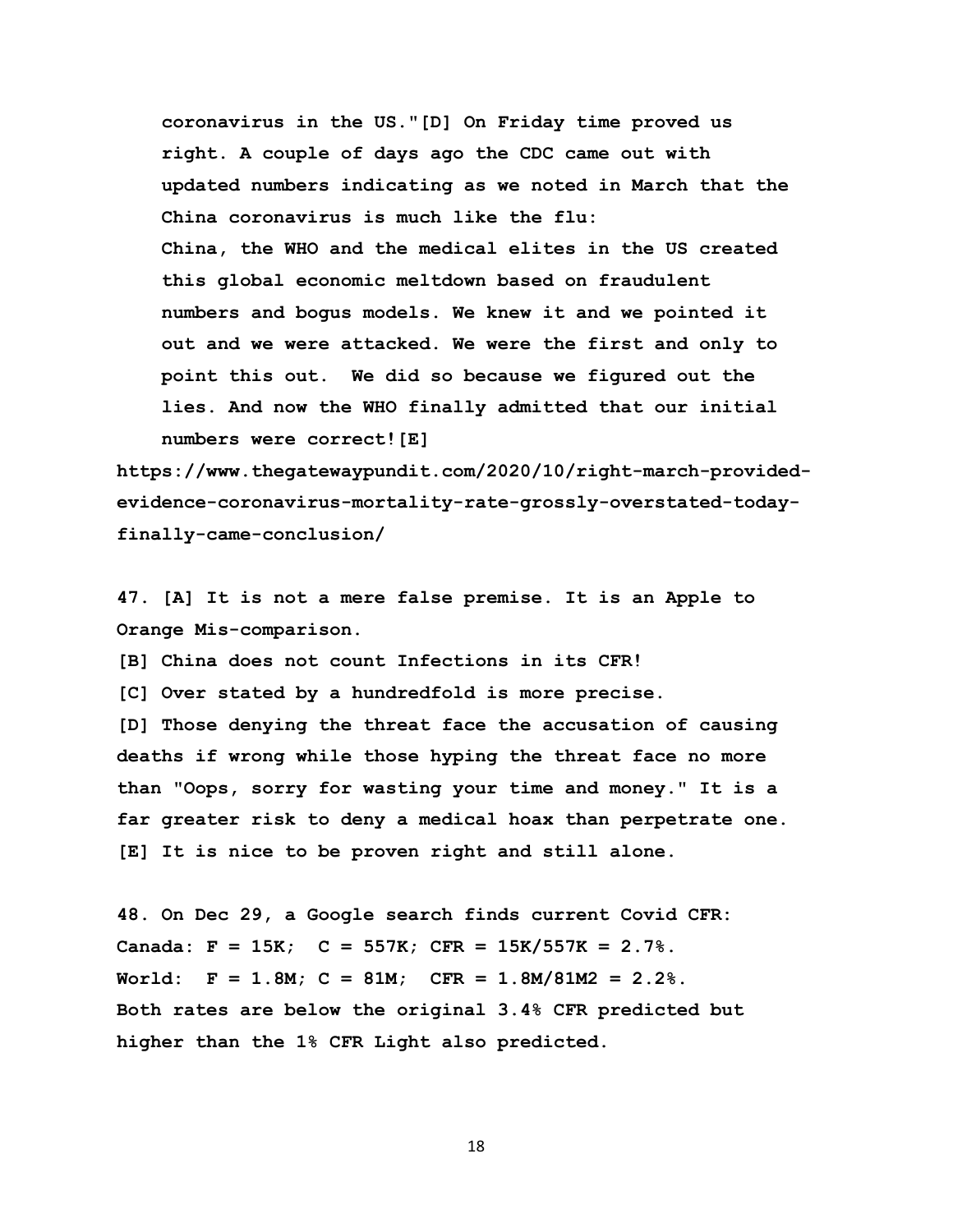**2) ZERO DOCUMENTED ASYMPTOMATIC TRANSMISSION!** 

**"It doesn't matter how beautiful your theory is, how smart you are. If it doesn't agree with experiment, it's wrong." (Mathematician Richard Feynman)** 

**49. On Apr 2 2020, WHO reported:** 

 **There are few reports of laboratory-confirmed cases who are truly asymptomatic, and to date, there has been no documented asymptomatic transmission[A]. This does not exclude the possibility that it may occur[B]. https://www.who.int/docs/default-source/coronaviruse/situationreports/20200402-sitrep-73-covid-19.pdf** 

**50. [A] no documented asymptomatic transmission." Up until April, people not sniffling were not shedding. [B] Of course, no asymptomatic transmission documented so far does not exclude the possibility that an asymptomatic transmitter may one day be found.** 

**51. On Jun 3 2020, AP: 10 Million Tests in Wuhan It identified just 300 positive cases, all of whom had no symptoms. The city found no infections among 1,174 close contacts of the people who tested positive, suggesting they were not spreading the virus easily to others. That is a potentially encouraging development because of widespread concern that infected people without symptoms could be silent spreaders of the disease.**

**52. ZERO of 300 asymptomatics in 10 Million tested does allay widespread concern that infected people without**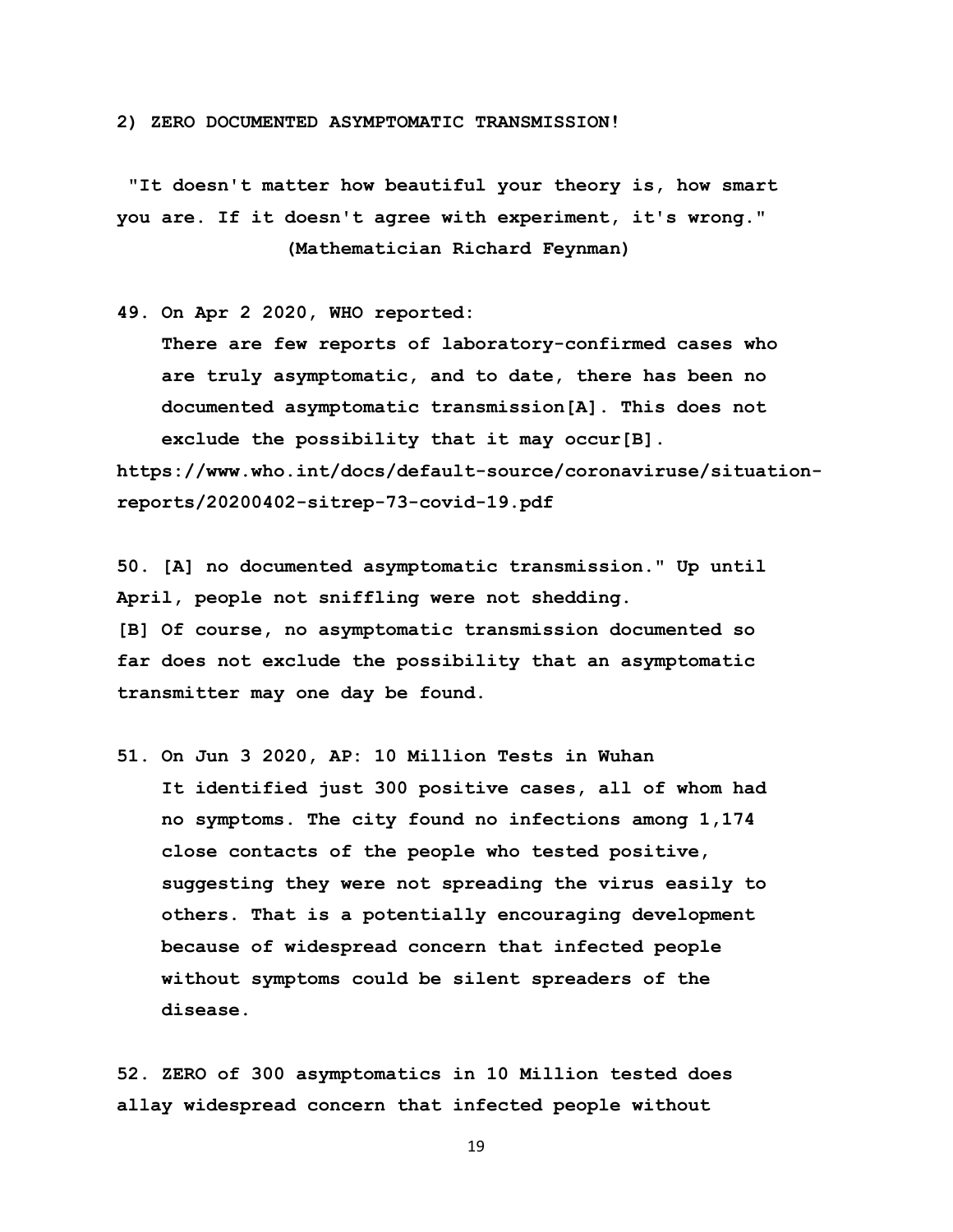**symptoms could be silent spreaders. An Asymptomatic or Pre-Symptomatic spreader of a deadly virus would unknowningly infect clusters of family and friends. But no such clusters have been found, the distribution of patients has been random; the symptomless are not spreading to their clusters.** 

**53. On Jun 8 2020, WHO says none found is "very rare" Maria Van Kerkhove:** 

 **00:34:04 We have a number of reports from countries who are doing very detailed contact tracing. They're following asymptomatic cases, they're following contacts and they're not finding secondary transmission onward. It's very rare and much of that is not published in the literature...** 

 **We are constantly looking at this data and we're trying to get more information from countries to truly answer this question. It still appears to be rare that an asymptomatic individual actually transmits onward.**

**https://www.who.int/docs/default-**

**source/coronaviruse/transcripts/who-audio-emergenciescoronavirus-press-conference-08jun2020.pdf** 

**54. Yet, "very rare" "no documented asymptomatic transmission" is the raison d'etre for masked social distanced lockdowns. If there is no symptomless spread, there is no raison d'etre for Covid-mitigation restrictions.** 

**55. On Jun 9 2020, CBC reported:** 

 **WHO backtracks on claim that asymptomatic spread of COVID-19 is 'very rare' Experts say research on extent of asymptomatic spread of COVID-19 still emerging...**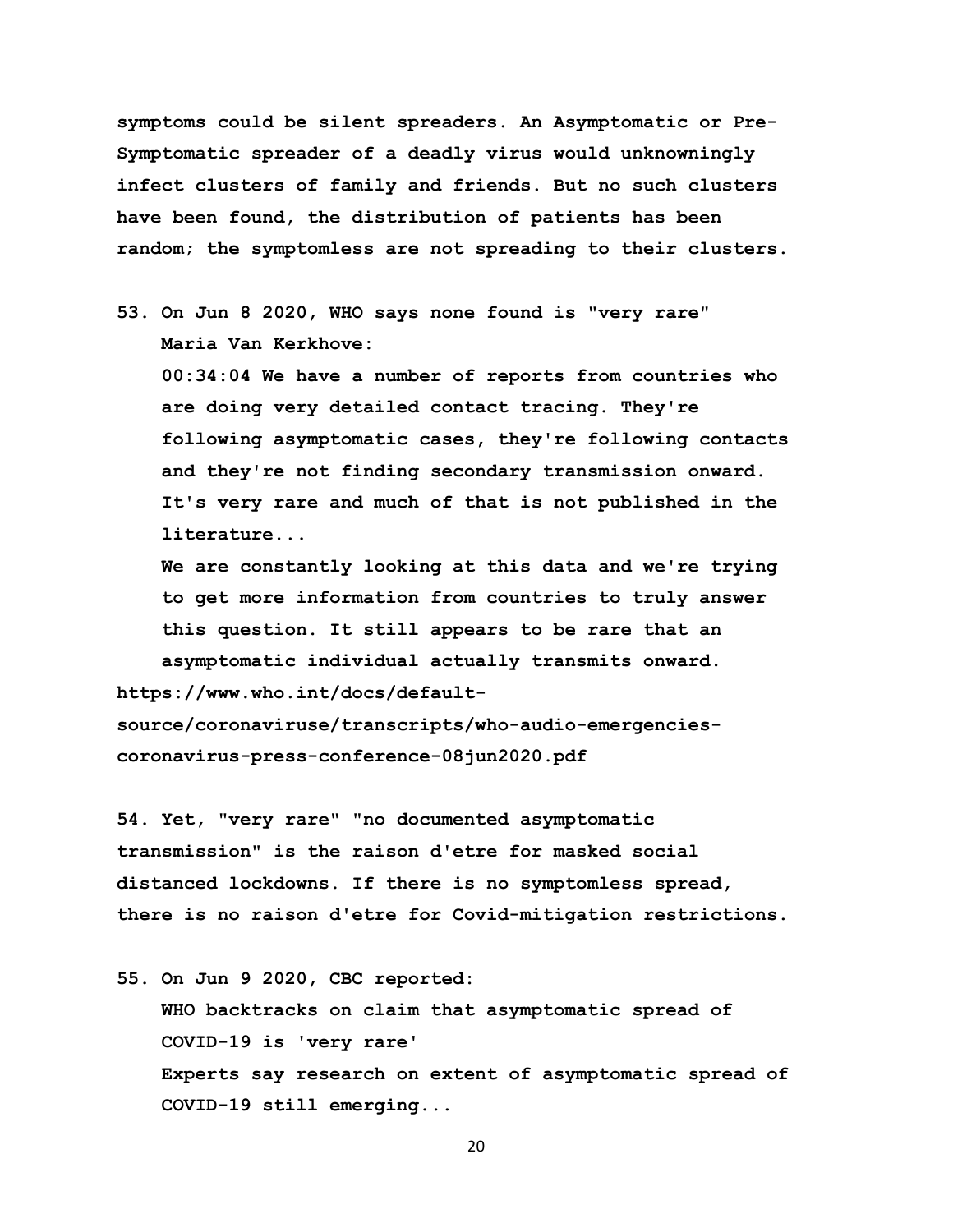**Maria Van Kerkhove, the COVID-19 technical lead at WHO, has walked back statements that the spread of COVID-19 from people who do not show symptoms is "very rare," amid backlash from experts who have questioned the claim due to a lack of data.[A]** 

 **On Tuesday, Van Kerkhove aimed to clear up "misunderstandings"[B] about those statements in an updated briefing, stressing that she was referring to "very few studies" that tried to follow asymptomatic carriers of the virus over time to see how many additional people were infected.** 

 **"I was responding to a question at the press conference, I wasn't stating a policy of WHO," she said. "I was just trying to articulate what we know."[C] Van Kerkhove said she didn't intend to imply that asymptomatic transmission of the virus globally was "very rare," but rather that the available data based on modelling studies and member countries had not been able to provide a clear enough picture on the amount of asymptomatic transmission[D].** 

 **"That's a big, open question," she said. "But we do know that some people who are asymptomatic, some people who don't have symptoms, can transmit the virus on."[E] Some experts say it is not uncommon for infected people to show no symptoms[F].**

 **But data is sparse on how likely such people are to transmit the disease[G].**

 **"There's a big question mark at the actual data in real world observations with asymptomatic [carriers]," Saxinger said. "Asymptomatic spread is a dumpster fire in terms of data."[H]**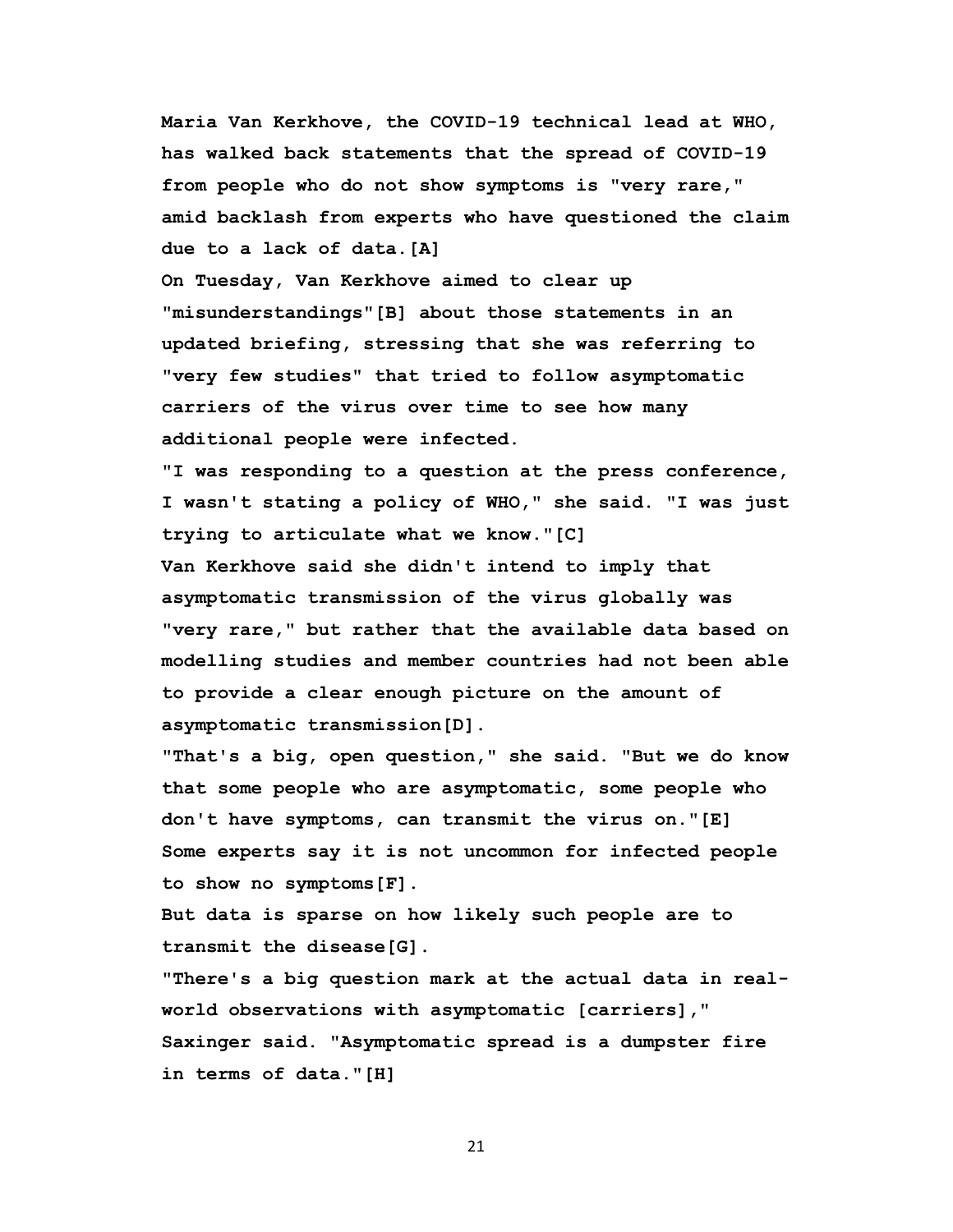**56. [A] What data do experts who have questioned the claim due to a lack of data expect after having found "none" and "zero" so far? A check-list of everything expected to be found that was not found? more data on the nothing found? Finding "none" and "zero" is not due to a lack of data but due to a lack of Asymptomatic Transmission.** 

**[B] There was no "misunderstandings" about those statements even if she was only referring to "very few studies" when Wuhan had such a huge sample with a zero result. The lack of smaller studies is not persuasive.**

**[C] Not stating a WHO policy but letting escape that experiment had found no evidence for the WHO Theory of Asymptomatic Transmission policy. "Very rare" though it was still expected to find some someday.** 

**[D] How can modelling studies be able to provide a clear enough picture on the amount of asymptomatic transmission when there is none reported?** 

**[E] The policy that "people who don't have symptoms can transmit" is the theory behind masked social distanced lockdown that has not been documented by experiment. [F] "experts say it's not uncommon for infected to have no symptoms." And yet, only 300 of 10 million tested in Wuhan had no symptoms. 0.003%. The experts are wrong, again. It is 1/33,000 uncommon for an infected to have no symptoms. [G] So far, the sparse data shows "none" to April and "zero" of 300 of 10 million tested in Wuhan in June. [H] A "dumpster fire is an apt description for an unproven theory being shredded by data from experiment.** 

#### **57. On Jun 10 2020, Dr. Fauci said:**

 **The WHO's remark that transmission of the coronavirus by people who never developed symptoms was rare "was not**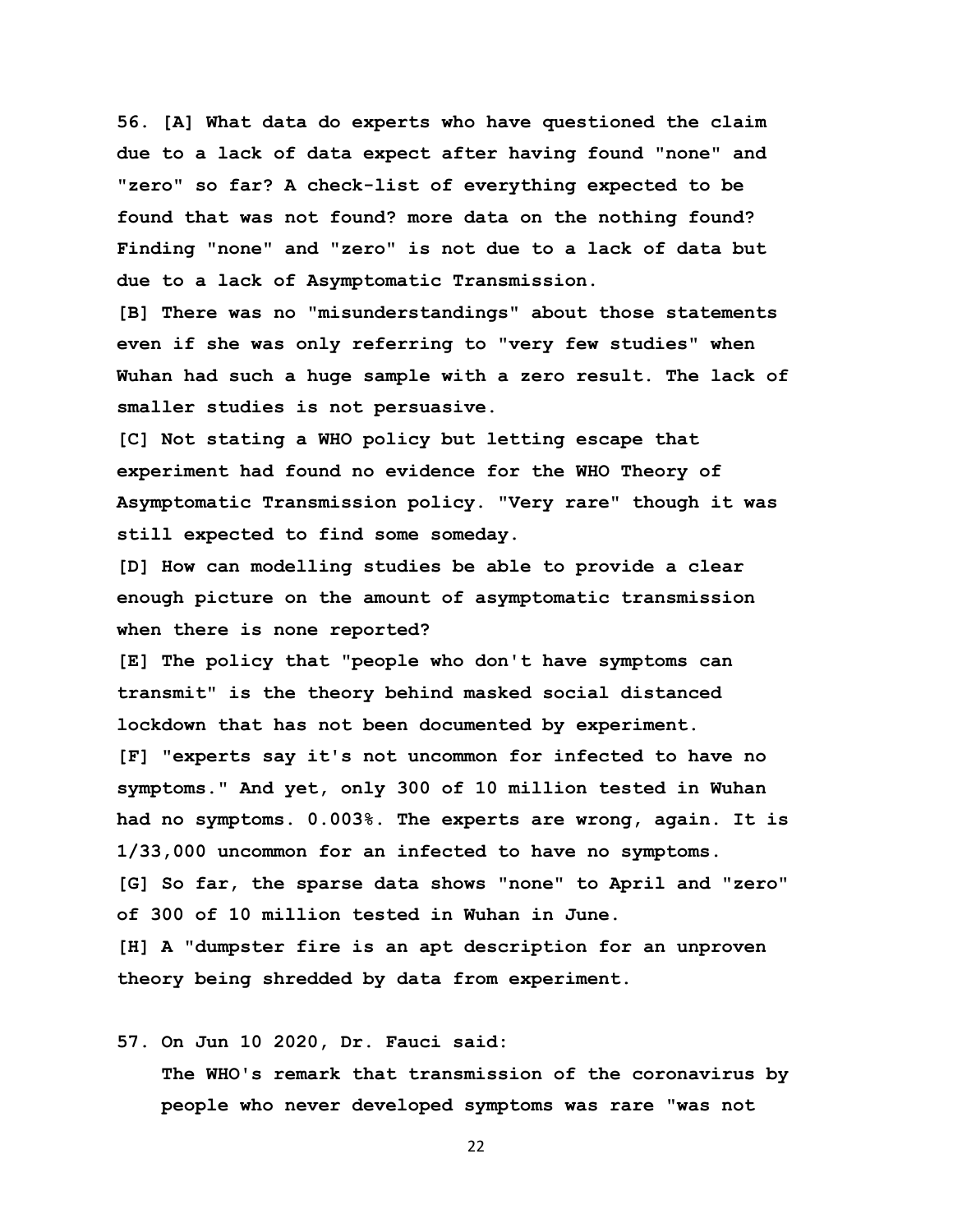**correct," Dr. Anthony Fauci said. The organization "walked that back because there's no evidence to indicate that's the case," he said. The WHO said its comment was a misunderstanding" and "we don't have that answer yet."**

**https://www.cnbc.com/2020/06/10/dr-anthony-fauci-says-whosremark-on-asymptomatic-coronavirus-spread-was-not-correct.html** 

**58. Dr. Fauci should know zero Asymptomatic Transmission from 300 Wuhan Asymptomatics out of 10 million is not "no evidence." We do now have the answer. Evidence of zero spread in Wuhan means "very rare" is almost correct. What is "very rarer" than zero?** 

**59. In Jul 2020, the CDC published:** 

 **Public Health Implications of Transmission While Asymptomatic**

 **The existence of persons with asymptomatic infection who are capable of transmitting the virus to others has several implications.[A]** 

 **First, the case-fatality rate for COVID-19 may be lower than currently estimated ratios if asymptomatic infections are included[B].** 

 **Second, transmission while asymptomatic reinforces the value of community interventions to slow the transmission of COVID-19.[C]** 

 **Knowing that asymptomatic transmission was a possibility[D], CDC recommended key interventions including physical distancing, use of cloth face coverings in public, and universal masking in healthcare facilities to prevent transmission by asymptomatic and symptomatic persons with infection.[E]**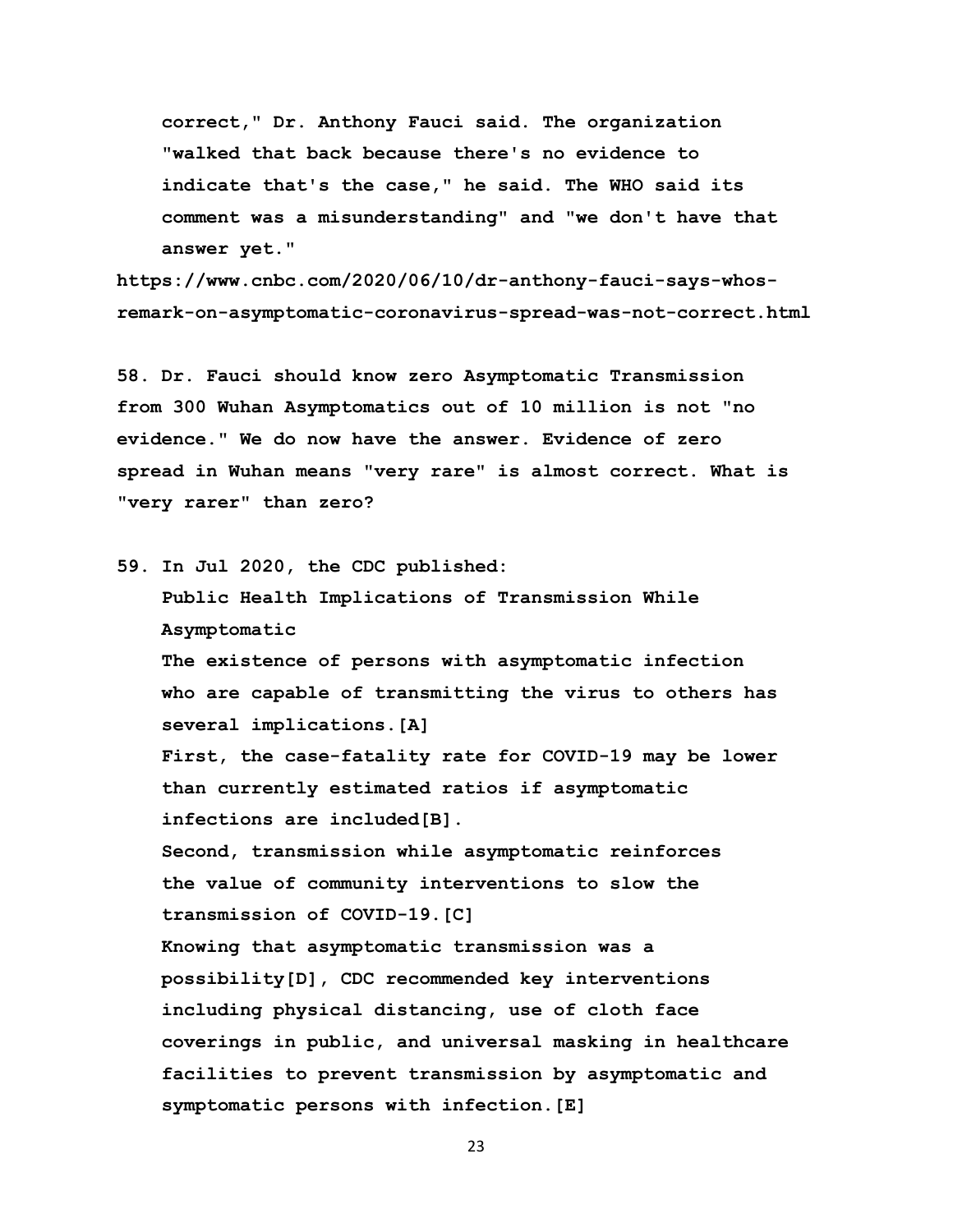**Third, asymptomatic transmission enhances the need to scale up the capacity for widespread testing and thorough contact tracing to detect asymptomatic infections, interrupt undetected transmission chains, and further bend the curve downward.[F] https://wwwnc.cdc.gov/eid/article/26/7/20-1595\_article** 

**60. [A] Implications only if the existence of persons with asymptomatic infection who are capable of transmitting the virus to others is true. So far, it is not.** 

**[B] CFR Light, IFR in disguise.** 

**[C] Community interventions have no value in slowing the transmission while asymptomatic if transmission while asymptomatic can not be found.** 

**[D] Beautiful Theory does not agree with experiment.** 

**[E] Key interventions are not needed to prevent transmission by asymptomatic persons with no documented evidence yet that they do transmit.** 

**[F] No transmission chains from Asymptomatics have yet been detected to interrupt.** 

**61. On Nov 20 2020 Dr. Fauci said:**

 **40-45% of transmission is due to asymptomatic people unwittingly infecting others. This is why masks are so essential - by wearing one, you protect other people even if you don't know that you're infected.**

**https://coronavirus.medium.com/anthony-faucis-thoughts-on-covid-19-transmission-treatments-and-vaccines-b7908ac0a749** 

**62. On Nov 21 2020, CDC said:**

 **Most coronavirus cases spread from people with no symptoms, CDC says in new report**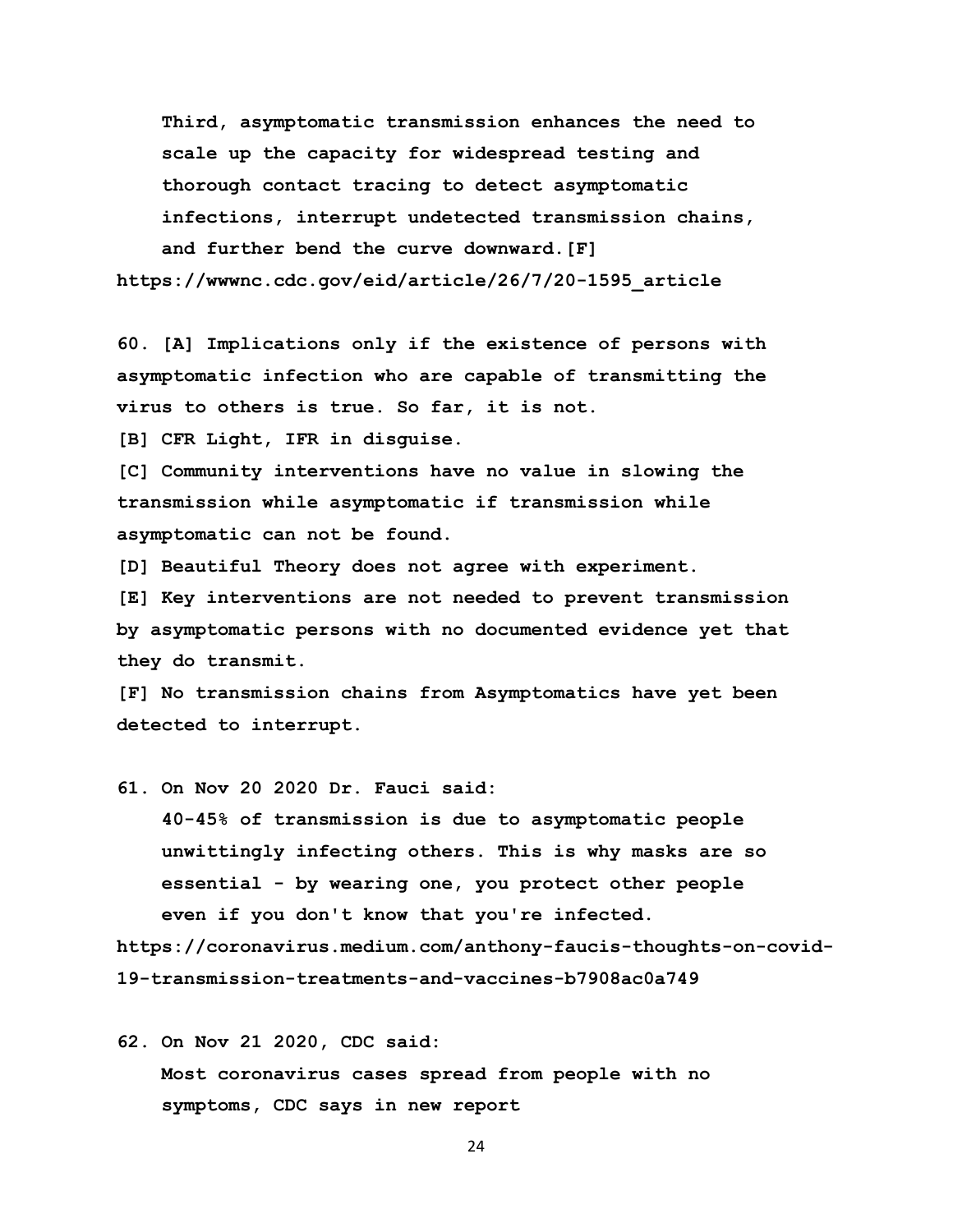**Research shows that people "who feel well and may be unaware of their infectiousness to others" likely account for more than 50% of COVID-19 transmissions, the CDC said in a science update on Friday.[A] People with no symptoms could drive Thanksgiving infections The CDC report stressed that masks help reduce asymptomatic spread since they can protect both the mask-wearer and the people around them.[B] https://www.businessinsider.com/cdc-most-coronavirus-casesspread-from-people-without-symptoms-2020-11** 

**63. [A] While WHO and Wuhan reported "none" and "zero" infections by Asymptomatics, CDC and Dr. Fauci report more than half! A contradiction. Whom to believe? Those with the theory or those with the data to disprove the theory? [B] Why protect against people who do not shed?**

**64. On Aug 6 2020, an article shared on Facebook from Dr. Mercola titled: "Asymptomatic People do not spread COVID 19" was labelled by Facebook with:** 

 **"People infected with Cov-2 can transmit the virus to others, even if they do not show symptoms of the disease."** 

**65. Facebook Fact-Checker said:** 

 **people who are sick and people who are infected but show no symptoms as two distinct groups of people. Both groups can be contagious and must therefore follow the same preventive measures to avoid infecting others. Scientific evidence indicates that about half of SARS- CoV-2 transmission occurs before infected individuals experience any symptoms of COVID-19. Studies show that**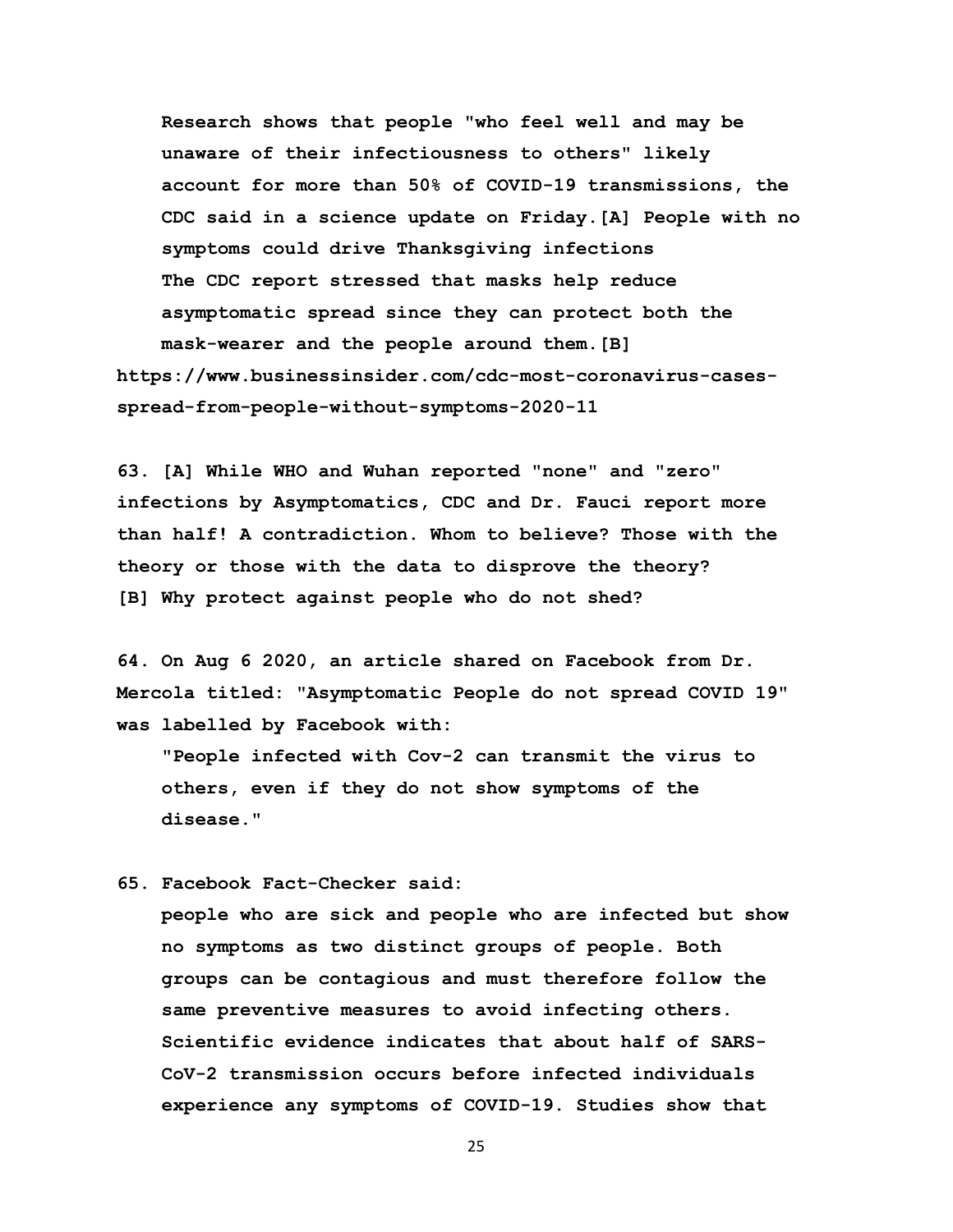**asymptomatic carriers, who are people that never develop symptoms of COVID-19, carry as much of the SARS-CoV-2 virus as symptomatic patients and can spread the virus if they do not take adequate measures, such as wearing masks or maintaining physical distance from others. recent estimates from the CDC indicate that around 50% of SARS-CoV-2 transmission occurs during the incubation period before infected individuals experience any symptoms[5,6].** 

**https://healthfeedback.org/claimreview/people-infected-withsars-cov-2-can-transmit-the-virus-to-others-even-if-they-do-notshow-symptoms-of-the-disease-and-are-not-considered-sick/** 

**66. WHO reported no documented asymptomatic transmission." Wuhan reported "ZERO." WHO reports "Rare" and "Very rare" by symptomless Infected. But Facebook says its official policy is "half of infections are from Asymptomatics!" To disagree with Facebook's medical opinion is to be banned. Dr. Mercola's medical opinions have been banned, they are that good. In Poland, Facebook could be fined for taking down truthful legal information.** 

**67. On Dec 25 2020, JAMA said:** 

 **New Study Suggests Asymptomatic COVID Patients Aren't "Driver Of Transmission"**

 **The American Medical Association's JAMA Network Open journal has published new research from a government backed study that appears to offer new evidence that asymptomatic spread of COVID-19 may be significantly lower than previously thought[A]. Some members of the public might remember all the way back in February and January when public officials first speculated that mass**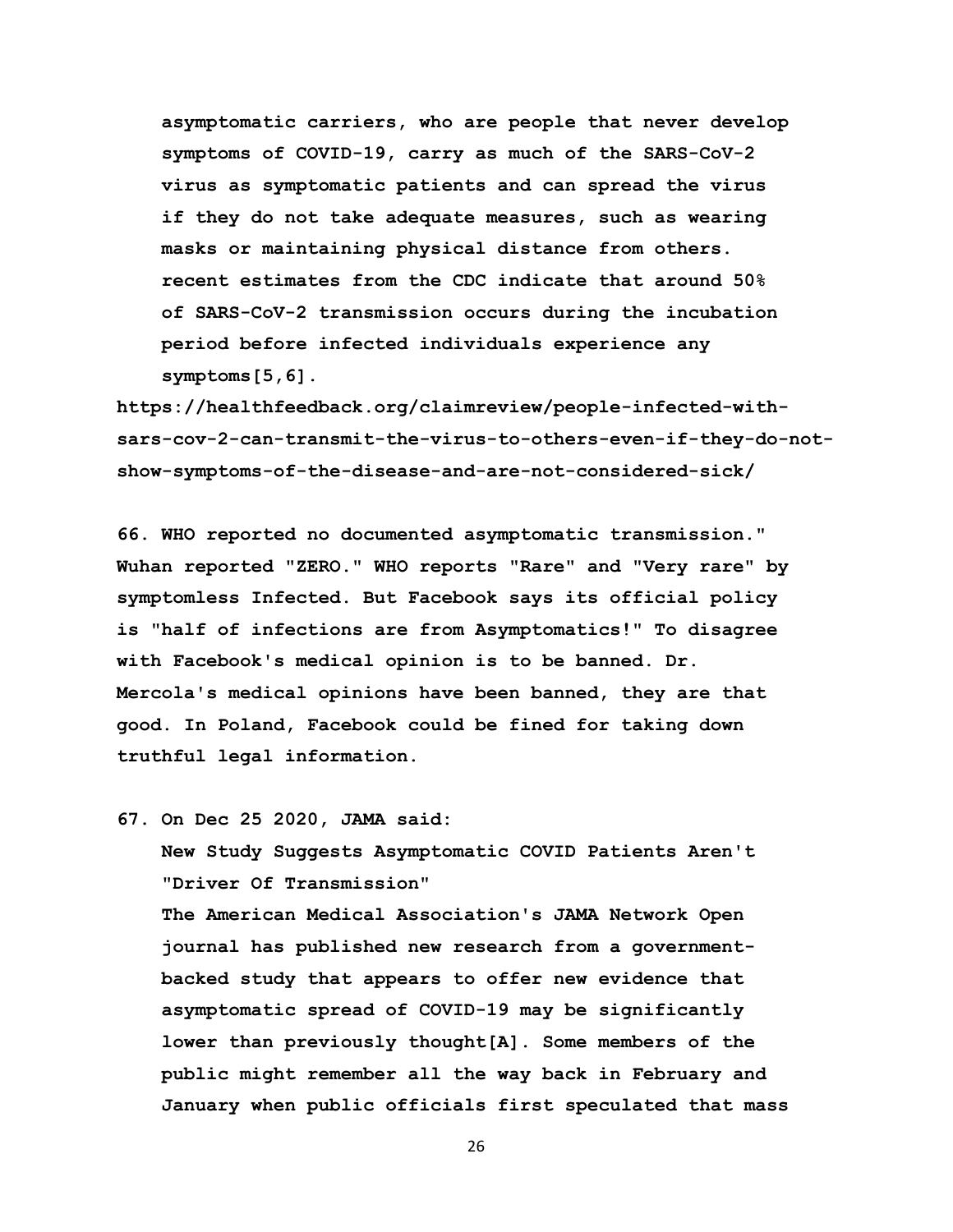**mask-wearing might not be that helpful unless individuals were actually sick.** 

 **They famously back-tracked on that, and - for that, and other reasons - decided that we should all wear masks, and that lockdowns were more or less the best solution to the problem[B].**

 **In the paper noted above which examined 54 separate studies with nearly 78K total participants, the authors claim that "The lack of substantial transmission from observed asymptomatic index cases is notable... These findings are consistent with other household studies reporting asymptomatic index cases as having limited role in household transmission."[C] Two British scientists recently published an editorial in the BMJ imploring scientists to rethink how the virus spreads "asymptomatically". They pointed to "the absence of strong evidence that asymptomatic people are a driver of transmission" as a reason to question such practices as "mass testing in schools, universities, and communities."**

 **the WHO's current guidance on the issue is that "while someone who never develops symptoms can also pass the virus to others, it is still not clear to what extent this occurs, and more research is needed in this area" [D].**

**https://www.zerohedge.com/geopolitical/new-study-suggestsasymptomatic-covid-patients-arent-driver-transmission** 

**68. [A] "lower than previously thought." Can't get much lower than NONE from the WHO and ZERO from Wuhan. [B] No reason but do keep wearing masks even if not sick. [C] "the lack.. is notable.. consistent with other studies"**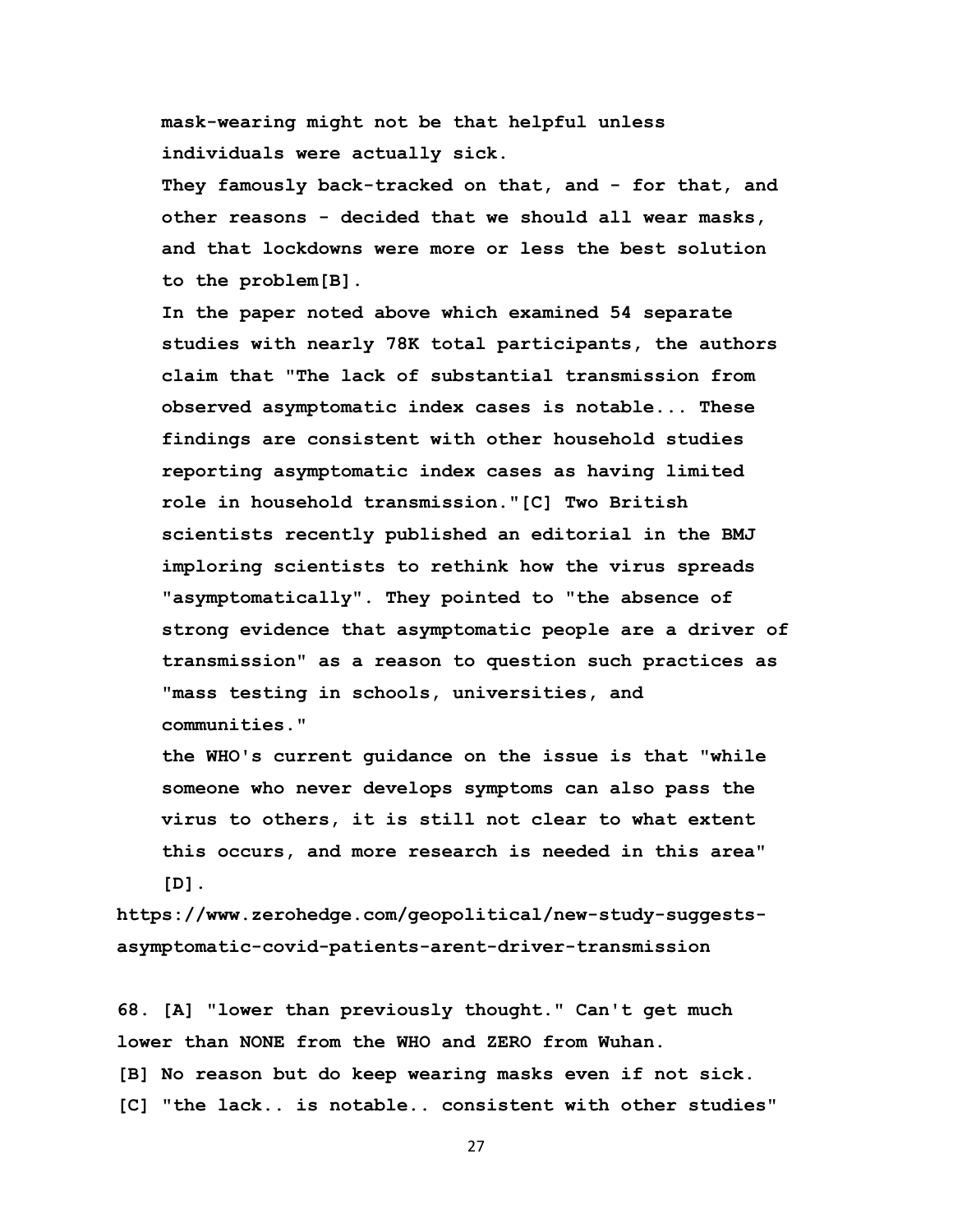**With "none" documented by WHO, "zero" in Wuhan, "none" consistent with other studies, experiment has disproven the theory of Asymptomatic Transmission.** 

**[D] With none, it is not clear to what extent it occurs? The clarity problem isn't with the data, it's with the viewer:** 

 **Asymptomatic is transmission with no symptoms seen, Not knowing who's a threat, the answer is to quarantine. Social distance remedied the never knowing who, Would be infectious, even though they would be very few.**

 **But on June 8 WHO said it won't transmit without a sneeze, Like Flu, no symptoms means no danger. Coping's now a breeze. It will be tough to break the spell, get close again like yore, Where we share cards and sit at poker table like before.**

#### **3) 166 DEATHS NOT IN LONG-TERM-CARE**

**69. On Nov 15 2020, CTV reported 10,947 deaths out of 38 million Canadians had 10,781 in long-term care (98.5%) omitting the difference of only 166 deaths (1.5%) not in long-term-care. The threat of death by Covid to non-longterm-care Canadians is 166/38,000,000 = 0.00044%. 1 in 230,000! 99.99956% not in Long-Term-Care will not die.** 

**70. Lockdowns, masks and social distancing may make some sense in Long-Term-Care homes with the susceptible people but for a 1/230,000 danger for those not in Long-Term-Care, such restrictions make no sense at all. The 166 deaths were probably Canada's sickest not in Long-Term-Care with comorbidities such as obesity, diabetes, cancer, heart condition. If 90% of the 166 had such co-morbidities, only a**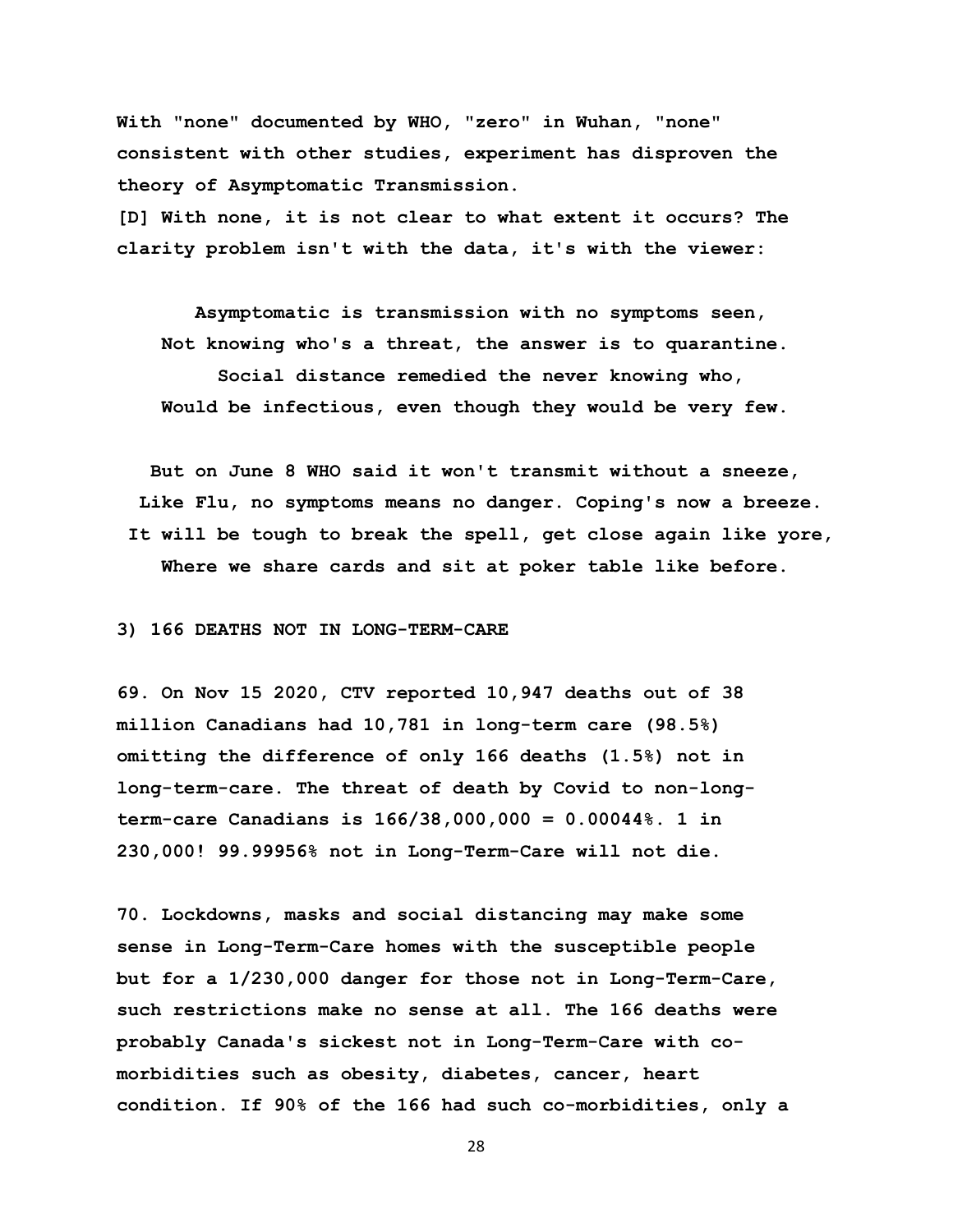**tenth of the 166 Canadians who died were really healthy, 0.000044%, 1 in 2.3 million! Almost no healthy Canadians have died. Though the online CTV replay has edited out the numbers, what is being hidden is always of prime interest.** 

#### COVERING FOR REAL LOW DEATHS

**71. With the world panicked by a threat hyped a hundredfold added to the undocumented Asymptomatic Transmission Theory that sniffles are not needed to spread Covid makes the exaggerated plague invisibly ubiquitous. The only way to cover up when deaths do not match exaggerated expectations is to fudge the statistical Cases and Fatalities data.** 

## **EARLY INTUBATIONS**

**72. Quick intubation killed 90% of patients and is now discontinued. Patients needed oxygen, not ventilators to help pumping it in.** 

## **INFECTED PATIENTS TO LONG-TERM-CARE HOMES**

**73. Sending infected persons into Long-Term-Care homes with the only demographic really susceptible to infection sadly helped increase the real death numbers until discontinued.** 

## **CDC DEATH CERTIFICATE GUIDELINES CHANGE**

**74. On Mar 24 2020, the CDC changed the Death Certificate guidelines from the previous 17-year standard to a new standard where even presumed not-tested Covid suspicion was raised in priority while "bullet to the head" or "lightning**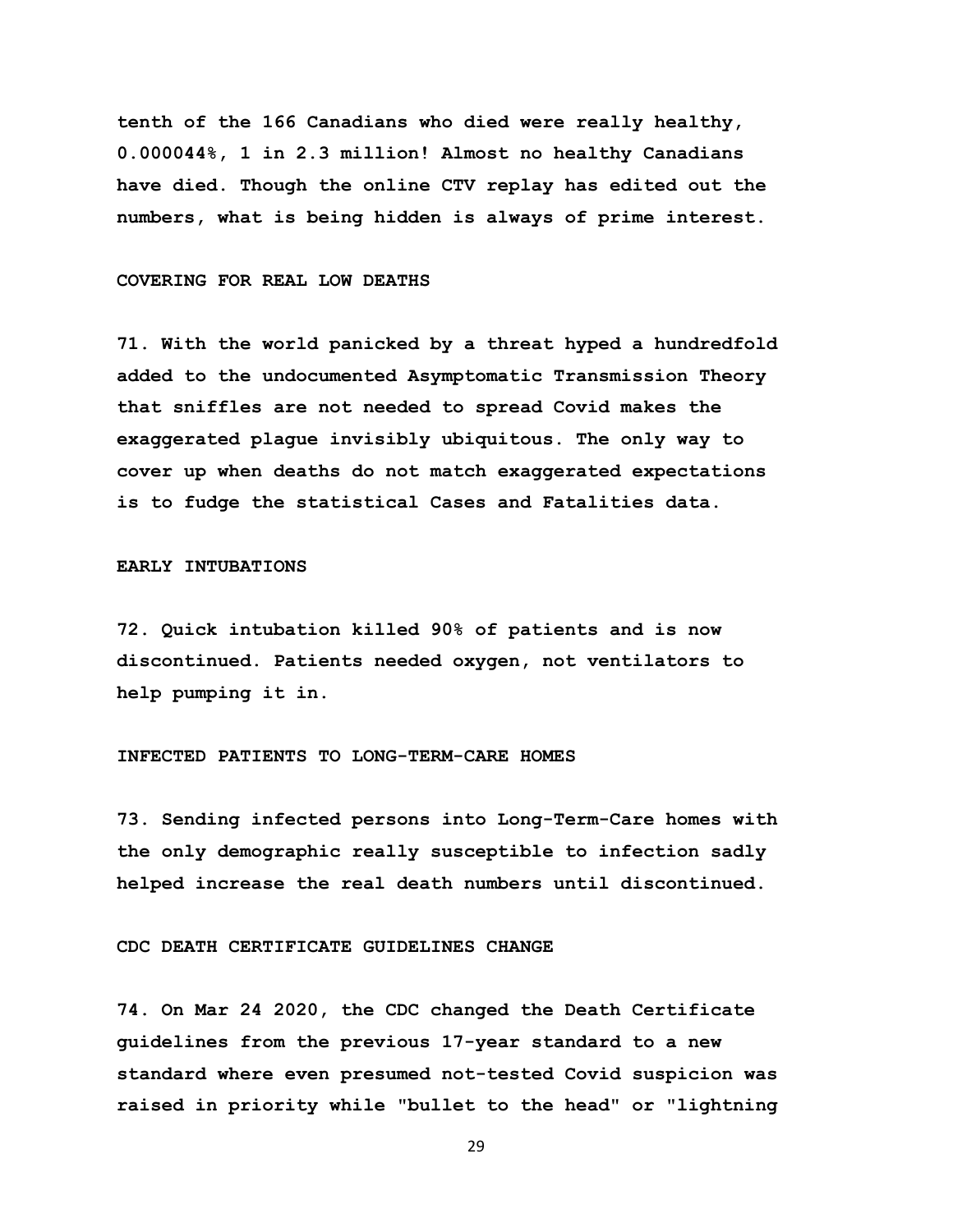**strike" were lowered to secondary co-morbidities. New symptoms like Diarrhea, vomiting, stomach cramps may now confirm death by Covid. Some Death Certificates do not even mention Covid at all with Covid being later added to the Covid count under "All deaths within 30 days of positive are Covid."** 

**75. On Dec 27 2020, Gateway Pundit Joe Hoft reported: 330,000 Americans Die "With" China Coronavirus - CDC says Number Who Died "From" Coronavirus Is Much Less, Around 6 Percent We reported in August that the CDC admits that only 6% of all deaths in the US classified as Coronavirus deaths actually died from the China Coronavirus alone. Yes, this was from the CDC's own reporting. So today it looks like less than 20,000 deaths in the US (330,000 x 6% = 19,800) over the past year have actually been due to the coronavirus only. The remainder of the deaths reported by the CDC include accidents, overdoses, suicides and those presumed to have had the coronavirus upon their death.**

 **So basically many local and state governments are shutting down their local businesses and institutions due to over-inflated statistics regarding the number of Americans who died from this China oriented coronavirus. https://www.thegatewaypundit.com/2020/12/330000-americans-diechina-coronavirus-closer-20000-died-china-coronavirus/** 

**76. On Dec 28 2020, Facebook Fact-Checker Science Feedback: False claim shared by President Trump that only 6% of CDC-reported deaths are from COVID-19 is based on flawed reasoning... Independent fact-checkers say this information has no basis in fact.**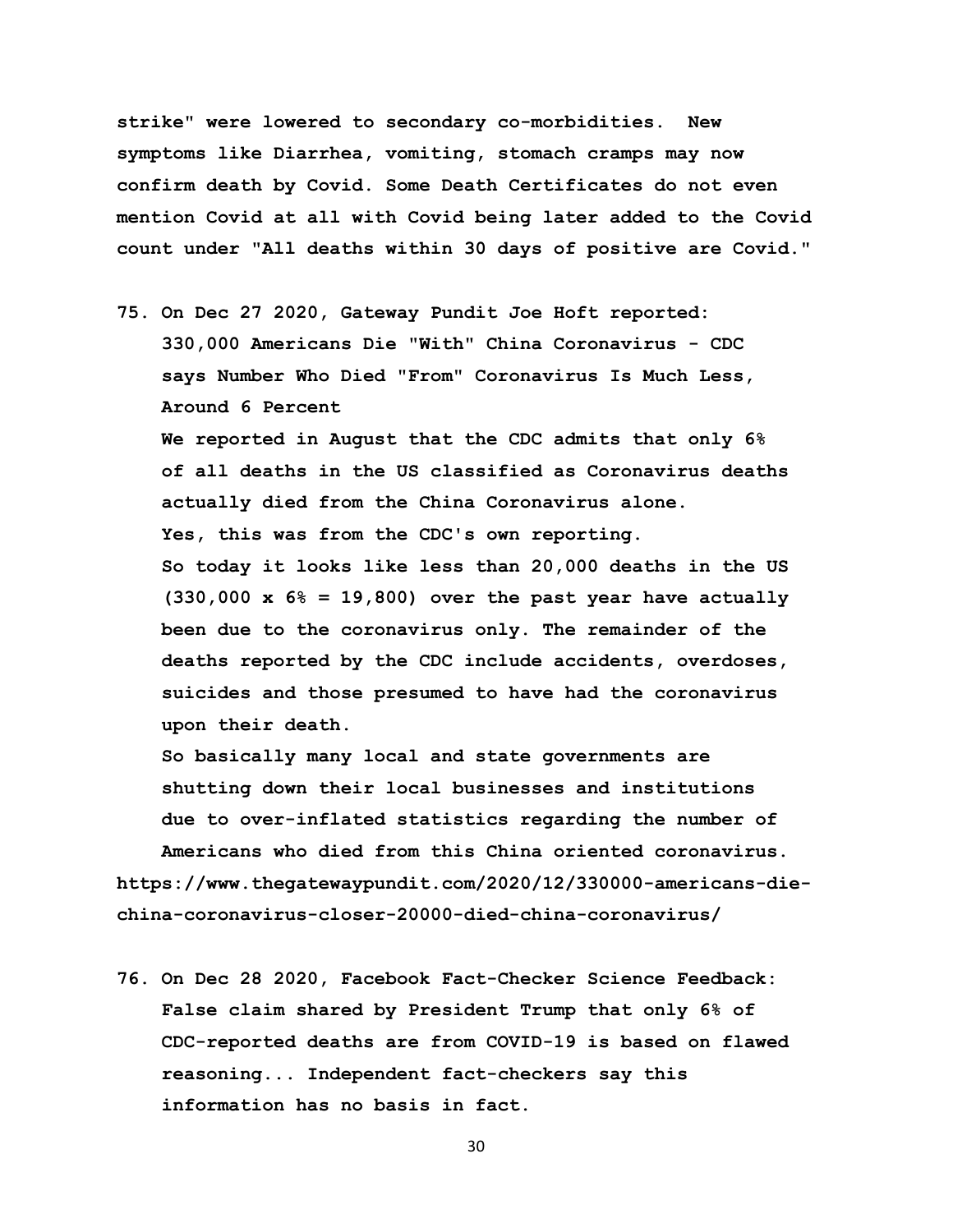**Learn more about how Facebook works with independent** 

 **fact-checkers to stop the spread of false information. https://www.facebook.com/john.turmel/posts/10159912392987281** 

**77. Facebook Fact-Checkers saying that "only 6% of CDCreported deaths are from COVID-19" is "false" and "based on flawed reasoning" is belied by CDC's own site report: For 6% of the deaths, COVID-19 was the only cause mentioned. For deaths with conditions or causes in addition to COVID-19, on average, there were 2.9 additional conditions or causes per death. https://www.cdc.gov/nchs/nvss/vsrr/covid\_weekly/index.htm** 

**78. How can it be flawed reasoning leading to a false claim to state a published fact, easily verifiable even if most will not. Under the previous CDC guidelines, only 6%, 1/17th of Death Certificates, would have recorded Covid as Cause of Death, 94%, 16/17ths would have registered the other morbidity that really caused the death with Covid as the secondary co-morbidity if mentioned at all.** 

**79. If 94% of Covid deaths are really other co-morbidities, it would be expected that the deaths for other comorbidities currently now in the Covid column would decrease. Overall Fatalities in the US not having risen makes it more likely Covid was substituted for those comorbidities. Flu's disappearance from this year's record suggests continued mis-attribution.**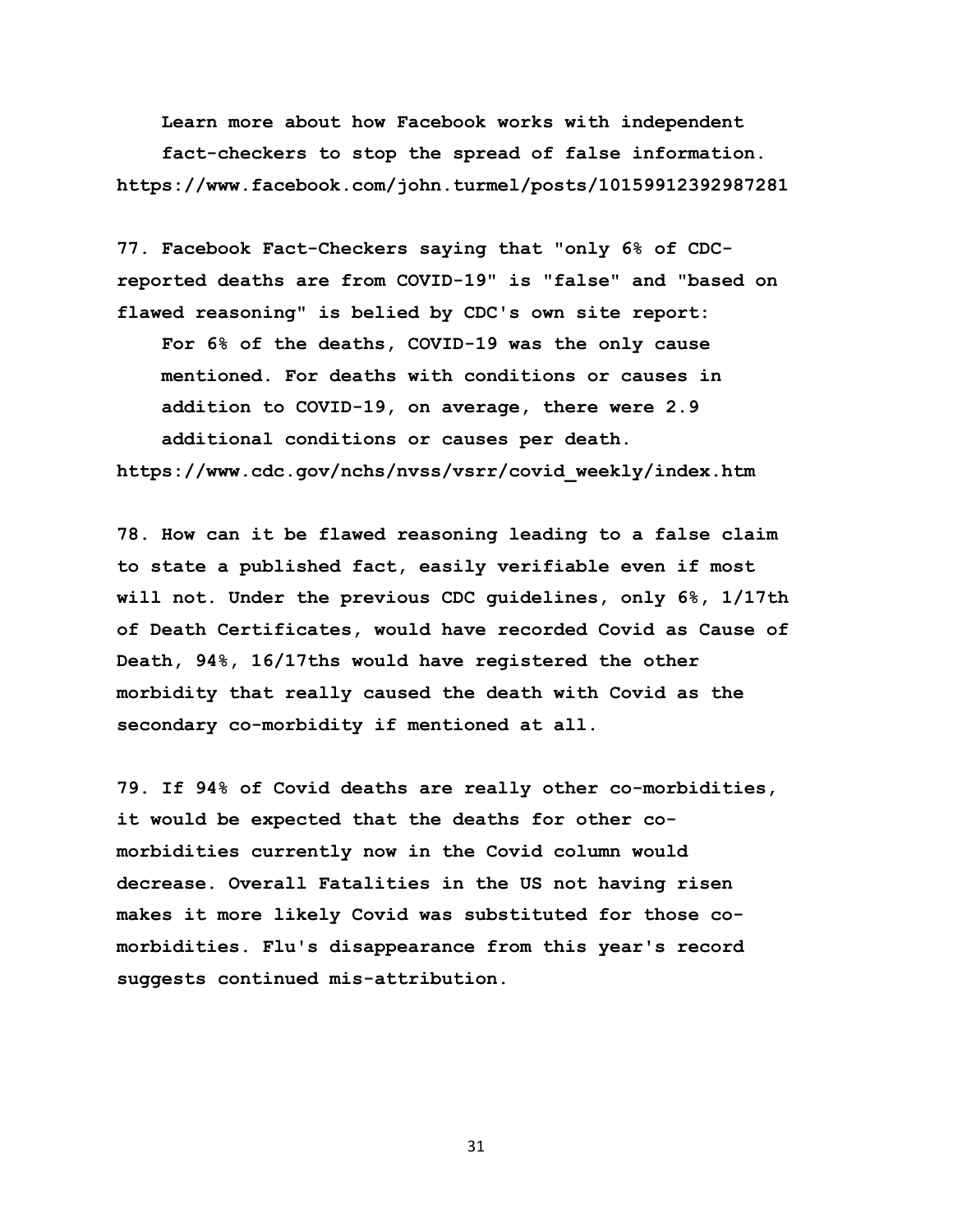## **PCR TEST FALSE POSITIVES**

**80. PCR Test kits with sensitivity cycles set too high have generated massive false positives detecting Covid from many reported silly things but over-sensitivity was necessary to cover for the massively exaggerated Covid death count expected from a virus 34 times deadlier than the Flu. It is now found that the PCR test amplifies pieces of virus, dead or alive and cannot be used to detect live infection. Tanzanian President Magufuli got false positives after submitting a goat and a papaya! Overly sensitive.** 

**81. Facebook fact-checked Dr. Roger Hodkinson: Hodkinson's Instagram post also states that "testing should stop" because it finds the virus in people who have no symptoms, producing false numbers..."[A] According to Dr. Luis Ostrosky-Zeichner, a professor of infectious diseases at McGovern Medical School at the University of Texas Health Science Center in Houston positive COVID-19 molecular test "pretty much nearly assures that you have genetic material of the virus in your system, whether you have the active infection or are recovering from it."[B]** 

 **This is part of The Associated Press ongoing effort to fact-check misinformation that is shared widely online, including work with Facebook to identify and reduce the circulation of false stories on the platform. Here's more information on Facebooks fact-checking program: https://www.facebook.com/help/1952307158131536** 

**https://apnews.com/article/fact-checking-9765563716**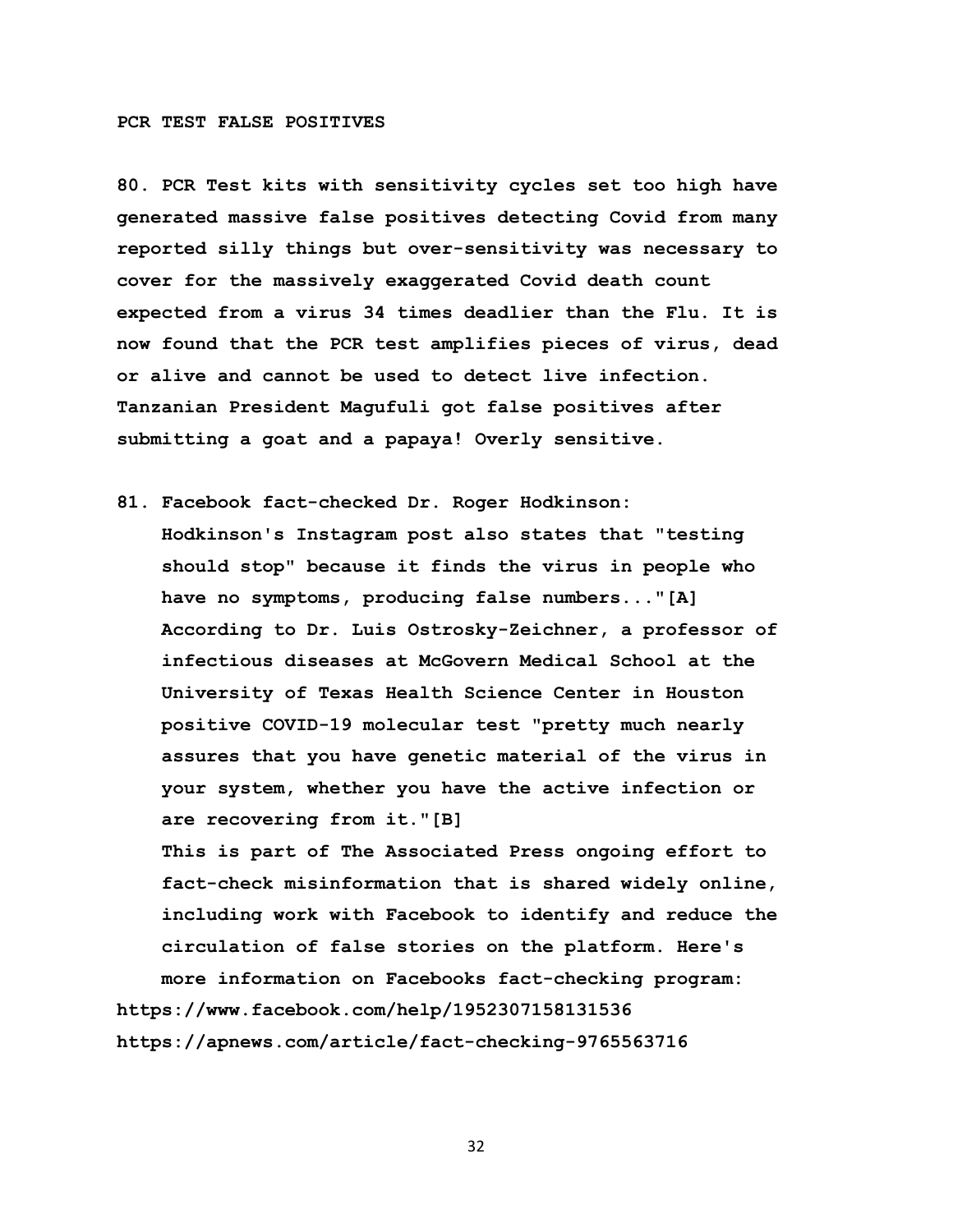**82. [A] Testing symptomless people who are not shedding serves no purpose is all Dr. Hodkinson said. [B] That the test "pretty much nearly assures that you have genetic material of the virus in your system" is belied by the existence of over-sensitive false positives!**

## **CHINA**

**83. The panic started with the viral video showing Chinese Covid victims collapsed and dead in the streets with citizens being locked down and sealed in their homes. Has anyone seen such collapsed corpses anywhere else?** 

## **SWAMPED V EMPTY HOSPITALS**

**84. Too many patients were sent to too few swamped hospitals while other hospitals and hospital ships sat empty! So many hospitals shut down and laid off staff in anticipation of a surge that never came while the breathless reports were about the few hospitals that were swamped. Intensive Care Units (ICUs) are always near capacity in Flu season so reports about hospitals being overwhelmed during Flu season are not particularly persuasive.** 

#### **ALARMISTS SAY DENIERS ENDANGER OTHERS**

**85. It's the same persuasion technique as Global Warming. Deniers endanger everyone else just as not complying with medical restrictions endangers everyone else. If a Denier is wrong, people will die. If an alarmist is wrong, resources have been wasted. So it's a much safer bet to alarm than to assuage and it takes moral courage to follow the math.**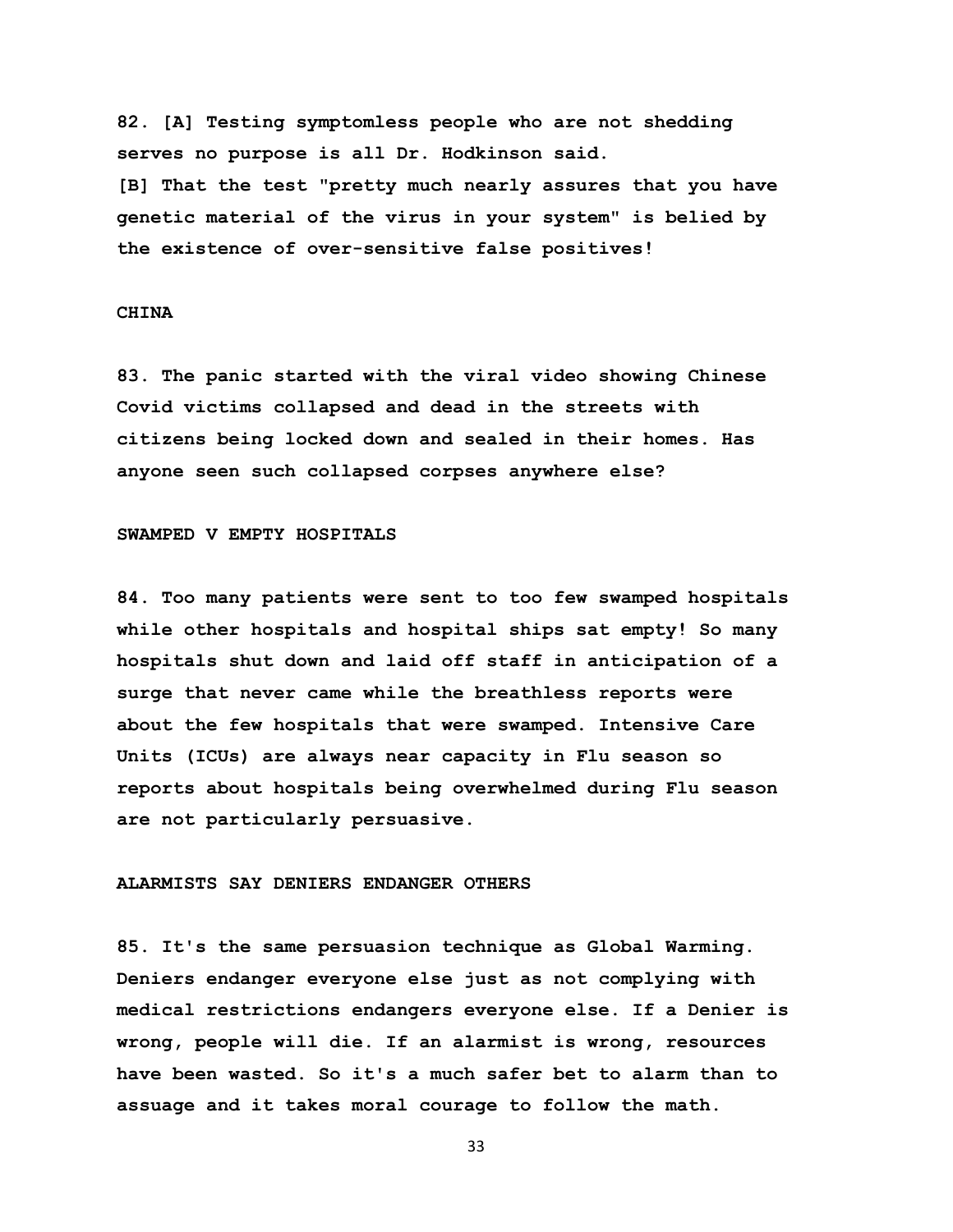#### **FOCUS ON INFECTIONS NOT DEATHS**

**86. With deaths decreasing, focus on rising Infections from unreliable PCR tests makes a rosy picture look gloomy.** 

#### **DISCREDITING PROMISING HCQ ALTERNATIVE**

**87. While in full-blown promotion of potential vaccines, other more regular flu-like remedies including vitamins have shown promise and been discredited by MainStreamMedia.** 

**88. The most egregious example is when France's Dr. Didier Raoult announced he used HydroxyChloroQuine HCQ to save 99.2% of his 4,000 Cases and only losing CFR 0.8%! His Covid CFR was under 1% with HCQ! President Trump mentioned that it looked promising and there were many patient and and doctor testimonials to its efficacy discounting any need for a vaccine! So this decades-safe medication had to be discredited.** 

**89. A report in the Lancet and New England Journal of Medicine announced a global study of 90,000 had found much danger using HCQ for Covid which caused the cancellation of HCQ trials around the world. Whom to believe, a sample of 4,000 showing it worked great or a global survey saying it was dangerous? The report was soon shown to be completely fraudulent and retracted by Lancet and NEJM who blew their credibility to squelch the good HCQ news and further the panic but HCQ test research remains discontinued.**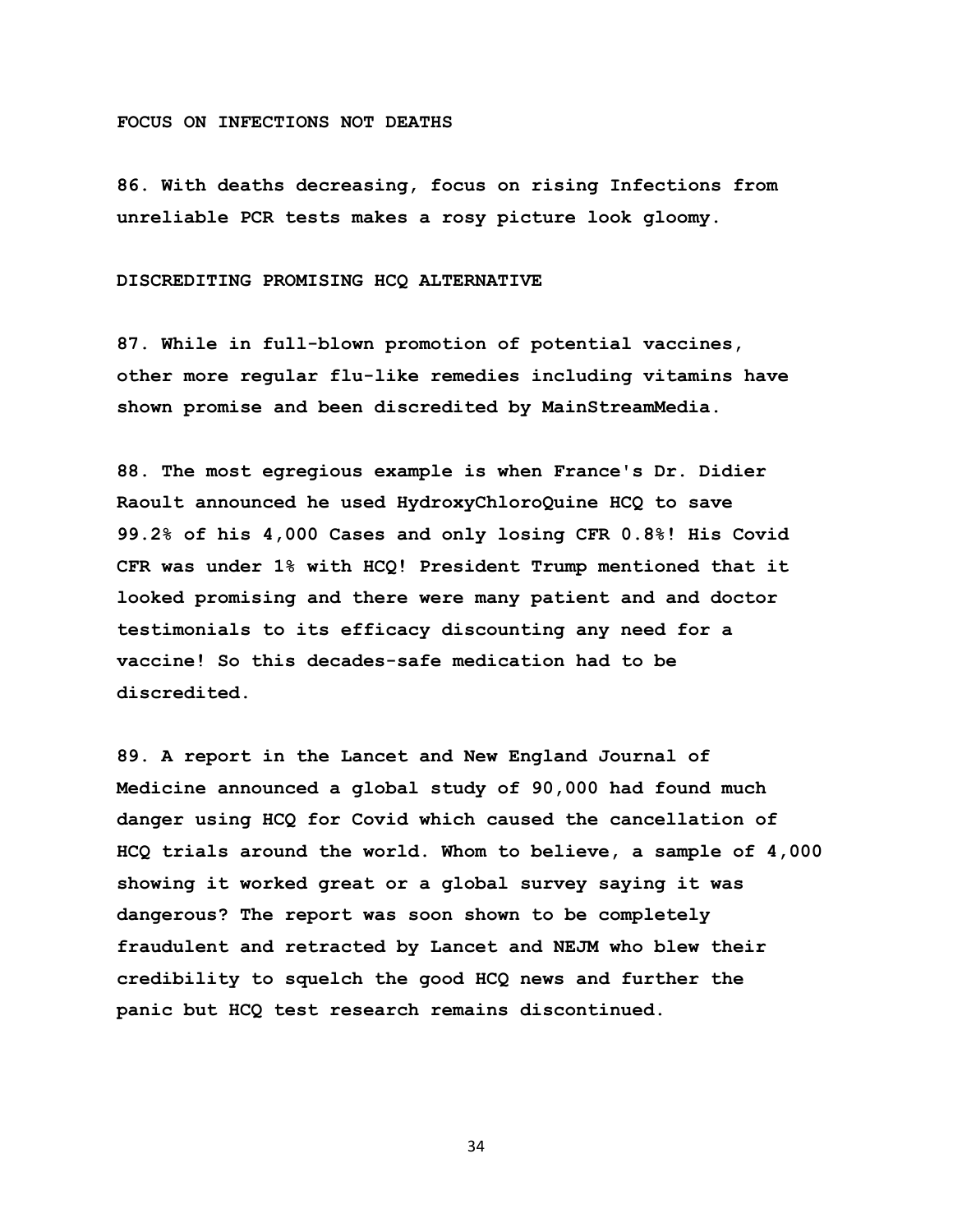**90. Worse than such fraud, a Bill Gates-funded Oxford Recovery HCQ test in the UK used a different protocol than in France that lost 25.7% of their 1,500 patients compared to Raoult's protocol that lost 0.8% of his 4,000, 32 times a greater loss! Why did the UK Gates protocol use lose so many and the France Raoult protocol lose so few?**

**91. A Normal Bell Curve can be fit to any average from any known sample to tell us the range of averages expected from more samples. Expect 2/3 to land within 1 Standard Deviation of the average. 95% to land within 2 Standard Deviations, 99.7% to land within 3SD. The formula for the Standard Deviation around any mean is an elementary Square Root SQR(n \* p \* q) where n: number in sample; f: number of Fatalities; p: probability of Fatality: fatalities / number: f / n; q: probability of life: non-fatalities / number: 1 - p,**

**92. Applying the quick and easy Bell Curve Equation to any average "p" and sample size "n" to let you know in a short instant the range of future expected results Belled about any mean is the most invaluable tool in statistics.** 

**93. France: f=32; n=4,000; p=32/4,000 =.008 q=1-.008 = .992 SD=SQR(4000\*(.008)\*(.992)) = 5.7, say 6 about mean 32.** 

**94. If you treated more 4,000-patient samples with the France protocol, the Bell curve of spread around the mean predicts:** 

**- 66%, 2/3 of results will be between 26 and 38 deaths. 33%, 1/3 of the results are in the tails. 1/6 of samples with less than 26 and 1/6 with more than 38;**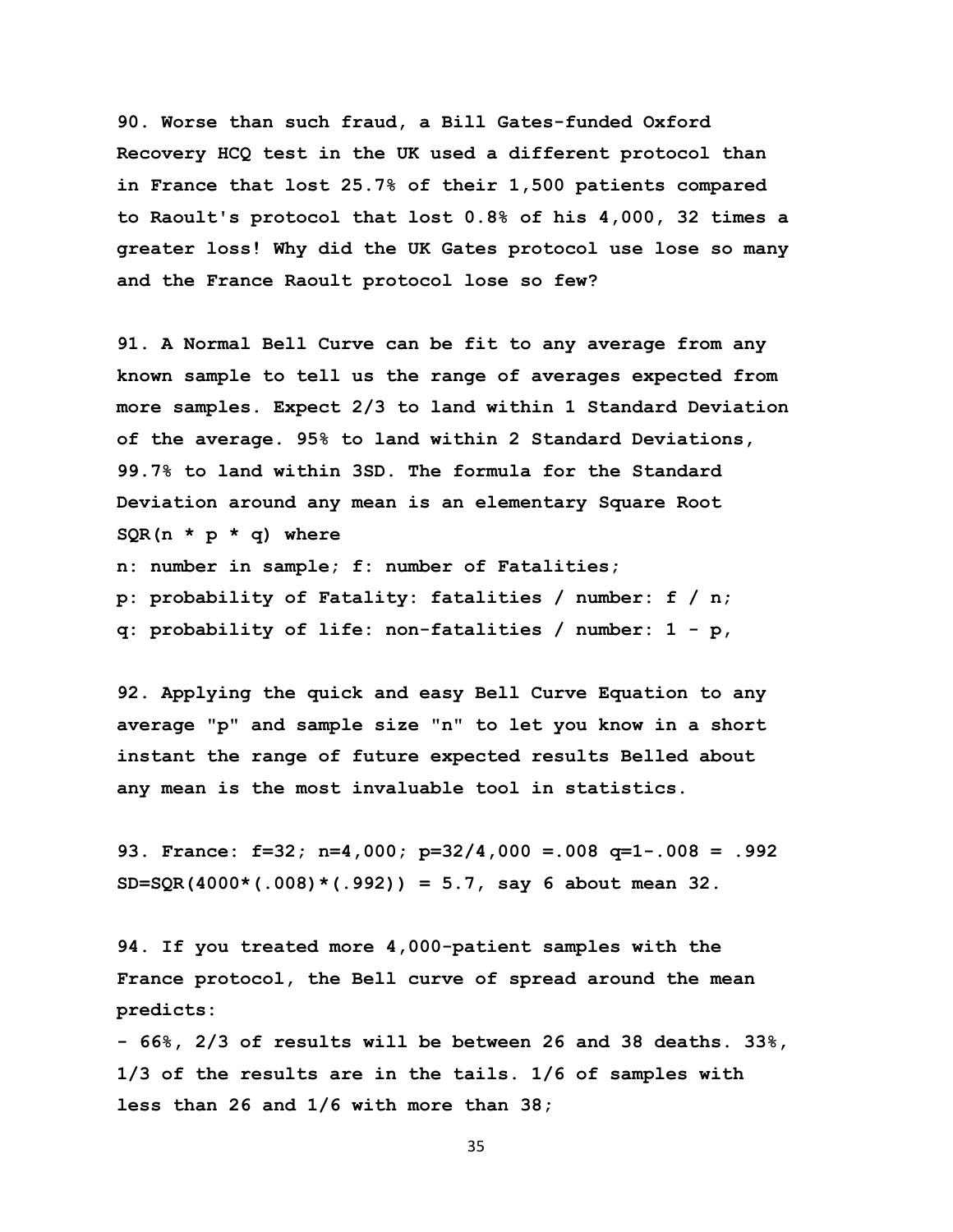**- 95% of samples will be between 20 and 44 deaths. 1/20 outside. 1/40 less than 20 and 1/40 more than 44; - 99.7% of results will be between 14 and 50 deaths. 1/370 outside. 1/740 less than 14 and 1/740 more than 50; - 99.997 of results will be between 8 and 56 deaths, 1/16,500 outside. 1/33,000 less than 8 and 1/33,000 more than 56. The odds of someone losing more than 56 patients following Raoult's protocol is 33,000 to 1 against.**

**95. How far off is the Oxford Recovery HCQ test that had 25.7% (396) deaths in over 1500 patients? 25.7% is 32 times greater than .8%. Had Oxford also tested a 4,000 sample, extrapolating shows they would have had 1,040/4,000 deaths compared to Raoult's 32/4,000! When it's 33,000:1 against more than 56 deaths and the Recovery protocol lost over a thousand per 4,000 more, that is off Raoult's 32 by 1,008. That's 180 5.7 Standard Deviations away.** 

**96. Something unusual in the Gates Oxford Recovery protocol had to have caused the extra 25% deaths for comparable sample. It was found the Gates protocol used much higher dosages of HCQ than the Raoult protocol to enable Gates to lose 25% more patients in UK than Raoult in France. Had the Gates test used even greater overdoses, he could have lost 50%, even 100% of the patients. The Gates failed experimental protocol was really murder on his patients and does not belie the Raoult experimental protocol. Suppressing hopeful alternatives that furthered the Covid panic suggest deliberate malevolence.**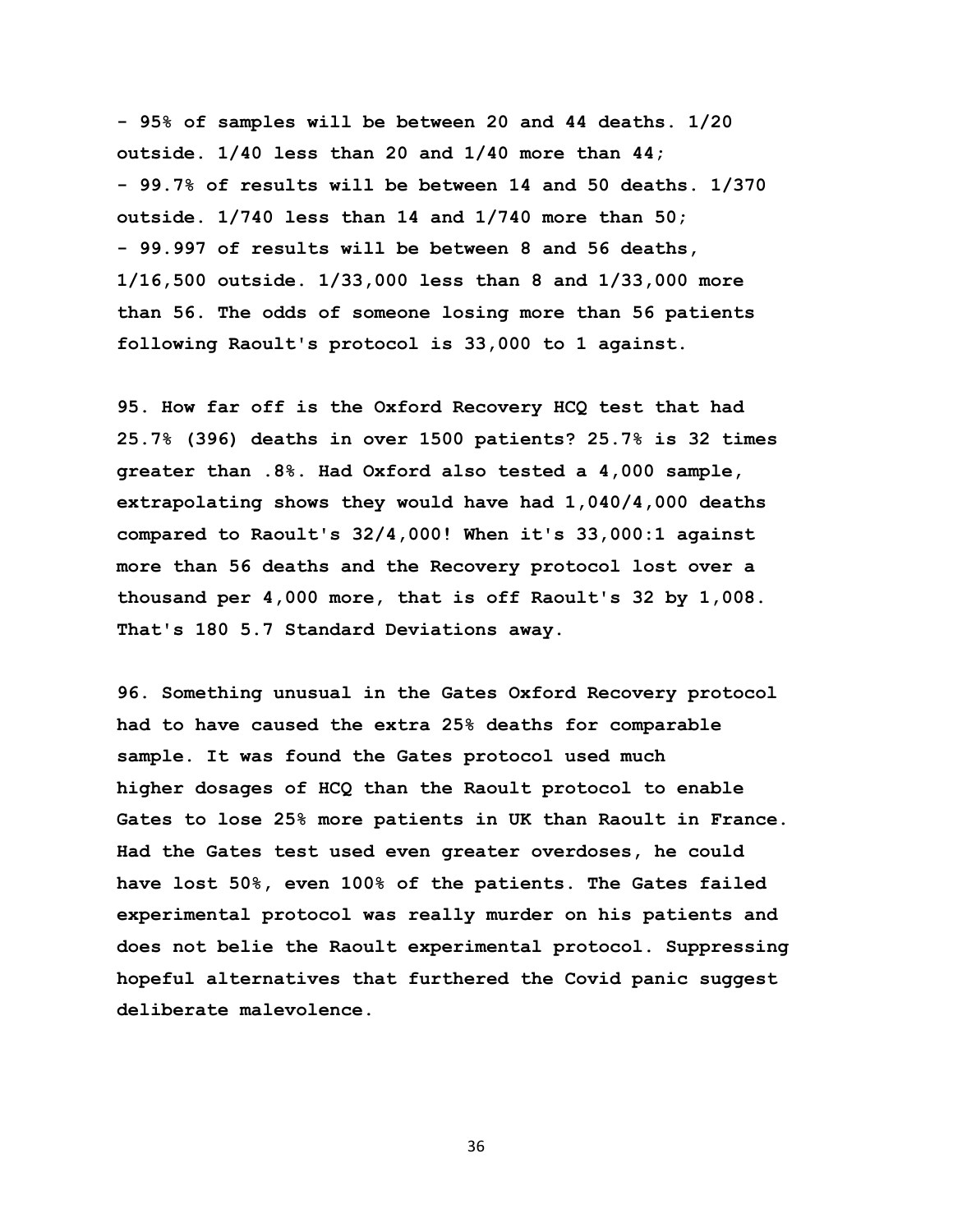#### **CENSORSHIP**

**97. In July 2020, AmericasFrontlineDoctors.com held a press conference in Washington where Dr. Simone Gold touted her positive experiences with HydroxyChloroQuine. Their site was deplatformed and she has since been fired by her two hospitals. Other doctors have had their medical licenses suspended. Doctors who have spoken out with great results for HCQ against the orthodox narrative have also been persecuted. In the US, doctors have had their web sites taken down! suffered hit pieces by Facebook. Who benefits in discrediting a promising "cheap" treatment? Those with an interest in Emergency Use Authorization for their vaccines.** 

**98. There has been a general slaughter of unorthodox viewpoints on the Internet. Youtube has killed hundreds of channels, Twitter, Facebook, other platforms have instituted draconian censorship policies.** 

**99. On Apr 1 2020, John Turmel on the Youtube SmartestManSays channel published the first daily video on the only way to save the planet, the Mr. Spock Upgrade of the central bank software to provide all citizens with access to interest-free credits to tide them over the pandemic with a lifetime to pay it back was banking on Earth as in Heaven. The videos posited obtaining antibodies from the urine of survivors and pointed out delay in cancelling Fauci's false alarm was costing deaths of desperation.** 

**100. On July 25 2020, "COVID Apple-Orange Data Hoax" was published at https://youtu.be/btrGKYYmJeI**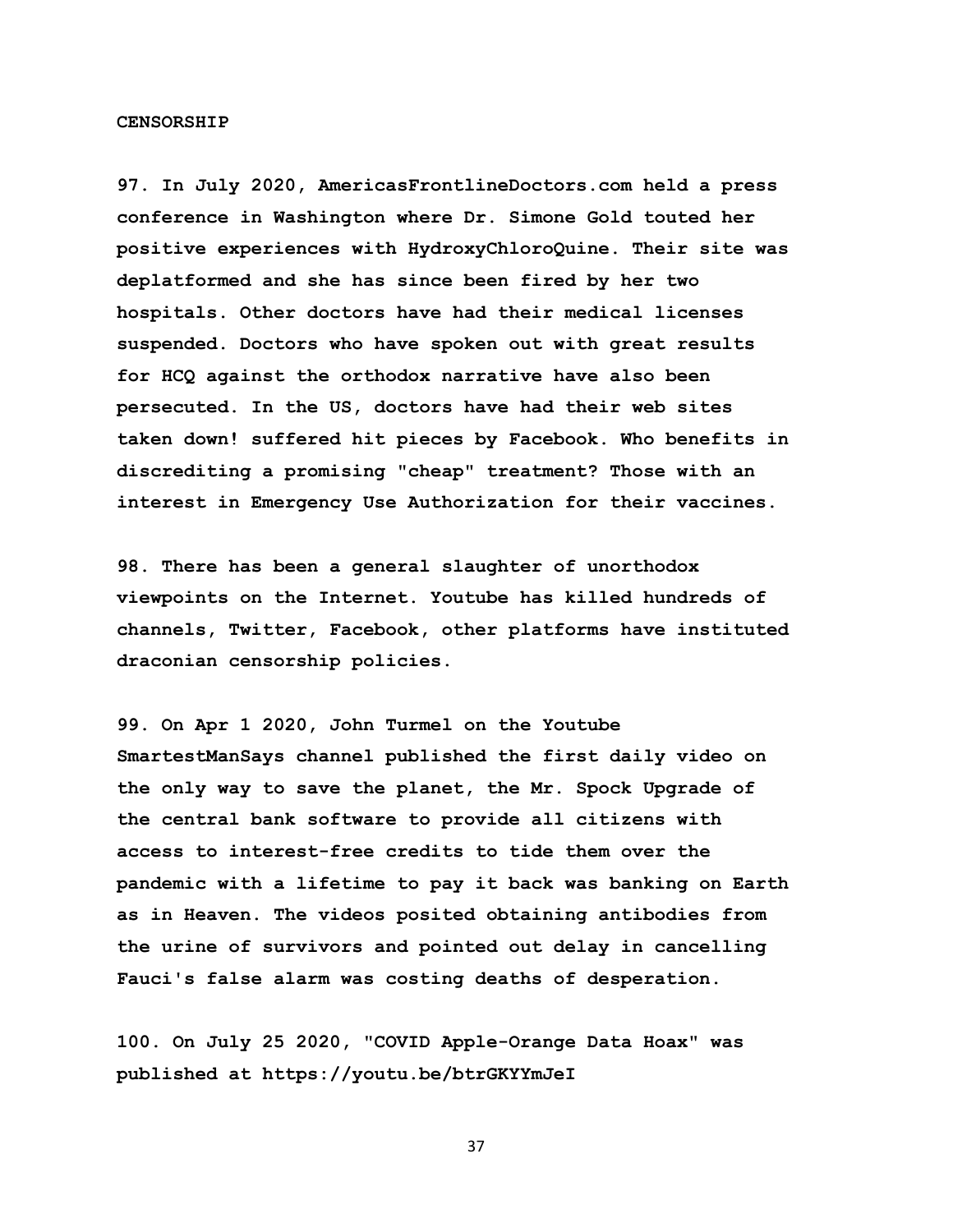**101. On Aug 26 2020, 'Youtube Downs "Covid Apple Orange Data Hoax" Video' was published at https://youtu.be/ikoh\_R8X7PY Youtube informs me my video "Covid Apple-Orange Data Hoax" was taken down for violating their community guidelines on contradicting WHO. They wouldn't tell me what part of it was objectionable so I'm going to redo it in pieces to find out which ones will be banned. They can be found at http://SmartestMan.Ca/kotp videos index.**

**102. The topics were cut into 8 videos and published separately. None was taken down. Perhaps each alone did not have the same impact on the censors as the united whole. Why did the Apple-Orange hoax never get out? Disqus has banned commentary by John Turmel to the 750,000 sites that use its platform. Censorship at the core without users knowing.** 

## **4) LOCKDOWN GAIN DOES NOT JUSTIFY LOCKDOWN PAIN**

**103. Covid-Mitigation restrictions include lockdowns & curfews, quarantines, mandatory masks, mandatory social distancing, mandatory vaccine, mandatory immunity card for public services. The debilitating effects of lockdowns on prisoners is well-documented even if the effects of home arrest are less so. Lockdowns have been a Canadian disaster regularly detailed in the news. It is hoped it should not take much to convince the court that suicides, murders, abuses, addictions, truancy, have all gone up under lockdown. Personal loss suffered not visiting relatives, time lost by line-ups at stores, higher prices to pay for protection measures, stress from the distress shown by many. Neighbors snitching on neighbors, friendships breaking over**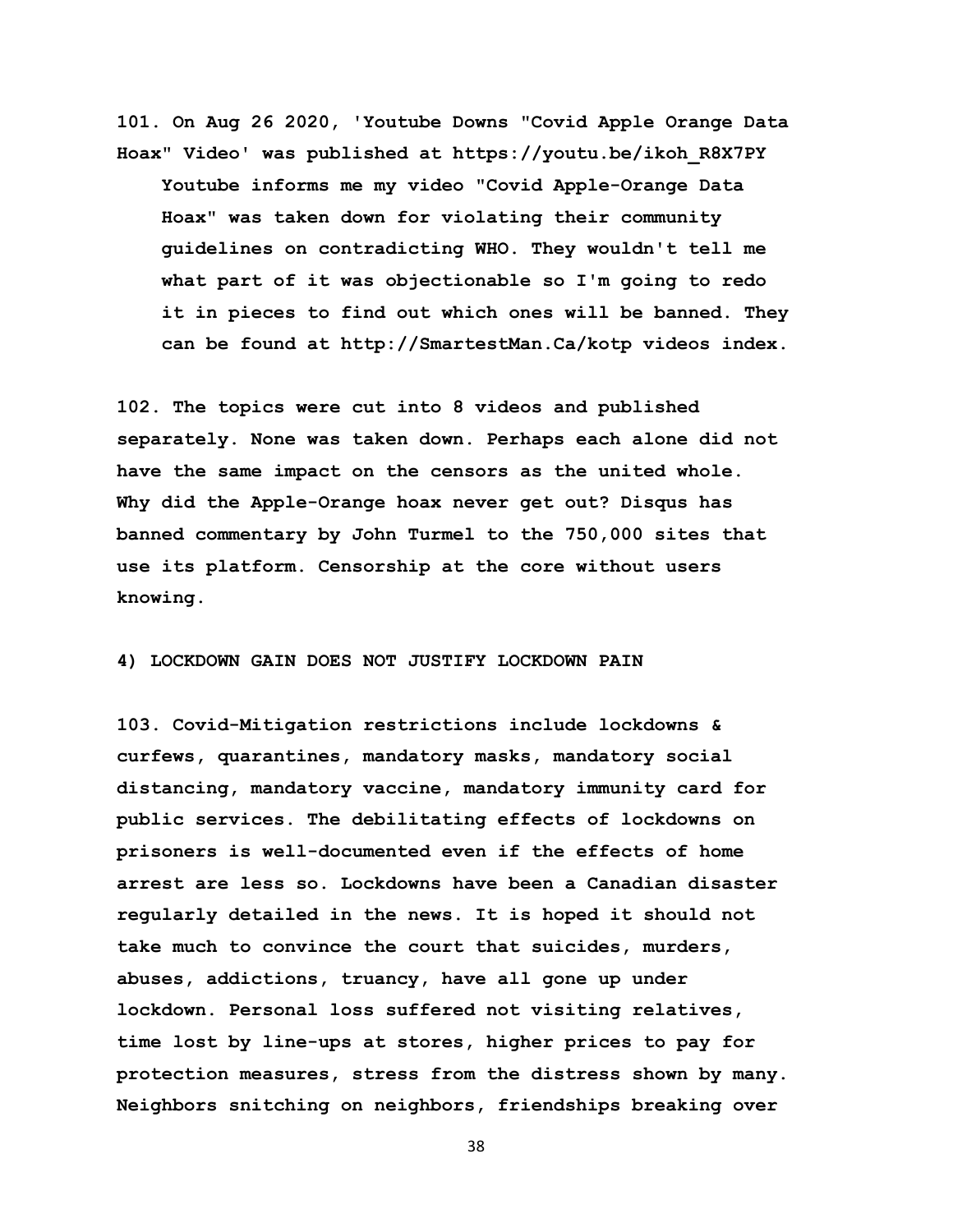**accusations of deniers putting alarmists at risk from the invisible plague by not obeying preventative measures seriously.** 

**104. Such restrictions on civil liberties to mitigate a false alarm are an arbitrary, grossly disproportional, conscience-shocking violation of the Charter Section 2 right to freedom of peaceful assembly and association is gone, S.6 right to mobility, S.7 right to life, liberty and security, S.8 right to be secure against unreasonable search or seizure, S.9 right to not to be arbitrarily detained or imprisoned, S.12 right to not be subjected to any cruel and unusual treatment or punishment, not in accordance with the principles of fundamental justice.** 

### **LOCKDOWN FUTILITY**

**105. On Jan 17 2021, a new peer reviewed study out of Stanford University: "Assessing Mandatory Stay-at-Home and Business Closure Effects on the Spread of COVID-19" in 10 different countries, including England, France, Germany and Italy wrote:** 

 **"In summary, we fail to find strong evidence supporting a role for more restrictive NPIs in the control of COVID in early 2020. We do not question the role of all public health interventions, or of coordinated communications about the epidemic, but we fail to find an additional benefit of stay-at-home orders and business closures. The data cannot fully exclude the possibility of some benefits. However, even if they exist, these benefits may not match the numerous harms of these aggressive measures. More targeted public health interventions that**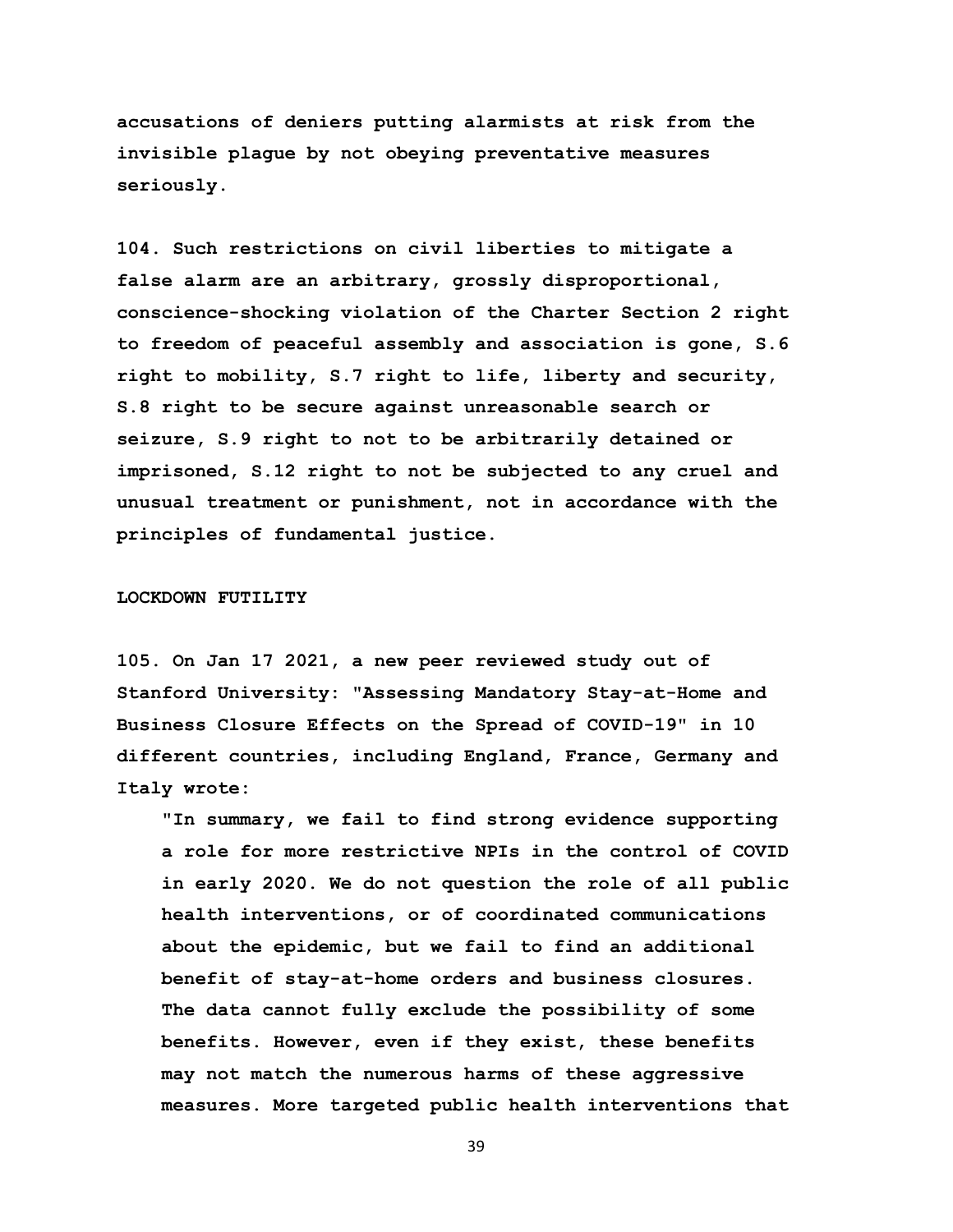**more effectively reduce transmissions may be important for future epidemic control without the harms of highly restrictive measures."**

**https://onlinelibrary.wiley.com/doi/epdf/10.1111/eci.13484** 

#### **DR. HODKINSON PROTESTS SHAMDEMIC**

**106. On Nov 13 2020, Dr. Roger Hodkinson's righteous rant: What I'm going to say is lay language, and blunt. It is counter-narrative... There is utterly unfounded public hysteria driven by the media and politicians.[A] It's outrageous. This is the greatest hoax ever perpetrated on an unsuspecting public.[B]** 

 **There is absolutely nothing that can be done to contain this virus. Other than protecting older, more vulnerable people. It should be thought of as nothing more than a bad flu season.[C] This is not Ebola. It's not SARS. It's politics playing medicine and that's a very dangerous game.**

 **There is no action of any kind needed other than what happened last year when we felt unwell. We stayed home, we took chicken noodle soup, we didn't visit granny and we decided when we would return to work. We didn't need anyone to tell us. Everywhere should be opened tomorrow as well as was stated in the Great Barrington Declaration..**

 **All that should be done is to protect the vulnerable and to give them all in the nursing homes that are under your control, give them all 3,000 to 5,000 international units of vitamin D every day which has been shown to radically reduce the likelihood of Infection.**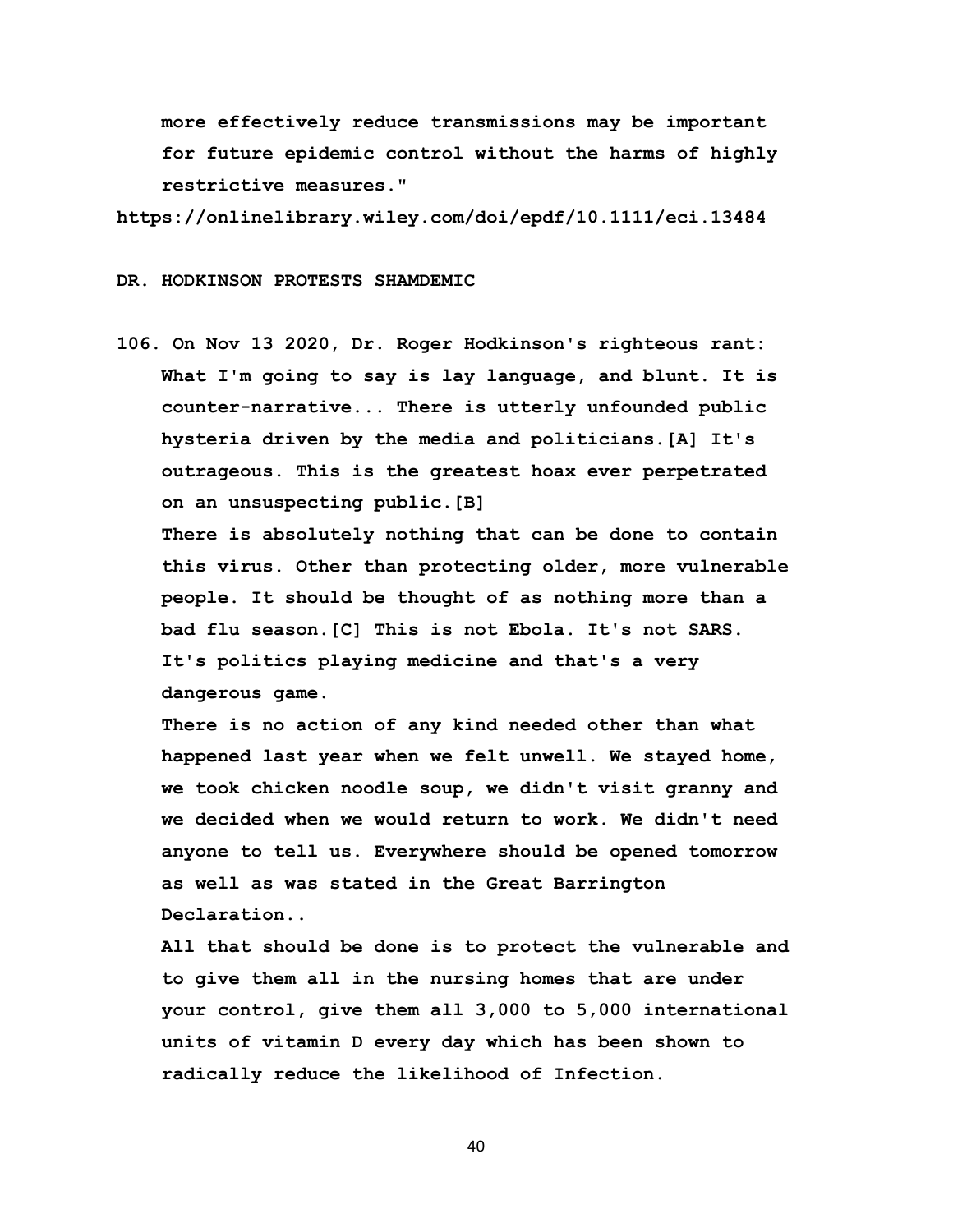**And I would remind you all that using the province's own statistics, the risk of death under 65 in this province is one in 300,000. One in 300,000. You've got to get a grip on this.[D]** 

 **The scale of the response that you are undertaking with no evidence for it is utterly ridiculous given the consequences of acting in a way that you're proposing. All kinds of suicides, business closures, funerals, weddings etc. It's simply outrageous! It's just another bad flu and You've got to get your minds around that. Let people make their own decisions. You should be totally out of the business of medicine. You're being led down the garden path by the chief medical officer of health for this province. I am absolutely outraged that this has reached this level. It should all stop tomorrow.**

**https://vimeo.com/487473042** 

**107. [A] The hysteria has simple people deeming a Tenth of a Flu as a Plague Ten Times worse than Flu. People have been terrorized with rumors of invisible plague. Such hysteria explains why advanced nations are reporting such a dire pandemic while poorer nations without medical protection or testing equipment have not reported any crisis, no corpses in the streets. Not having changed to counting deaths "with Covid" rather than "of Covid" pursuant to the new CDC guidelines may have helped keep their death numbers down and so they are unaware of a pandemic danger not being experienced.** 

**[B] Dr. Hodkinson's "greatest hoax ever perpetrated" is now proven by the data. More and more doctors are speaking up.**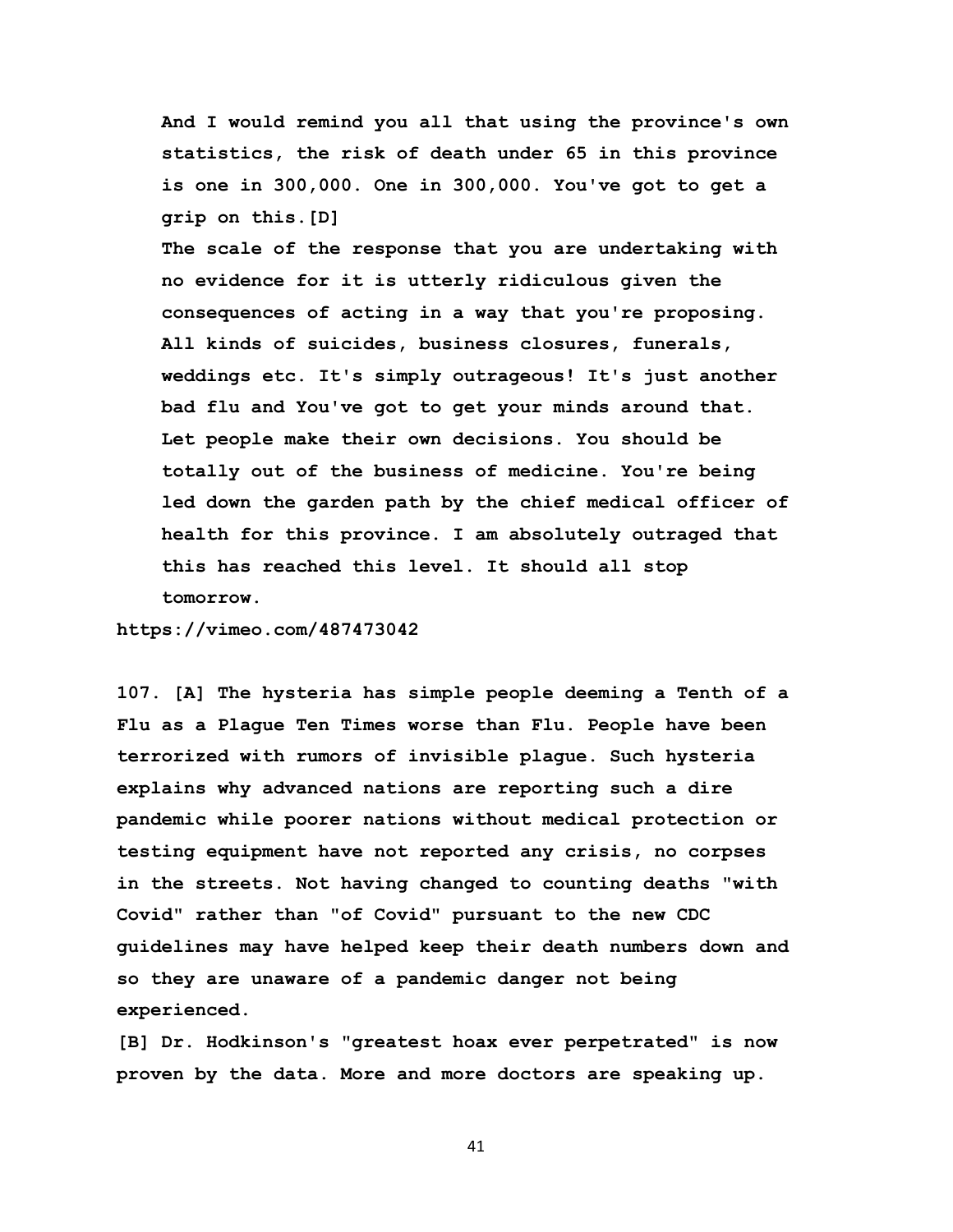**[C] It is not "nothing more than a bad Flu." The original Covid 3.4% CFR made it a third as Bad as the Flu 10% CFR but its new 1% CFR Light makes it only a tenth as bad. [D] 166 deaths in non-long-term care at 230,000:1 (0.00044%) is very close to deaths for under 65s at 300,000:1 (0.00033%). His odds are in the ball park with the right number of zeros.** 

**108. On Dec 2 2020, Facebook labels Hodkinson's speech false:** 

 **Pathologist falsely claims COVID-19 is "the greatest hoax ever perpetrated" and "just another bad flu." a AP ASSESSMENT: False. Not only is COVID-19 deadlier than the flu, but symptoms can be long-lasting, according to medical experts. But health officials widely agree that the coronavirus is much more dangerous than the flu.[A] "This [COVID-19] is very different from influenza, much higher mortality, much higher morbidity if you survive it,"[B] said Ostrosky-Zeichner...** 

**109. [A] "health officials widely agree that the coronavirus is much more dangerous than the flu" only if comparing Covid's CFR to the hundredfold too small Flu's IFR. [B] A tenth of the Flu's mortality is not "much higher mortality!"** 

**110. On Dec 22 2020, Dr. Sucharit Bhakdi Vaccine Warning: Americans and people all over the world are rushing to be the first in line to get one of the new COVID vaccines. This is despite the fact that the risks associated with the vaccines could be worse than the coronavirus itself.[A]**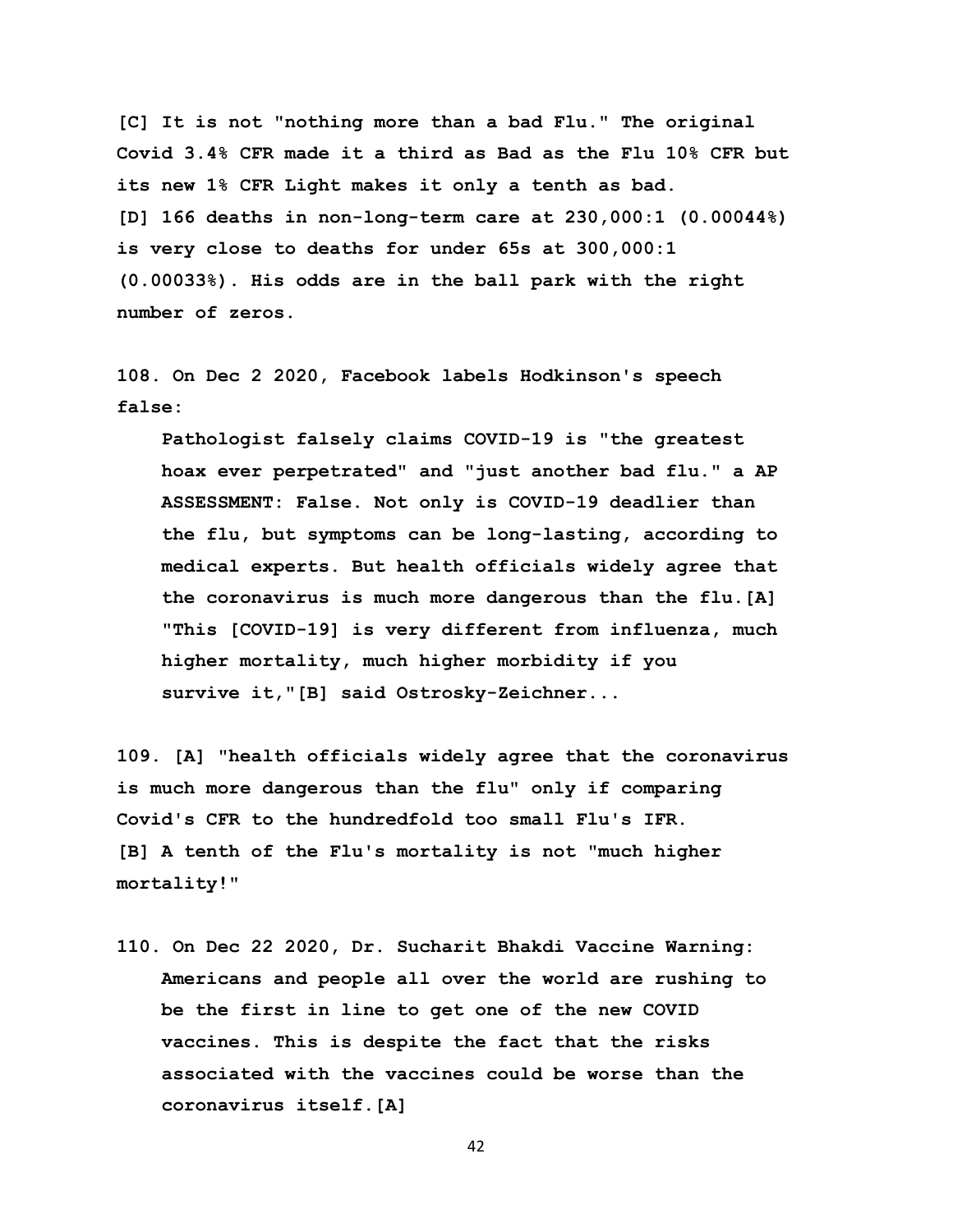**Much of the United States and the world has been shut down over a virus that has more than a 99% survivability rate.[B] In fact, the virus is so tame, most people never even know they have it.**

 **And yet we continue to see business closures, lockdowns, quarantines, mask mandates, and social distancing rules. As a result of these devastating government actions, we've seen skyrocketing unemployment, suicide, drug abuse, and crime. In fact, in San Francisco, the deaths from suicide have far outpaced the deaths from COVID. Yet we're told this is all part of the "new normal" and we should expect it to go on - not for months - but years.**

**https://deepstatejournal.com/2020/12/22/world-renownedmicrobiologist-has-urgent-warning-about-covid-vaccines/** 

**111. With the Apple-Orange amplification of the Covid threat by a hundredfold exposed, Dr. Hodkinson, Dr. Bhakdi and many other doctors protesting the hoax are proven right and have been defamed by Big Brother at AP and Facebook. Too many doctors have avowed in public that Covid is a tame virus and the numbers back them up to expose the Covid 19 scamdemic.** 

## **ONTARIO LOCKS DOWN**

**112. On January 12 2021, the Ontario Premier Doug Ford declared a second provincial emergency under s 7.0.1 (1) of the Emergency Management and Civil Protection Act (EMPCA) to address the Covid Crisis and Save Lives. The Province issues Stay-at-Home Order and Introduces Enhanced Enforcement Measures to Reduce Mobility for the looming threat of the collapse of the province's hospital system shown by models.**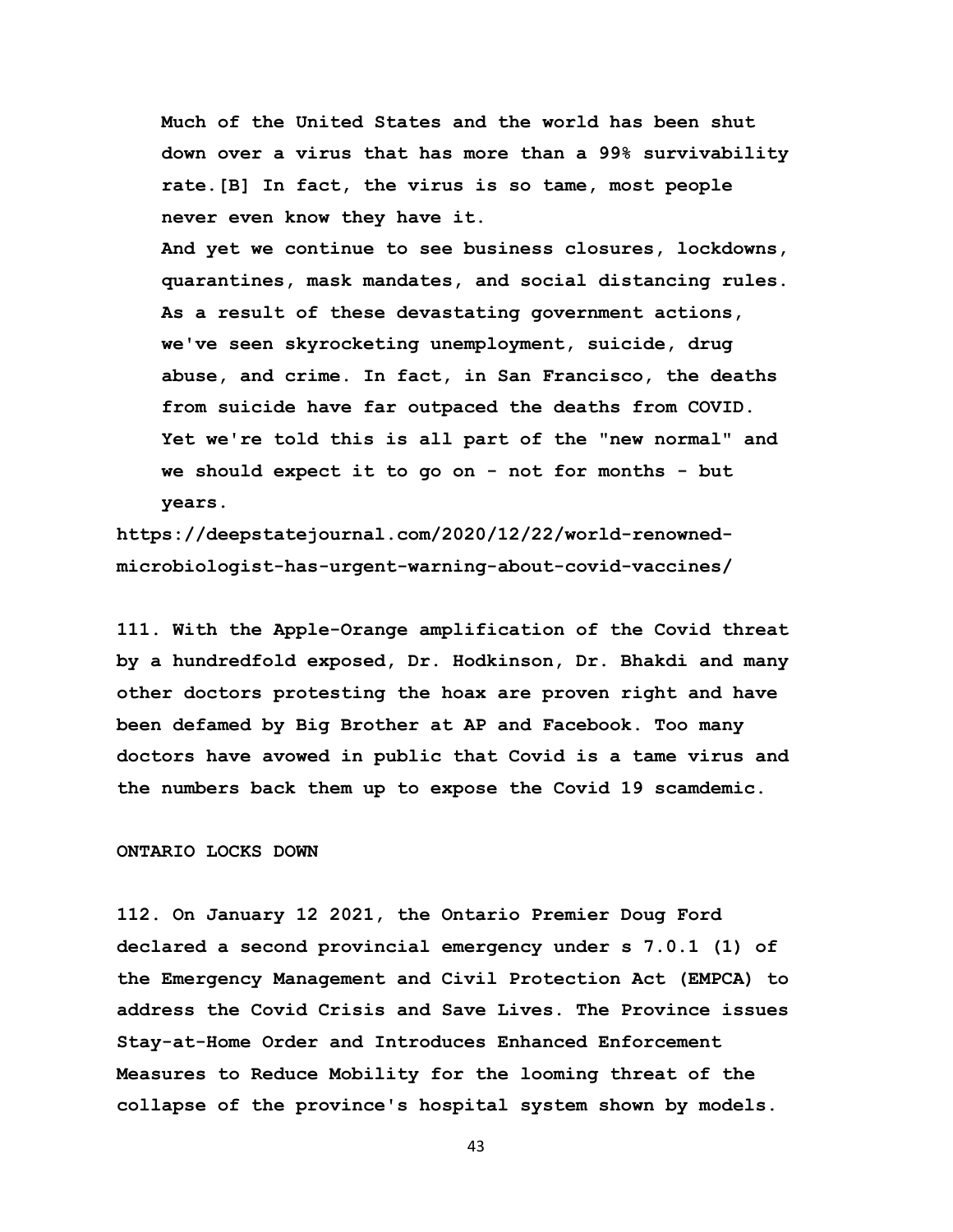**Stay-at-home unless for groceries, pharmacy, health care, exercise, work if can't do remotely with no more than 5 people meeting to help stop the spread by reducing mobility as the province continues its vaccine rollout and ramps up to mass vaccination.**

**https://news.ontario.ca/en/release/59922/ontario-declaressecond-provincial-emergency-to-address-covid-19-crisis-and-savelives** 

**113 In the 6 months between Jan 15 to July 13, for children under 20, Ontario reported 1 Death! Ontario schools are closed for 1 death? Extrapolation expects 3 deaths under 20 in Canada.** 

**https://files.ontario.ca/moh-covid-19-report-en-2020-07-26.pdf** 

### **CANADA THREATENS IMPRISONMENT**

**114. On Jan 5 2021, Prime Minister Justin Trudeau warned: We've been very clear. No one should be vacationing abroad right now. But if you still decide to travel at your own risk, you will need to show a negative Covid 19 test before you return[A]. You must self-isolate for 2 weeks when you get back[B]. You need to take this seriously[C]. Not following the rules can mean real consequences including fines and prison time.[D]** 

**115. [A] Showing a negative Covid test given the PCR test's propensity for false positives may be a problem. No fun being locked in over a false positive. The CDC is now expected to require the same hard-to-show negative Covid test from international visitors to the US.**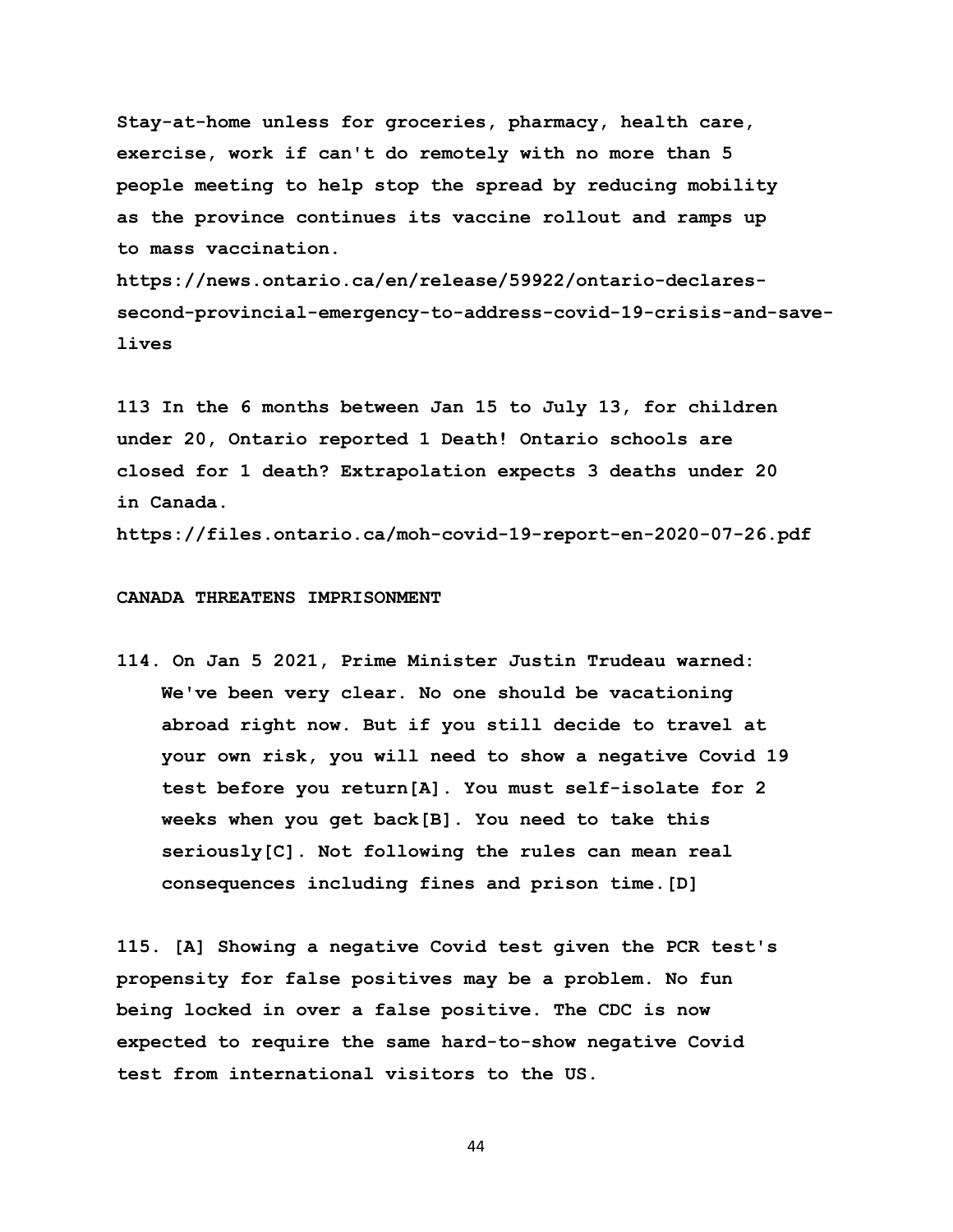**[B] With zero reported transmission without symptoms, quarantining returning people without sniffles is not logical. [C] It is very hard to take anything seriously from a government fooled by an Apple-Orange Comparison. [D] A duped Prime Minister wants to fine and imprison those refusing to be fooled with him.** 

**116. The Prime Minister and his Government have been duped by the most elementary trick in statistics, comparing apples to oranges to exaggerate the threat by a hundredfold, duped by an unproven theory of asymptomatic transmission of a virus with only 166 Canadians not in Long-Term-Care dying up to Nov 15 2020; a Population Fatality Rate for Canadians not in Long-Term-Care of a mere 0.00044%, 1 in 230,000.**

**117. All the world's elected politicians fell for the Apple-Orange Comparison and only Guinness Record never-elected-100-times politician John Turmel did not.** 

**118. Restrictions on civil liberties are not warranted for a Covid threat if they are not warranted for the tenfold deadlier Flu threat. The restrictions are focused on the healthy long-shots with a 0.00044% (1/230,000) chance of death and not on those shorter shots in Long-Term-Care with 10,781/38M = 0.03% (1/3,300).** 

**WHO DID IT?!**

**119. Global effects of lockdown restrictions have caused** 

**- desperation deaths far in excess of Covid deaths;** 

**- hundreds of millions unemployed;** 

**- 250 million facing famine around the world.**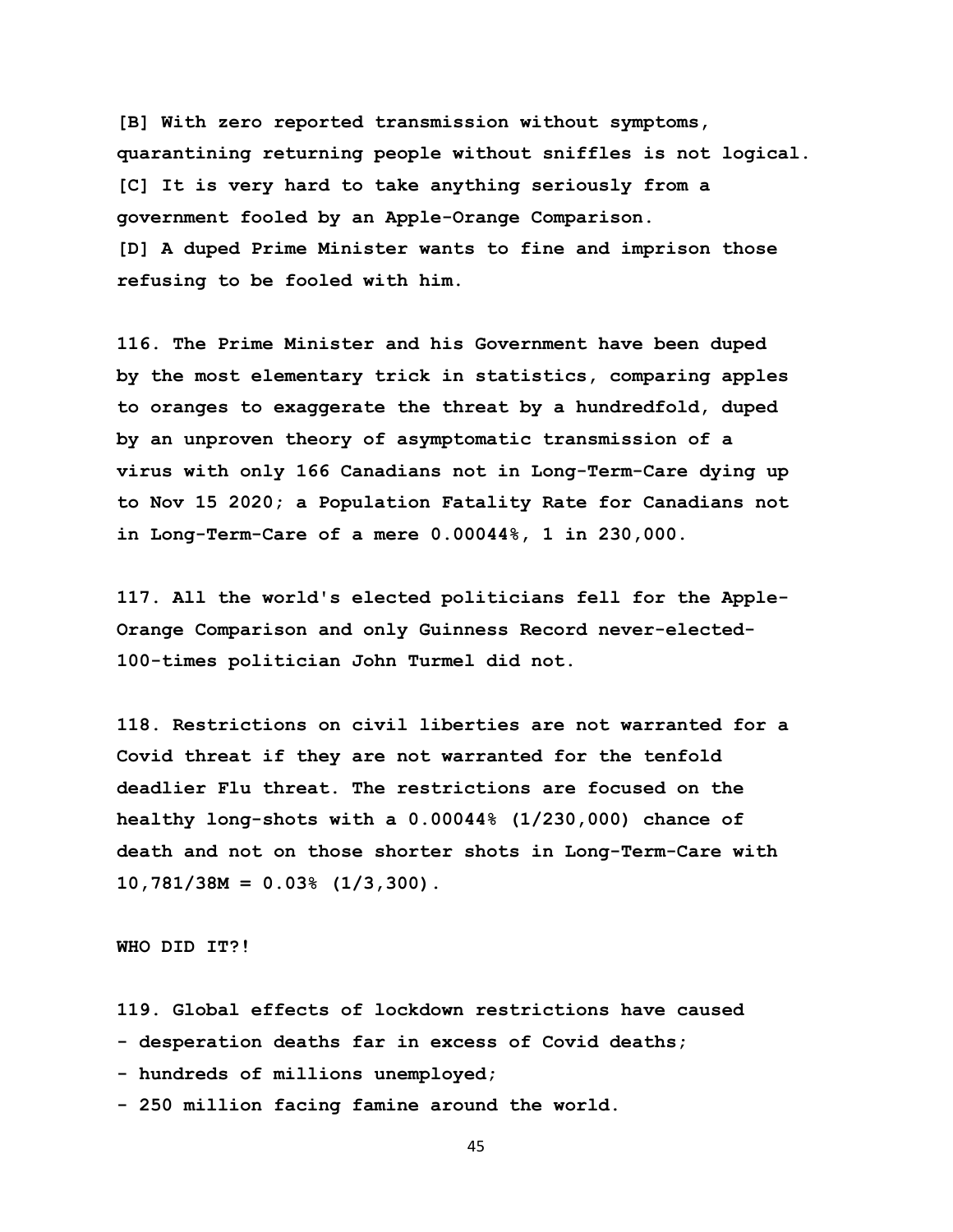**120. Global media and medical establishments have hyped a mini-virus a hundredfold with an Apple-Orange comparison into an imaginary plague to convince a gullible world into shutting down life-support systems and imposing famine on a quarter billion people and innumerable woes on many hundreds of millions more? Qui bono? Who benefits? Personal Protection Equipment producers, Skip-the-Dishes delivery come to mind but vaccine companies seem to have most to gain by an exaggerated scamdemic.** 

#### **MANDATORY VACCINE PROTECTION SCAM**

**121. It would seem all the hype is promoting vaccines to get immunity cards for release from house arrest.** 

**122. Without comment on the validity of tests for any particular vaccine, it is the untested combinations of many vaccines that are worrisome. When a new vaccine is added to the approved schedule, the formula for the number of combinations to test is 2^n for "n" vaccines, an exponential geometric doubling with each additional new vaccine.** 

**123. With n=10 vaccines, there are 2^10 = 1,024 combinations to test for clashes, from a test of none to a test of all ten, with all other combinations in between. Add an 11th vaccine and where there were 1,024 combinations without it, there now need to be tested another 1,024 combinations with it. The original 1024 without plus the next 1024 with. 2^11 = 2,048! Another vaccine doubles the number of combinations to be tested again to 2^12, 4,096 combinations. 20 vaccines have 2^20 = over 1,000,000 combinations to test.**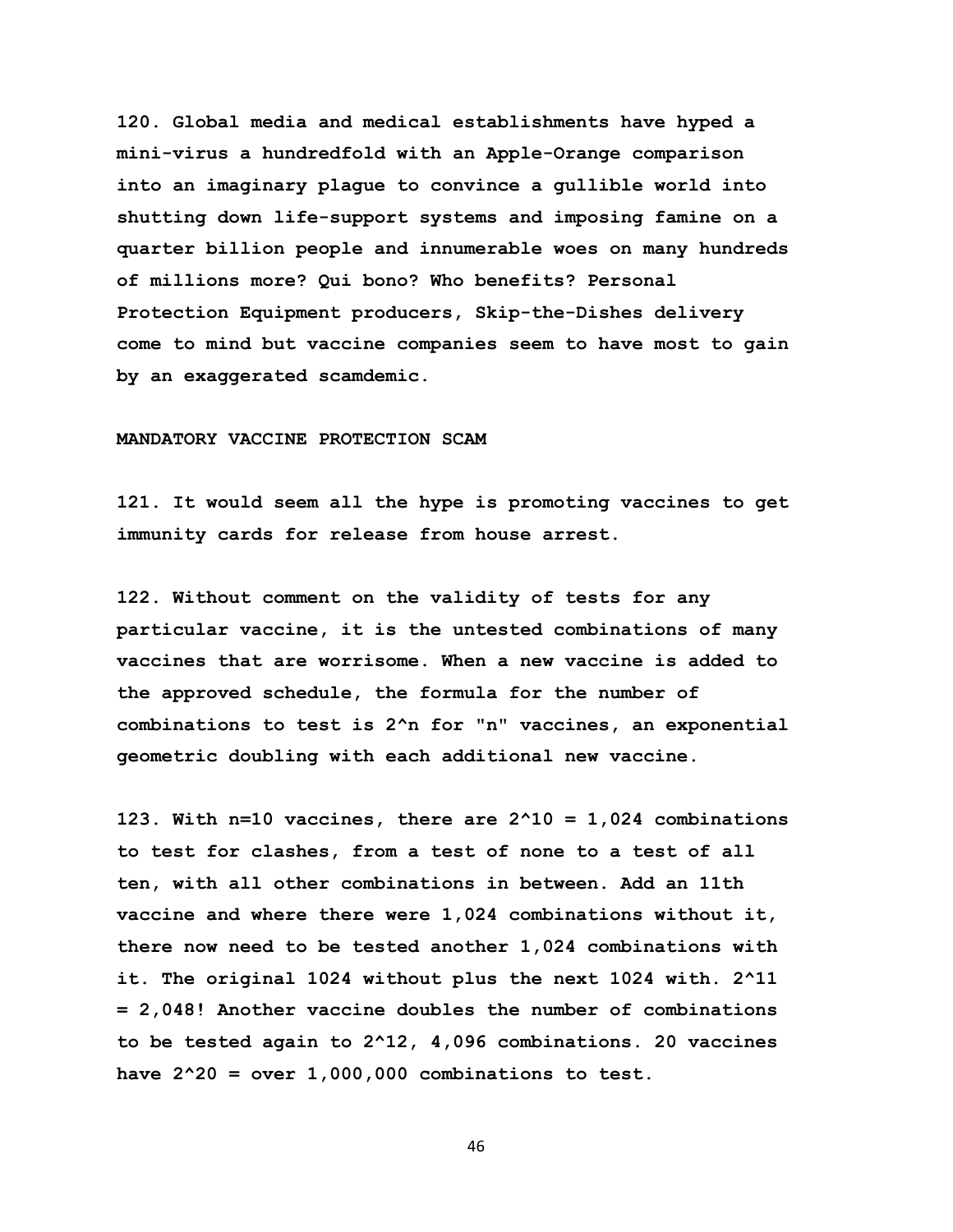**124. Vaccine promotion has the hallmarks of a scam which is always exposed by its illogic. The vaccinated who feel threatened by the unvaccinated are like someone with an umbrella worried about you getting them wet because you don't have an umbrella too. It's too stupid an argument to take seriously but it is the argument at the base of mandatory vaccines. The delusion that the protected are threatened by the unprotected. It belies the belief that vaccines work. If they work, why is protection needed from unvaccinated others? These are the health officials who put fluoride, a known neuro-toxin, into our water? Can they be trusted to put anything into our veins?** 

**125. On Jan 19 2021, Plaintiff filed a Statement of Claim for an Order pursuant to S.24(1) of the Charter for an Injunction prohibiting any federal Covid-mitigation restrictions that are not imposed on the deadlier Flu; or a permanent constitutional exemption from any Covid-mitigation restrictions as an appropriate and just remedy.** 

**126. On July 12 2021, Prothonotary Mandy Aylen struck the claim without leave to amend on the grounds that no restriction had been imposed on Plaintiff at that time.** 

**127. On January 15, 2022, the Respondent, the Honourable Omar Alghabra issued the Decision pursuant to section 6.41 of the Aeronautics Act. The Decision came into effect January 15, 2022 and does not have an expiry date. It is the ninth order since October 29, 2021, to prohibit Canadians who have chosen not to receive the experimental Covid-19 vaccines from air travel.**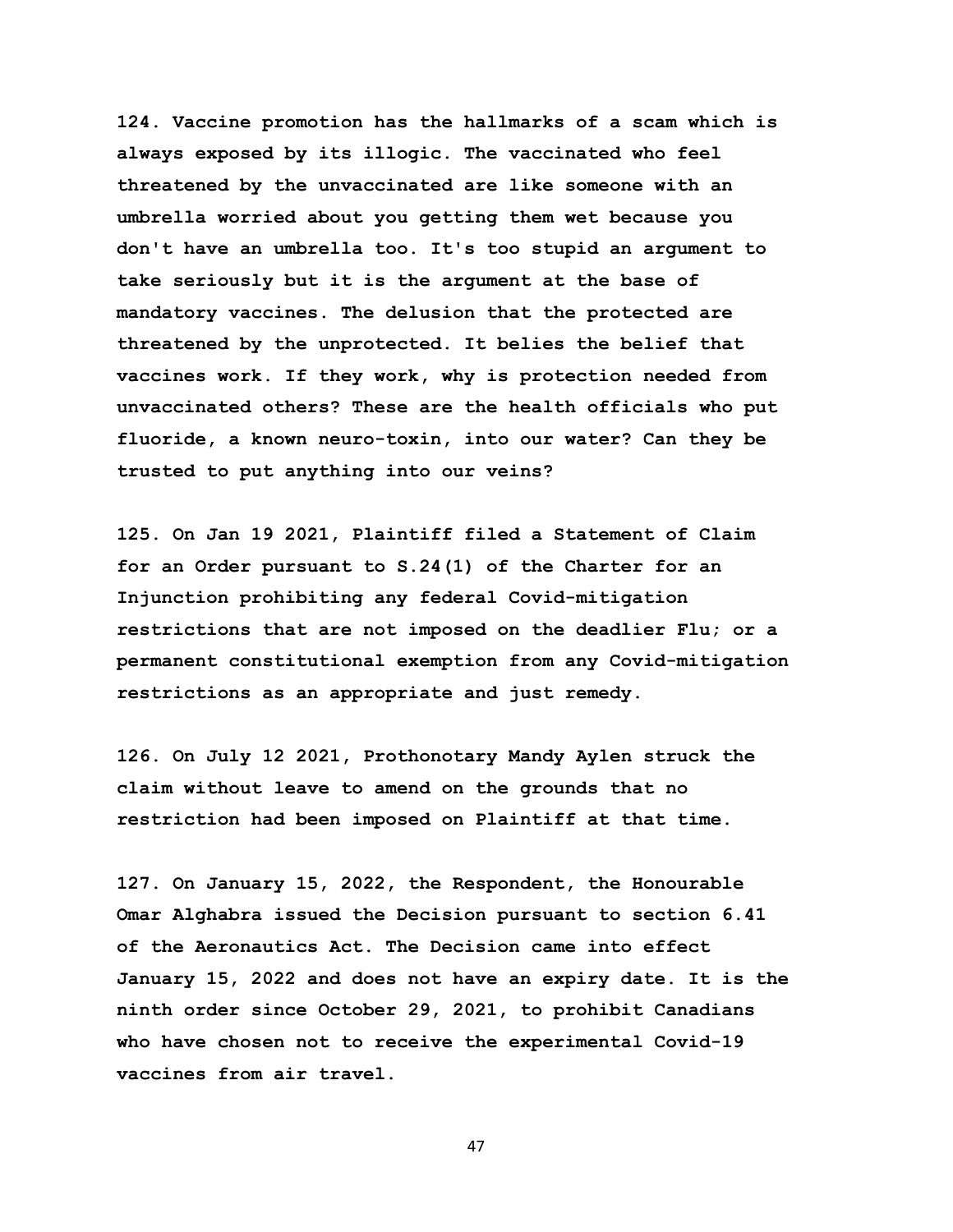**128. Sections 17.1 to 17.9 of the Decision require all air travellers to show proof of Covid-19 vaccination to board an airplane departing from an airport in Canada that is listed in Schedule 2 of that Order, including all major airports in Canada.**

**129. The Plaintiff herein has chosen not to receive the current Covid-19 vaccines because fluid mechanical engineering predicts that spikes obstructing blood flow in capillaries would cause clots. Dr. Hoffe announced he had given his vaxed patients D-Dimer tests and found that 63% had micro-clots.** 

## **SPIKES CAUSE CLOTS**

**130. Blood vessels are designed to be smooth to permit fast laminar flow. But when your cells start producing spike proteins to protrude into the capillaries, the spikes impede the flow. Impeding the flow of blood causes clots. So it's a good bet that everyone who got the clot shot now have their capillaries clogged with micro-clots and a D-Dimer test is the only way to find out. But it makes sense from a fluid mechanical point of view that if you've got impediments in the bloodstream like spikes, you're going to form clots around them. And there have already been many reports of clots with respect to the vaccine from doctors.** 

**131. Doctors who are warning us against the clot shot are being fired, censored, their accounts been taken down, their licenses have been suspended. Spikes must clog capillaries with micro-clots. The vaxed are Walking Dead who will need blood-thinners for life.**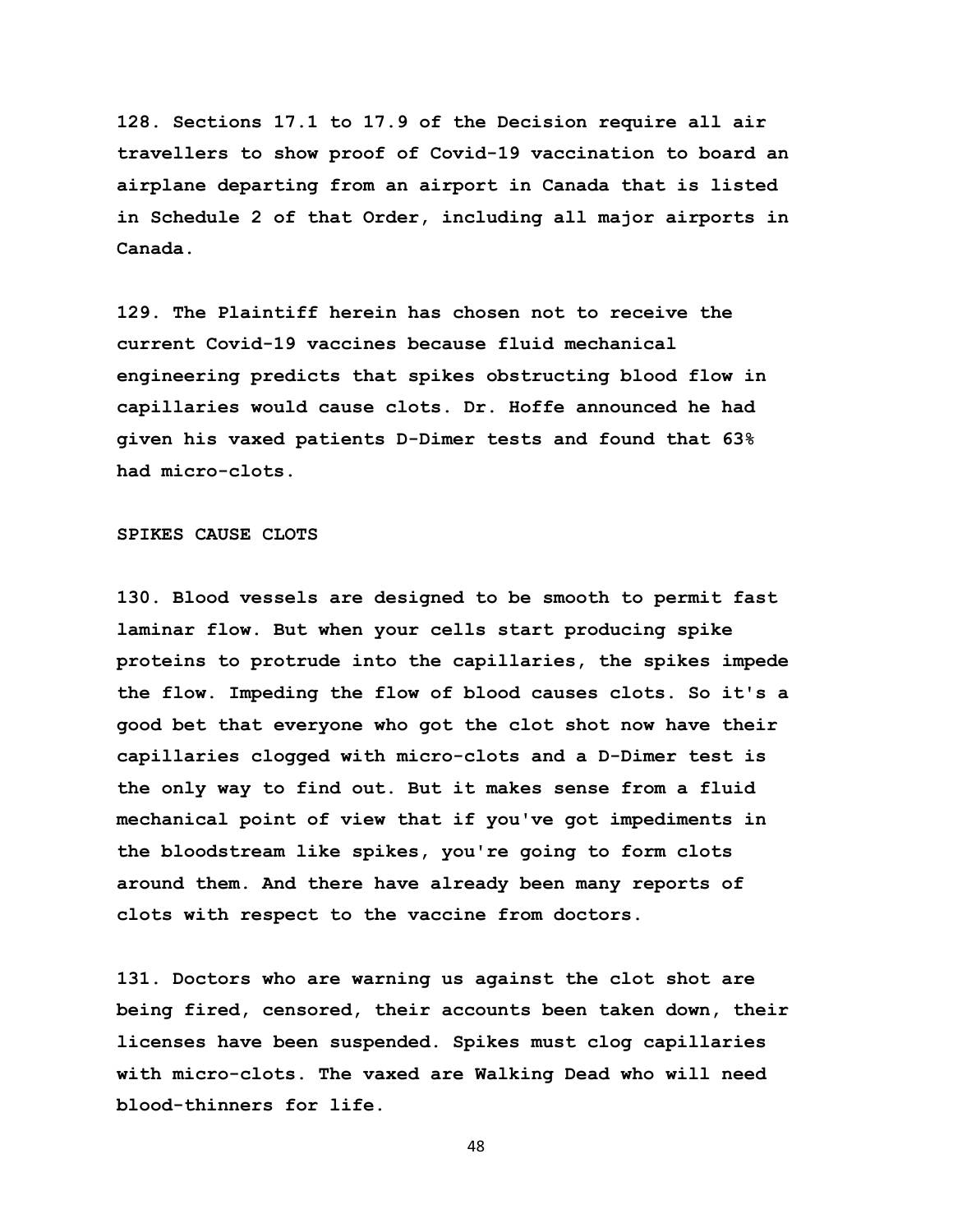**We made a big mistake! said Dr. Bridle in alarm, We didn't know the spike could travel, heart and brain to harm.**

**When spike attaches in an artery, we find the flow, Impaired enough to have the blood clots start around to grow. Clots start in capillaries so you'll not yet feel the threat. As pumping blood gets harder, watch as bigger clots you'll get.**

**With capillaries clogged by clots from spikes, it may be said, If you and kids took jab, your clots now make you Walking Dead, Though Trudeau said the shots were safe, effective, not to fear,**

**He'll even pay your funeral expenses, what a dear!**

## **VAERS**

**132. A doctor has to spend an unpaid half an hour filling out an Vaccine Adverse Event Reaction form and most of the symptoms are minor. Like sneezes, or flus, or pains, little symptoms. What doctor is going to spend half an hour reporting an ache? So VAERS forms don't get filled out very much and are understated, they say by a factor of 100.** 

**133. Worse, the CDC now doesn't count those vaccinated under 14 days as officially vaccinated. They might die the day after the shot but it doesn't count as a vaccine death until 14 days later. Since most adverse effects are in the first days, it ensures that they are not listed as vaccine adverse effects. They're fudging the numbers right to your face!**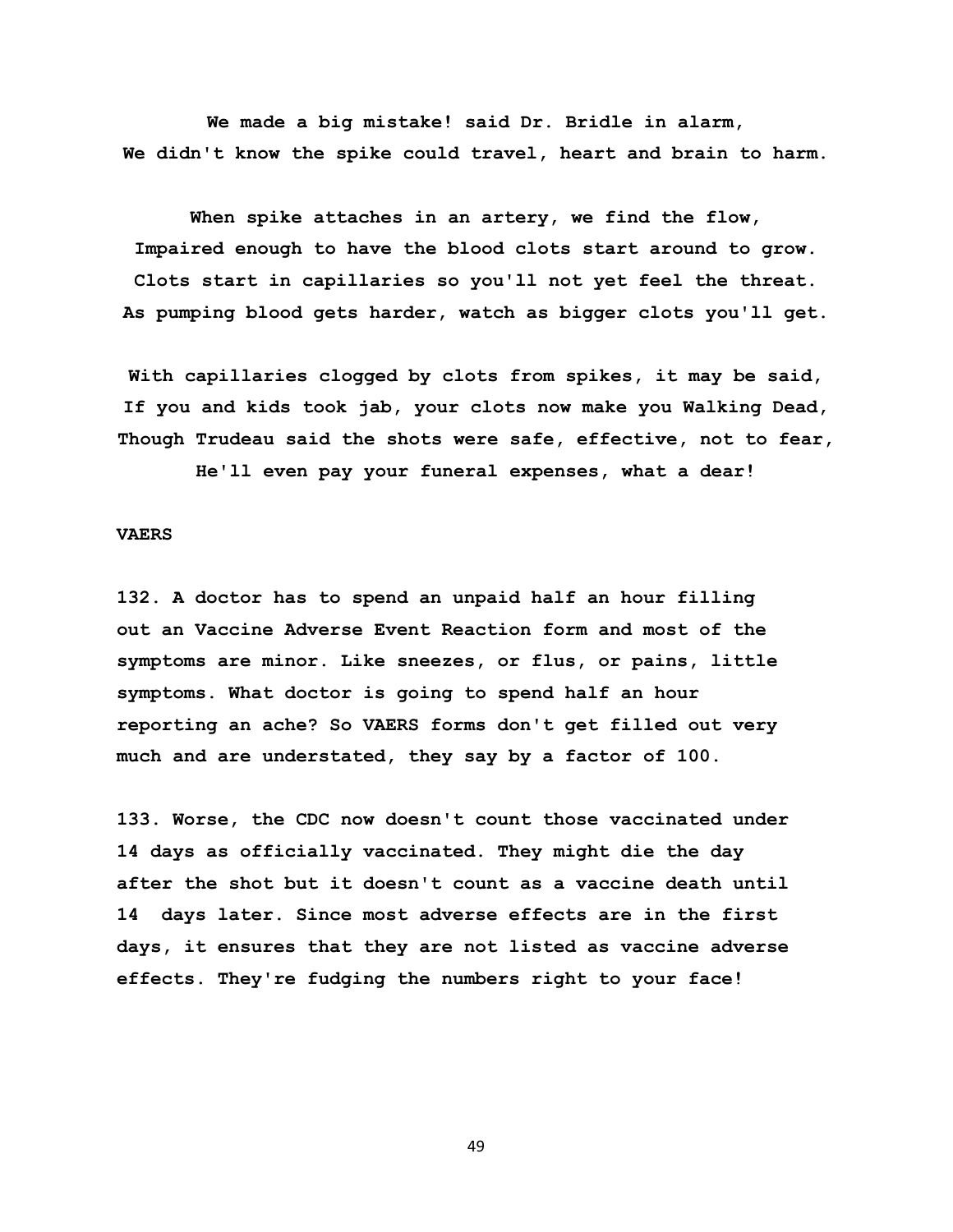**134. http://archive.is/pvggn is the University of Ottawa study over June and July 2021 of 32 heart problems after 15,997 Moderna and 16,382 Pfizer shots. 32/32,379 is about 1/1,000.** 

**135. Though 32 heart problems in 32,379 doses is 1/1,000, if they double-dosed, then it's 30 heart problems in 16,000 patients. So, not 1/1,000 but could be 1/500 who get heart problems!** 

**136. A National Post Sep 24 2021 article titled "Study claiming 1 in 1,000 risk of heart inflammation after Covid vaccine got calculation wrong" claims the result is overstated for using the wrong denominator. It said 32 problems were not from 32,000 doses but from 833,000 doses. The report was filed before the last reading came in which added 800,000 shots to the already-counted 32,000.** 

**137. If you believe they missed the last data entry from 32k to 833k doses, 416 double-dosed patients, then it's 32/416,000, 1/13,000, 25 times less than the 1/500!** 

**138. 26 million vaccinated Canadians \* 1/13,000th is 2,000 new heart patients. How many would have taken the shot if they had known that the Virus Mortality was an exaggerated false alarm?** 

**139. 2.6 billion vaccinated around the world \* 1/13,000 = 200,000 new heart conditions world-wide.**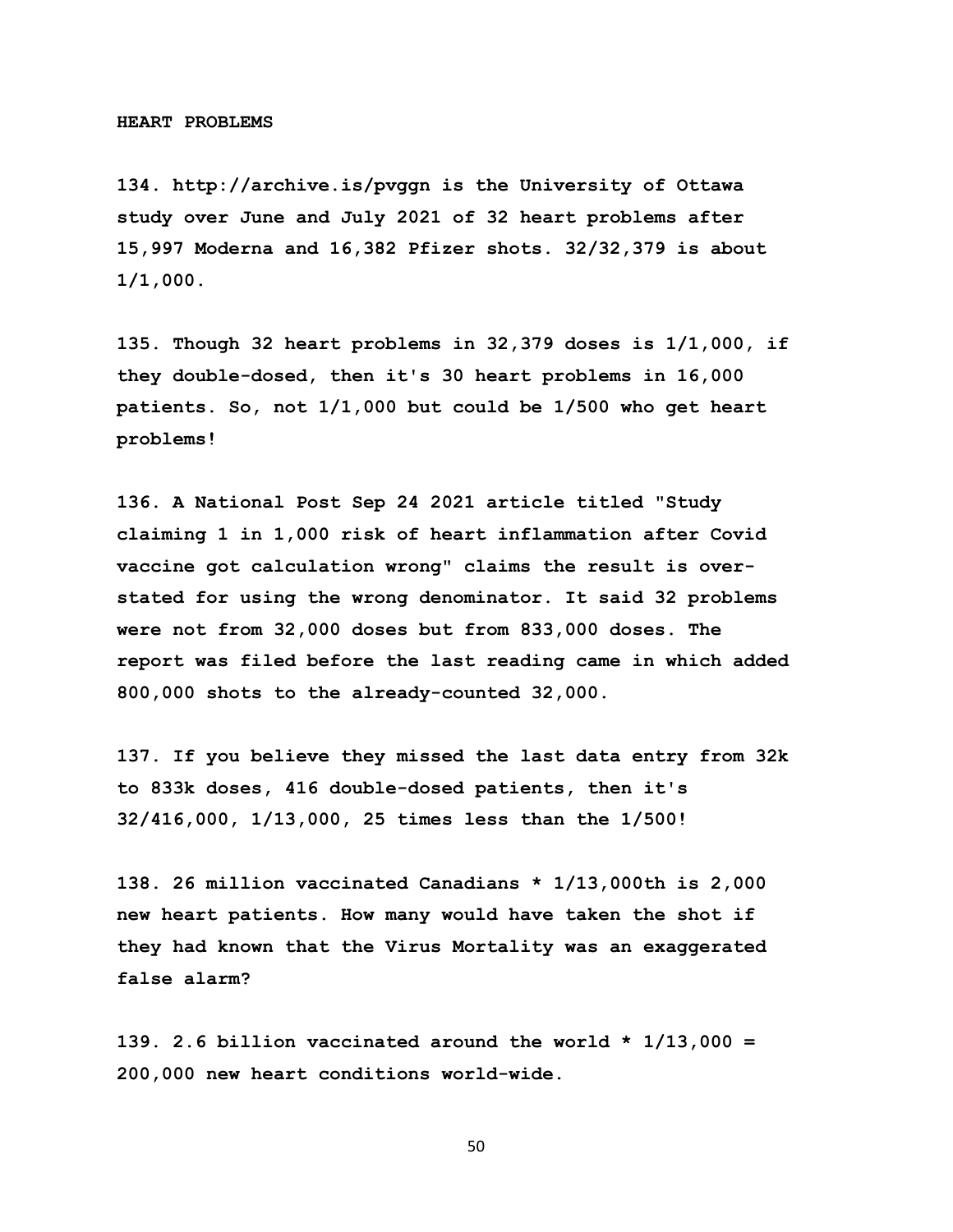**140. But if we accept the original result out of 32K and not 833K, then 1/500 of Canada's 26 million = 52,000 heart problems. 1/500 of the world's 2.6 billion = 5.2 million heart problems! How many would have taken the jab had they known Covid was no more deadly than a lousy 1/3 mini-Flu?** 

**141. That's just heart problems. Now count clots to the lungs and brain and destruction of the immune system for many more patients coming up.** 

**142. In the months leading up to the issuance of the Decision, the Prime Minister of Canada made pejorative and discriminatory statements toward Canadians who have made the decision not to receive the Covid-19 vaccine including by calling them "racists", "misogynists" and asking "[d]o we tolerate these people?"**

**143. On December 16, 2021, the Prime Minister wrote to the Respondent Minister of Transport expressly directing him to enforce vaccination requirements across the federally regulated transport sector, and requiring travellers on commercial flights within and departing Canada to be vaccinated.**

**144. The resulting Decision provides a limited number of classes of individuals that are exempt from the requirement to show proof of Covid-19 vaccinations. The Plaintiff does not qualify for any of the exemptions in S.17(3).** 

**145. Four vaccines are currently authorized in Canada to treat symptoms of Covid-19: AstraZeneca, Moderna, Pfizer, and Johnson & Johnson. All Covid-19 vaccines are still undergoing clinical trials, which are scheduled for**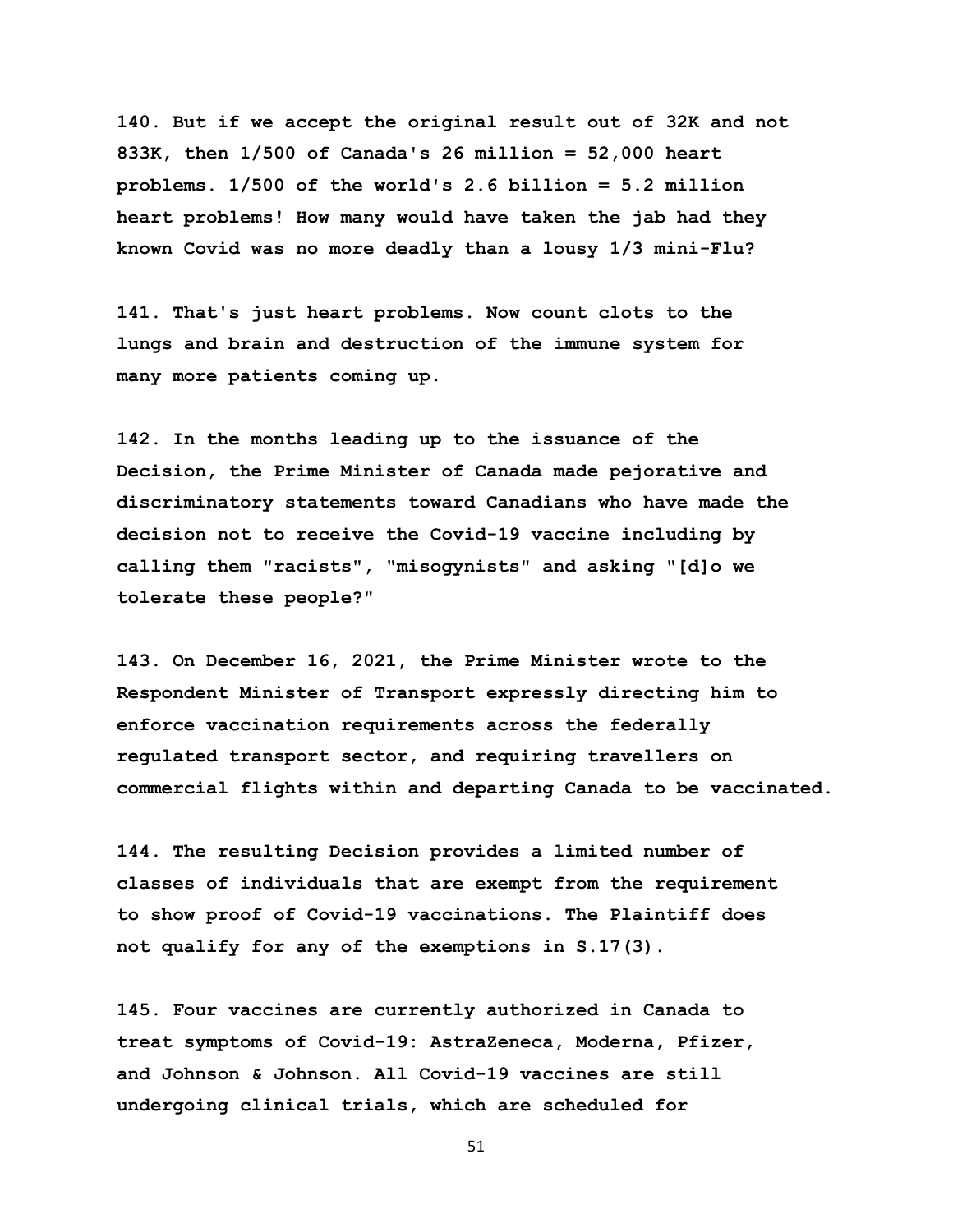**completion in 2023 or later. None of these vaccines prevent the infection or transmission of Covid-19 as promised, including the Omicron variant.**

**146. Covid-19 vaccines, while recommended by Canadian public health authorities, are also known to cause severe adverse effects and injuries for some individuals, including serious disabilities and death. Health Canada has placed warning labels on all of the Covid-19 vaccines available in Canada for various serious conditions, including myocarditis, pericarditis, Bell's Palsy, thrombosis, immune thrombocytopenia, and venous thromboembolism.** 

**147. Vaccinated and unvaccinated Canadians can be infected with and transmit Covid-19. However, individuals under 60 years old without co-morbidities have an approximately 99.997% chance of recovery from Covid-19. That's 1/33,000! 148. The Decision discriminates against an identifiable group of Canadians (those who have not received a Covid-19 vaccine).** 

## **INSANITIES**

## **VACCINES DO NOT WORK**

**149. Prime Minister Trudeau said he will not allow the unvaxed to put the vaxed at risk of infection by letting them travel on public transportation putting the lie to the claim that vaccines are effective. Despite the vaxed also able to spread the infection, only the unvaxed will be restricted in their travel. So they took a unsafe shot for an exaggerated threat that doesn't even prevent infection!**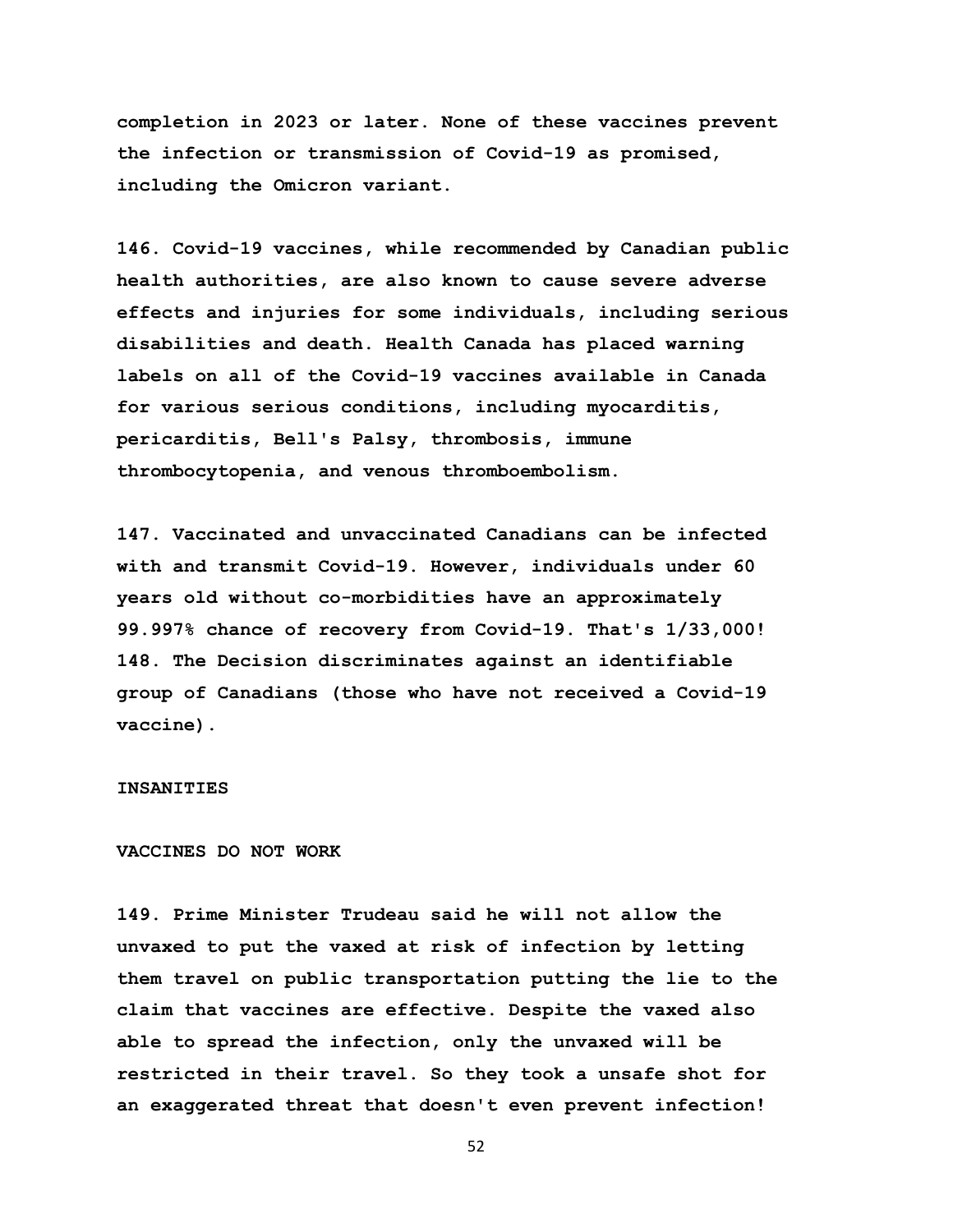#### **VACCINATE IMMUNE KIDS**

**150. Give clots to kids who are in no danger from the virus. If 1/230,000 not in long-term-care perish, kids are in even less danger. Zero deaths or transmission by youth reported in Iceland and Ireland and Germany, So instead of the overall death rate of one in a quarter million healthy Canadians, say it's 1 in a million for kids. And Justin Trudeau still wants to clog their capillaries with clots?** 

**151. And given the 1/1/230,000 chance of a healthy person dying, it would seem to be insane to compel healthy Canadians to take their clots over a 1/230,000 chance of death.** 

## **NATURAL IMMUNITY NOT CONSIDERED**

**152. It is now established that natural immunity to a virus from sleeping off infection is many ways better than unnatural immunity by vaccine for just one designer spike protein. But superior natural immunity is not considered in the rush to clot everyone. it's insane to make them risk clots when they're already better immunized by natural antibodies rather than unnatural ones.** 

**153. This situation is analogous to shouting "Fire" in a crowded church which is a crime because many could be hurt in the stampede. The crime would be compounded if the preacher found out it was a false alarm and did not inform the congregation.**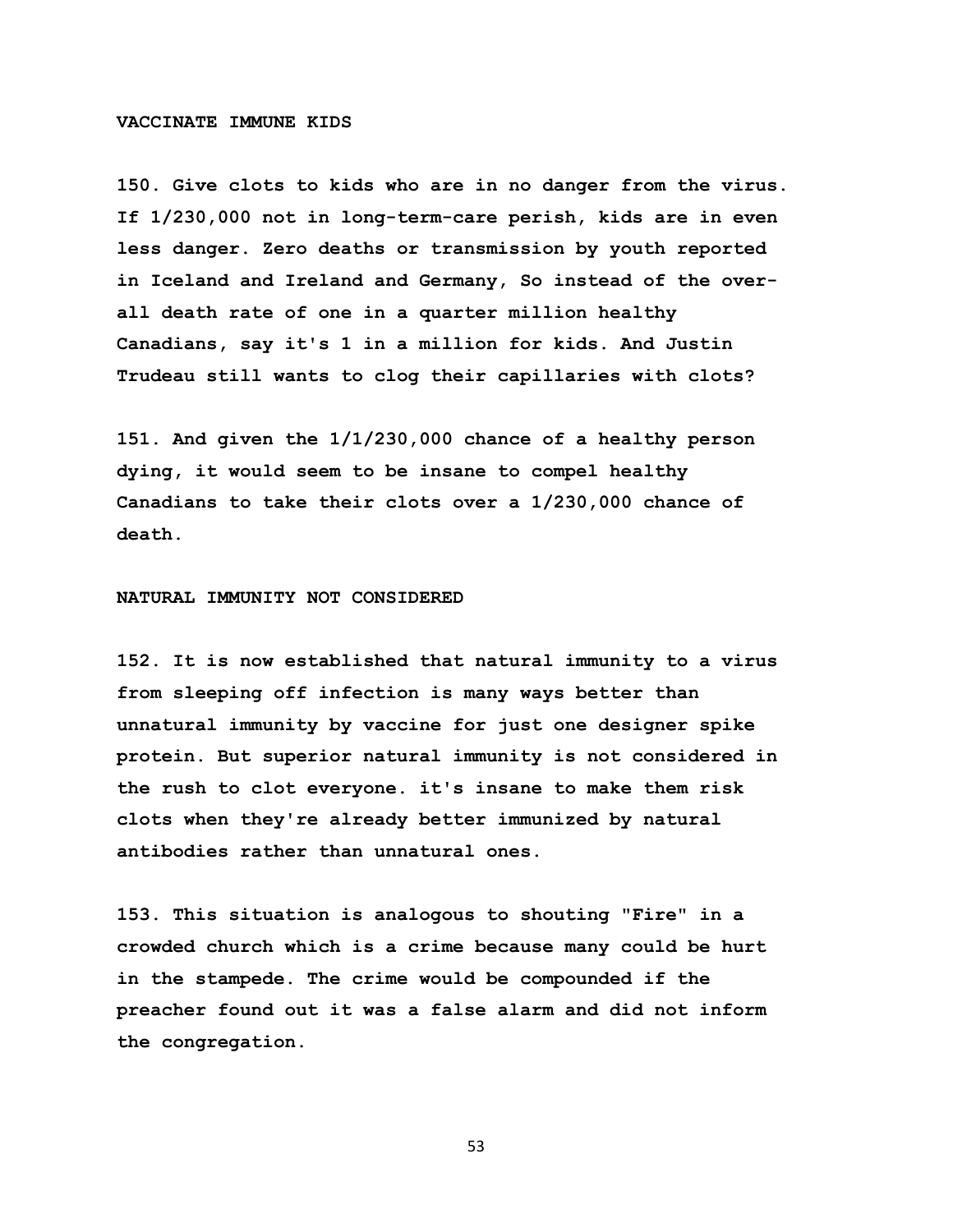**154. The pharma-cabal set off the false alarm and this court refusing to call it a false alarm is thusly as responsible for the deadly repercussions as the preacher who did not call the false alarm for the fire.** 

**155. Declaring a false alarm ends all the strife. No more discussion of vaccine safety or efficacy when it is admitted vaccines are not needed for a false alarm mortality rate. Once a Court declares the Covid Mortality a hundredfold hyped false alarm, it stops all restrictions everywhere, world-wide. To the plaudits of humanity if not the pharmaceutical corporations.** 

**156. It is a Judgment Day for all shown proof that the Covid Mortality Hyped Hundredfold. Once you found out the threat was a false alarm, did you warn your friends and family to avoid the needless experimental gene therapy? No? Would they have taken the jab if you had warned them?** 

**157. My http://SmartestMan.Ca/fauci poem now ends with:**

- **Would you have taken jab if Crown Ben Wong had Trudeau told, Covid Mortality was over hyped by hundredfold? Would you have taken jab if Justice Crampton had us told, That Apple Orange were compared to hype by hundredfold**
	- **Would you have taken clot shot if Judge Aylen said: Behold The CFR to IFR's too small by hundredfold Would you have taken jab if Justice Zinn had us all told, Comparing Apple Orange hyped the threat by hundredfold.**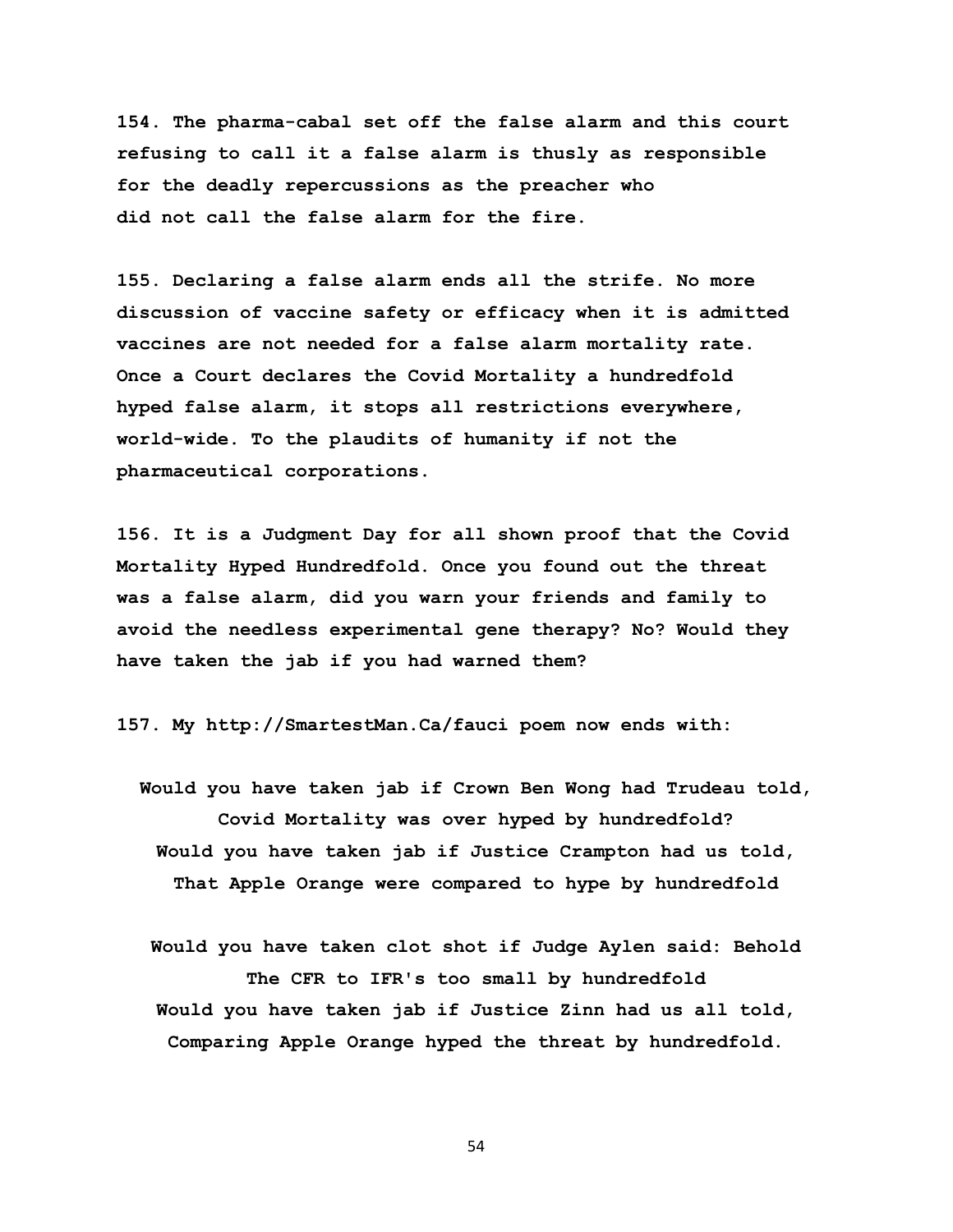**Would you have taken jab if Randy Hillier had you told... Would you have taken clot shot if Max Bernier had you told... Would you have taken jab if MPPs had us all told... Would you have taken jab if those who knew had us told...**

**158. This is not the first time Plaintiff attempt to save millions was denied by the courts. In 1982, Supreme Court of Canada Chief Justice Laskin dismissed the application that would have given every citizen of Canada, then the whole world, an interest-free credit card which would have ended poverty overnight. With 40 million souls perishing of poverty every year since then, that's an Equation of Responsibility of 1,600 million souls I tried to save and 1,600 million souls Justice Laskin let die.** 

**159. Who could have imagined anyone would top Justice Laskin's 1.6 billion souls lost but with almost 3 billion now having suffered the clot shot since this Court knew the threat was a false alarm, this error may well exceed Justice Laskin's equation of responsibility.** 

**160. The Decision's requirement for Canadians to be vaccinated to fly does not address a matter of "significant risk, direct or indirect, to aviation safety or the safety of the public" and would not prevent vaccinated travellers from introducing or spreading Covid-19.** 

**161. In making the Decision, the Minister of Transportation erred in fact by treating a mini-flu like a 100 times worse plague.**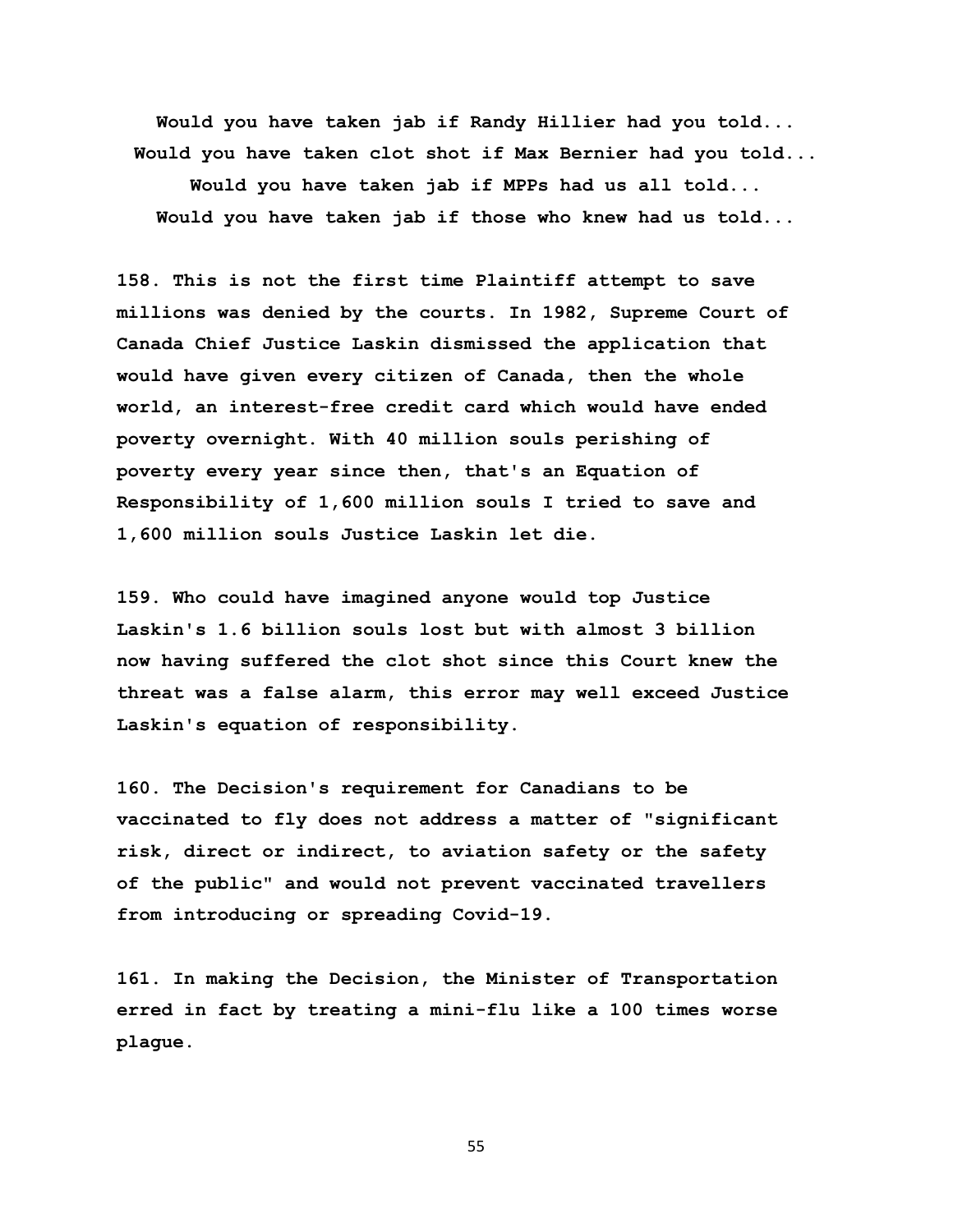**162. The Minister of Transport is constrained by the Charter, the Constitution Act, 1982. The Minister of Transport cannot:** 

**a. Deprive any individual of their rights, except in accordance with the principles of fundamental justice; or b. Deprive any individual of their right to mobility, except by due process of law.**

**163. The Vaccine Provisions of the Decision are a violation of the Plaintiff's** 

**- Section 6: Charter right to leave the country and travel within the country for business or pleasure by prohibiting the Plaintiff only means of exiting Canada or travelling long distances interprovincially in a timely and safe fashion, without submitting to an experimental medical procedure;**

**- Section 15: equality rights, by discriminating and labelling the Plaintiff as "unvaccinated" and barring him from boarding aircraft in Canada, while permitting a "vaccinated" class of Canadians to fly from Canadian airports.** 

**164. The Vaccine Provisions of the Decision punish Plaintiff for the lawful exercise of his fundamental constitutional rights and freedoms.** 

**165. The Decision is not justified under section 1 of the Charter. The Decision is not in the public interest, is not a rational means to pursue the stated objective as there is no evidence to show that the prohibition of unvaccinated Canadians from air travel limits or reduces the spread of Covid-19. The Decision does not cause minimal impairment to**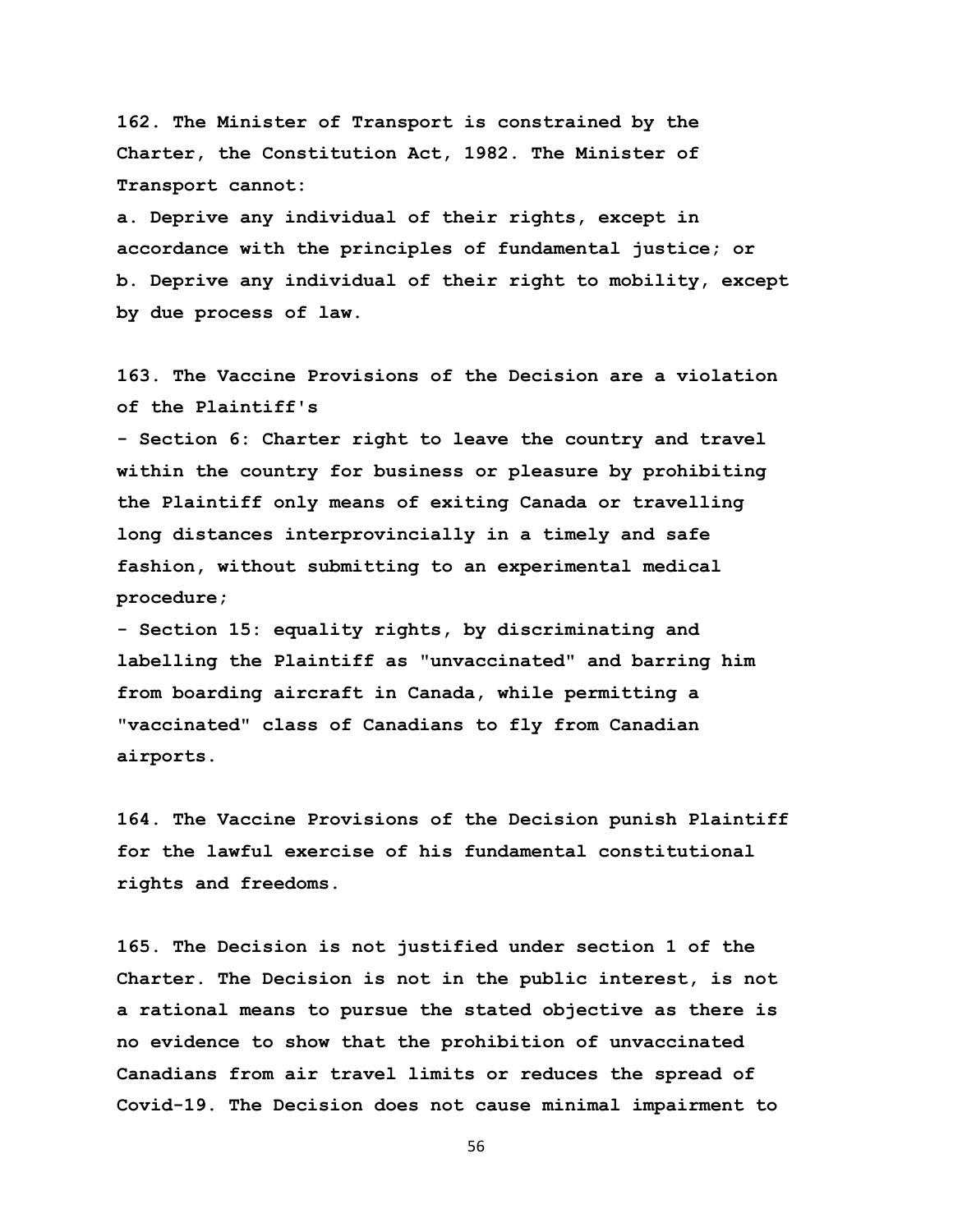**the rights of the Plaintiff. Further, the deleterious and negative impact of the Decision is not proportional to the minimal or non-existent benefits it may have.** 

**166. The Plaintiff relies on the following legislation, regulations, documents, and enactments:**

**a. Canadian Charter of Rights and Freedoms, ss. 1, 6, 15 and 24(1);**

**b. Constitution Act, 1982;**

**c. Federal Court Rules, SOR/98-106;**

**d. Aeronautics Act, R.S.C., 1985, c. A-2;**

**e. Interim Order Respecting Certain Requirements for Civil Aviation Due to Covid19, No. 52; and f. Such further and other authorities and legislation as counsel may advise and this Honourable Court may accept.**

#### **ORDER SOUGHT**

**167. Upon the grounds of the threat of Covid exaggerated a hundredfold, the theory of Asymptomatic Transmission not being documented, the 0.00044% Population Fatality Rate for Canadians not in Long-Term-Care being miniscule, Plaintiff seeks a Declaration pursuant to S.52(1) of the Canadian Charter of Rights and Freedoms ("the Charter") in respect of the Minister of Transport's "Interim Order Respecting Certain Requirements for Civil Aviation Due to Covid-19, No. 52" (the "Decision") restricting the mobility of Canadians based on their Covid-19 vaccination status is ultra vires section 6.41 of the Aeronautics Act and therefore of no force and effect.** 

**B) A Declaration that the Decision is invalid due to errors in fact.**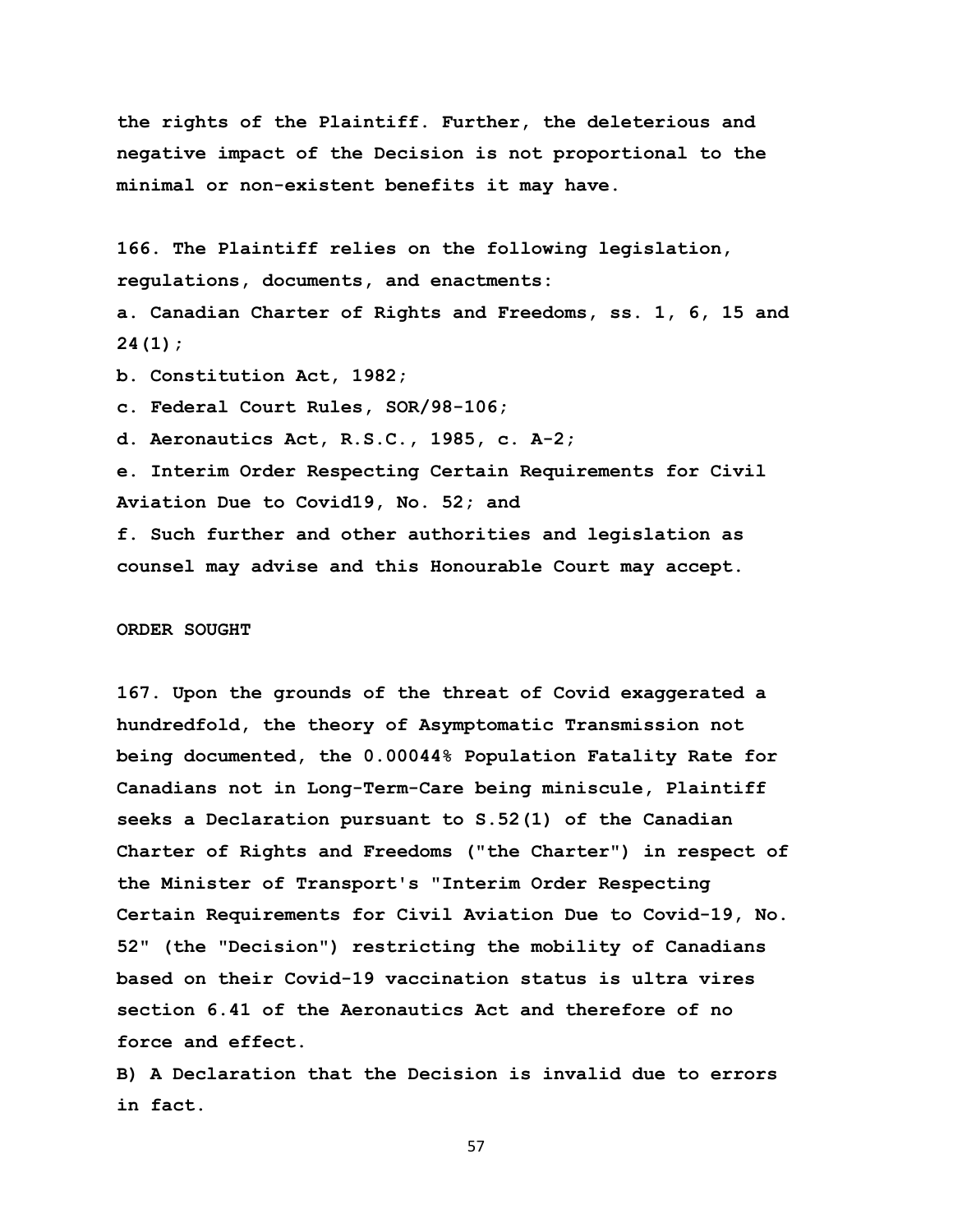**C) A declaration pursuant to section 52(1) of the Constitution Act, 1982 that sections 17.1 to 17.4, 17.7, 17.9, 17.10, 17.22, 17.30 to 17.33, 17.36 and 17.40 of the Decision ("the Vaccine Provisions") violate the Plaintiff's section 6 Charter right as set out below, and that these violations are not demonstrably justified under section 1 of the Charter;**

**D) In the alternative, a Declaration pursuant to section 24(1) of the Charter that the Vaccine Provisions of the Decision unreasonably and unjustifiably infringe Section 6 of the Charter;** 

**168. This application will be supported by the Affidavit of John C. Turmel, to be sworn, and such further and other evidence as counsel may advise and this Honourable Court may permit.**

**The Plaintiff proposes this action be tried in the City of Toronto, Province of Ontario.**

**Dated at Brantford Feb 14 2022.** 

JC Jurnel

**Plaintiff John C. Turmel, B.Eng., 50 Brant Ave., Brantford, N3T 3G7, 519-753-5122, Cell: 226-966-4754 johnturmel@yahoo.com**